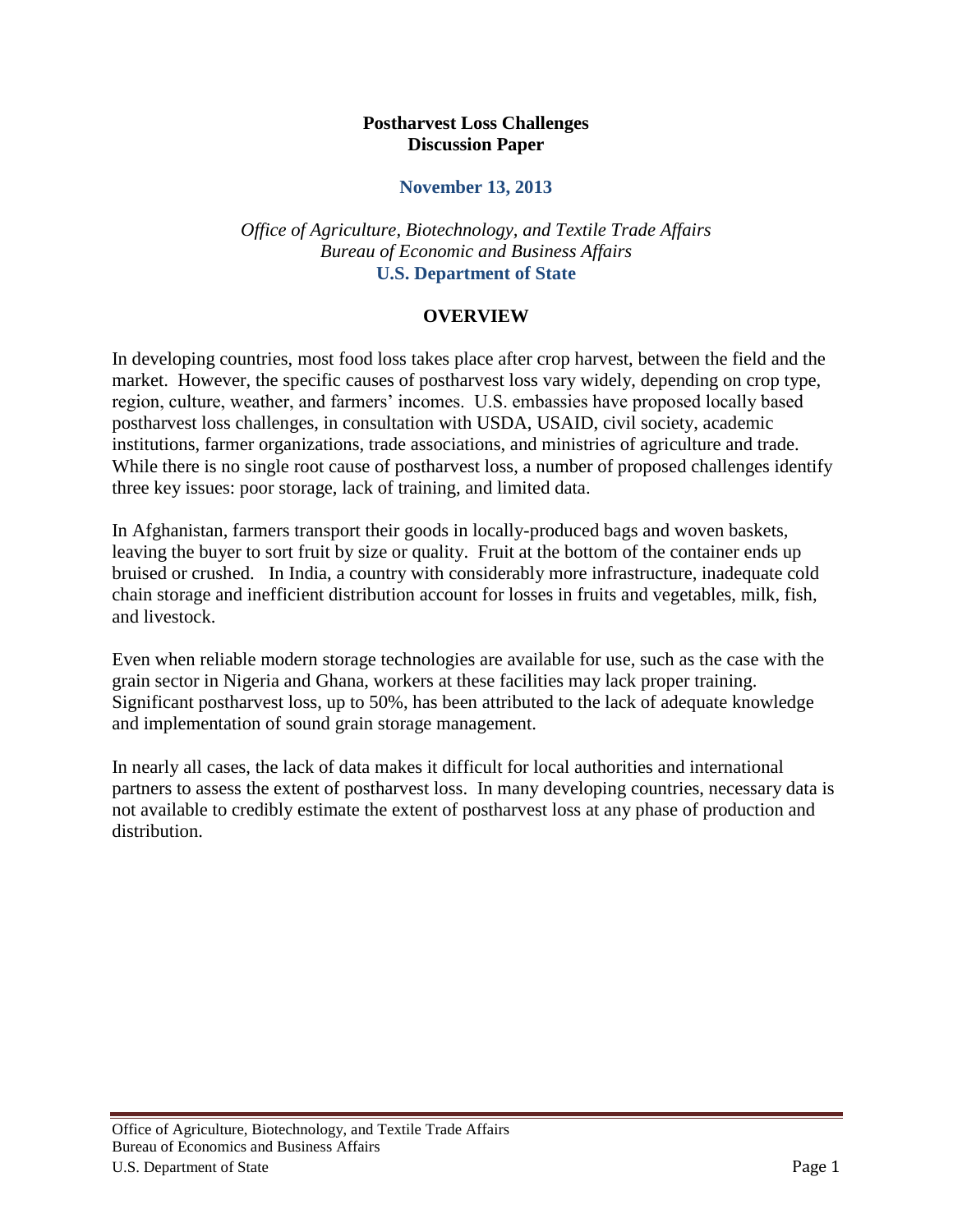## **AFRICA**

## **Ethiopia**

- **a) Point of Contact:** U.S. Embassy Addis Ababa, Ethiopia
- **b) Country, region, crop:** Ethiopia, teff, wheat, maize, sorghum, barley, and coffee
- **c) People Impacted by Postharvest Loss:** Ethiopia is a country with a history of severe famine (1972-1974, 1984-1985), and remains dependent on food imports to feed its population. Thus, despite significant increases in the area of land under cultivation and the yield per acre over the last two decades, food security in Ethiopia remains fragile. An estimated 40% of the population still consumes less than the minimum daily requirement of calories. Postharvest losses therefore reduce the overall prosperity of the country and contribute to undernourishment among the large minority of the population that live in fragile eco-systems and/or have little access to affordable imported food-stuffs.
- **d) Description of Postharvest Loss Challenge:** Ethiopia's geography is extremely diverse, ranging from the hottest desert on earth to mountains more than 10,000 feet high. Much of the country is arid with highly unreliable rainfall, while the rain-soaked highlands of the west feed the Nile. Because of wide variations in altitude, rainfall, and connectivity, the country is effectively a patchwork of 72 micro-climates, and the population is dependent on a variety of staples, most significantly teff, wheat, maize, sorghum and barley. The situation is aggravated by the under-developed transportation infrastructure which inhibits access to markets.

According to the African Postharvest Losses Information System (APHLIS) postharvest losses in 2012 for teff were estimated at 12.3%, for sorghum at 11.6%, for wheat at 9.9% and for maize at 16.8% . All these figures represent a marginal decline from the year before. Other data sources put that postharvest losses for pulses at 19.6% due to insects and molds alone. Furthermore, a recent study conducted by Addis Ababa University and the Swiss Agency for Development and Cooperation (SDC) in two communities in the East Gojam zone of the Amhara National Regional State showed that, in at least some locations, postharvest losses can be as high as 30% to 50%. The 2010 national grain balance estimated by United Nations Food and Agriculture Organization/World Food Program Crop and Food Security Assessment Mission estimates total postharvest losses at 2.04 million tons of grain whereas the cereal import requirement was roughly 1.16 million tones.

According to the SDC study, postharvest losses occur at different stages such as harvesting, threshing, winnowing, transporting and storage, with storage being the stage at which the biggest loss occurs. The causes of postharvest losses are multiple, however, the most significant losses are caused by pests (inspects and rodents), by lack of appropriate storage facilities, by inappropriate packaging, and by inadequate means of transportation.

**e) Available Data and/or Needed Data:** Data related to postharvest losses in Ethiopia, either for grains or horticultural crops, is scattered and a challenge to locate. However, there are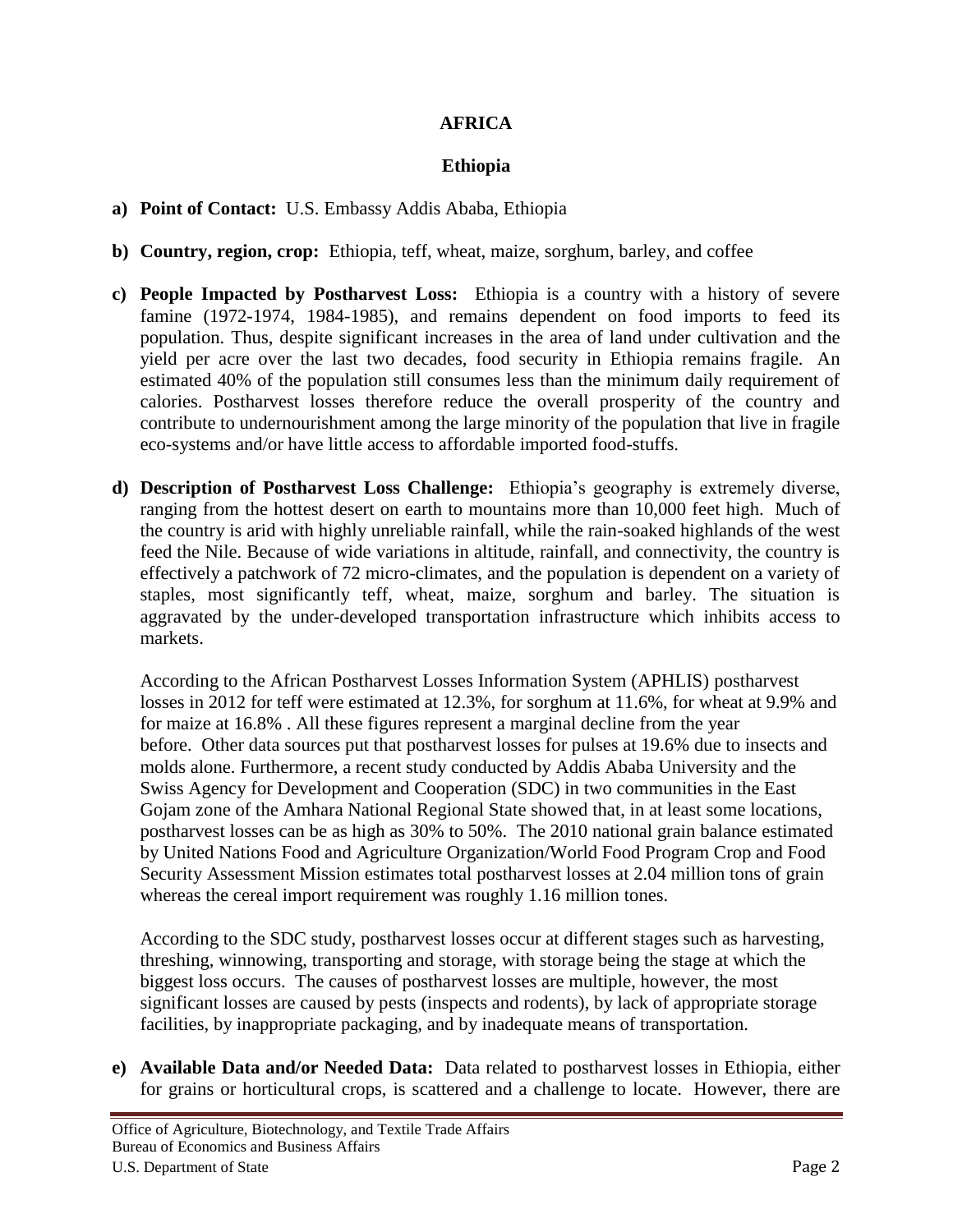few sources, usually from international NGO's and Public International Organizations (PIOs). There is a need for data related to postharvest losses or at least to know where to locate the data. The article sited above shows just how bad the situation is in some locations in Ethiopia, but does not provide comprehensive or even comparative data. (Study: "Rapid Assessment of Status of Postharvest Loss in Grain Crops, Current Practices and Technologies for Loss Reduction among Smallholder Farmers in the Highlands of Ethiopia: The Case of Enebse Sar Midir and Enarj Enawga Woredas of East Gojam Zone of Amhara Region. A pre-feasibility study," by Abraham Tadesse of Addis Ababa University and Senait Regassa of Swiss Agency for Development and Cooperation SDC Global Program Food Security (Sub-Sahara Africa), Addis Ababa, January 2013.)

**f) In-country technology and innovation events and resources:** Ethiopian farmers practice a wide range of techniques to reduce postharvest losses at different stages such as optimizing time of harvesting to reduce shattering, preparation of smooth and wide threshing to reduce loss before storage. Grain is stored in traditional structures as well as in sacks and it has also been observed that there is a shift to store grain inside residential structures in recent years because of fear of theft. Food processing is also used to overcome postharvest loss and provides longer shelf life and adds value to the original crop, thus helping farmers overcome spoilage and losses.

USAID/Ethiopia's Feed the Future (FtF) Program through its Agribusiness and Market Development (AMDe) project are constructing four sesame warehouses with a capacity of 5,000 MT each in FY2013 and plan to construct an additional seven maize warehouses of 5,000 MT each the following year all on a cost-share basis. The total current and planned warehouse capacity from USAID assistance is 55,000 MT, a major contribution for reducing postharvest losses of select products such as wheat, maize, sesame and chick pea.

The World Food Program's (WFP) Purchase for Progress (PfP) program began purchasing maize in 2013 from farmers' cooperative unions on a contract basis and will continue through 2016. By 2016, WFP is expected to purchase 300,000 MT of maize from 50 cooperative unions. As a result, cooperative unions are expected to maintain the quality standard of the food purchased, and through technical support in postharvest handling and storage, be able to maintain the grain quality standards WFP requires.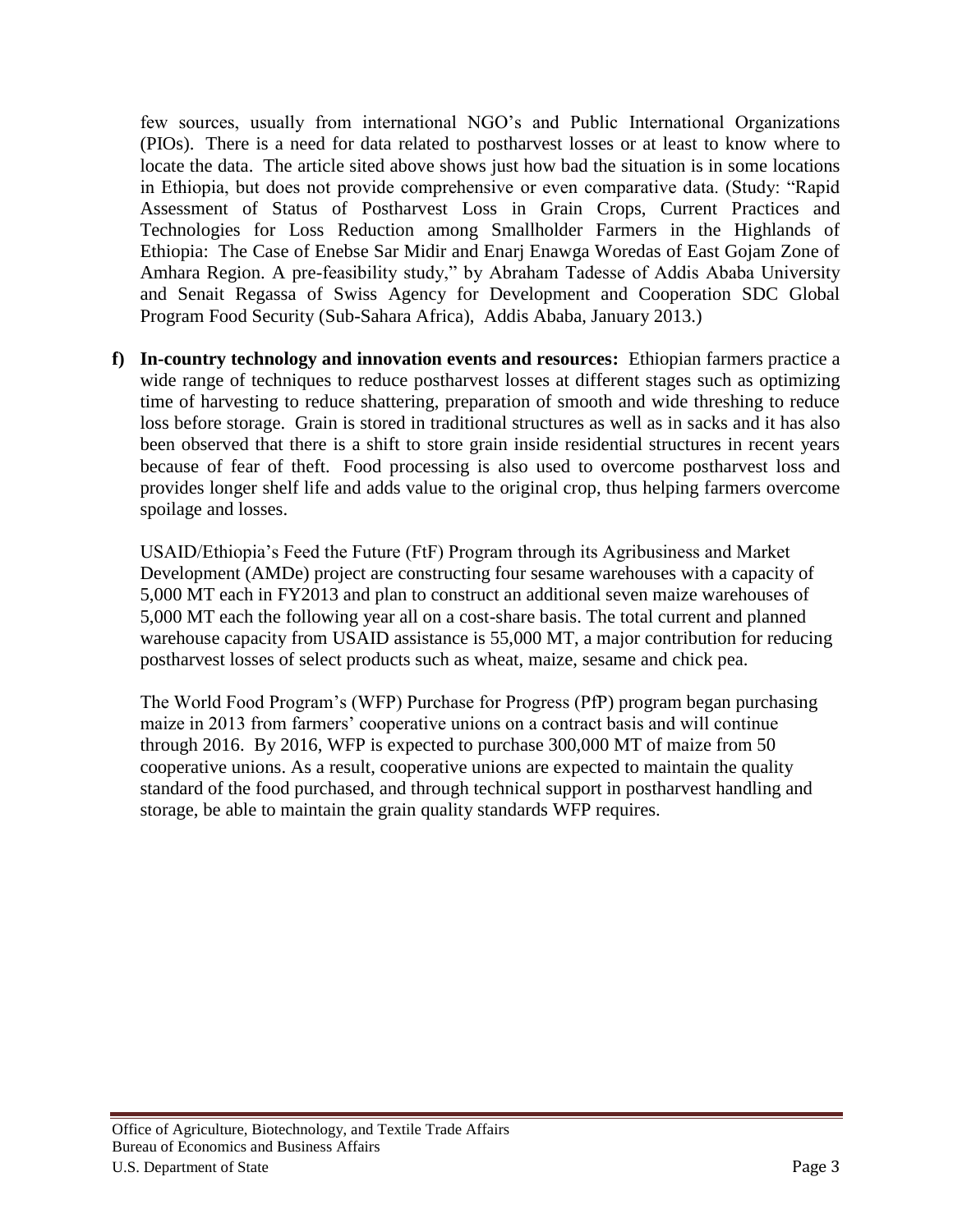### **Ghana**

- **a) Point of Contact**: U.S. Embassy, Accra, Ghana
- **b) Country, Region, Crop**: Ghana's Northern, Upper East, and Upper West regions Horticulture, animal products, cereals, and root crops
- **c) People Impacted by Postharvest Loss**: Smallholder farmers, traders, agro-processing businesses

### **d) Description of Postharvest Loss challenge**:

*Cereals*: Maize suffers from a number of postharvest challenges in Ghana, ranging from poor harvesting, drying, and shelling practices, to lack of adequate storage infrastructure. Most smallholders shell their maize by hand, or by beating with sticks, leading to breakage. This is followed by drying on the ground, leading to infestation, high percentages of foreign matter, and high moisture content that can lead to mycotoxin contamination. Storage is often done in homes, without adequate protection from pests or routine fumigation. All of this leads to low quality maize that is often spoiled before it can be sold, depending on maize price trends for the season. Mobile shellers, drying equipment, cleaners, warehousing facilities, and fumigation services are present in many parts of the country, but currently lack adequate penetration or capacity to meet demand.

*Root crops*: Cassava, yam, sweet potato, and irish potato represent important parts of the Ghanaian diet, and in the case of cassava, essential food security crops. Postharvest handling of these crops is a challenge, given the uniform harvesting times and relative market glut that can occur. With the exception of cassava flour, gari, and starch processing, root crop storage and processing represents a serious challenge to the industry.

*Horticulture and animal products*: Fruits, vegetables, eggs, and dairy suffer from similar postharvest issues including, underdeveloped cold chain (trucks, warehouses, etc), poor road infrastructure, and unintegrated supply chains. With the mango industry as a possible exception, most fruit is produced on a relatively small scale and lacks sophistication in its supply chain. Egg production is growing, with the potential for a renaissance of the meat poultry industry in Ghana, though poor roads lead to inefficiencies in packing and shipping to market. The dairy industry in Ghana is virtually non-existent, due in no small part to its climate, but also lack of cold chain infrastructure.

## **e) Available Data and/or Needed Data**:

*Warehousing/Services*: The International Fertilizer Development Center (IFDC), with USAID support has a fairly good inventory of grain warehousing facilities in Northern Ghana, including their location, management, GPS coordinates, quality, equipment, and services. Mobile service providers (dryers, shellers, etc) are less well-documented centrally, but are well known within their coverage areas.

*Market/Commodity*: The "mFarms" platform is a growing database of agricultural and market information that could be tapped for information. Similarly, eSoko is another market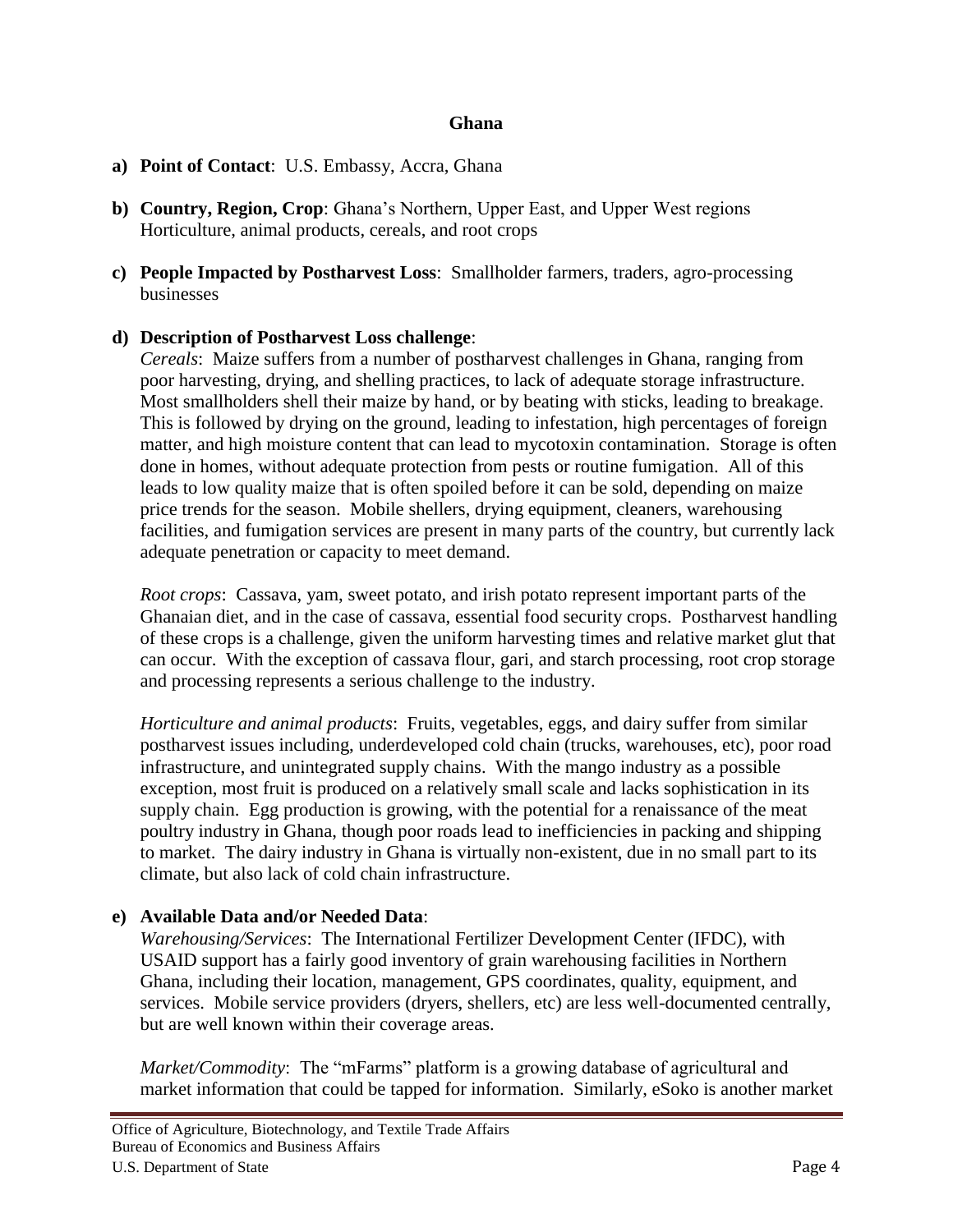information service provider that has capabilities in tracking grain prices and volumes around the country. USAID has been developing a geospatial database for donors working within the agriculture sector, and hopes to improve the granularity of data over the next 2 years.

*Production/Socioeconomic*: Production data, including area cultivated, yields, etc. are regularly collected as part of USAID's reporting, as well as Government of Ghana (GOG) statistics. The Ghana Strategic Support Program (GSSP) currently supports the GOG to do an annual Ghana Agricultural Production Survey (GAPS). It was started in 20 of Ghana's 216 districts and will be scaling to 60 next year.

- **f) In-country technology and innovation events and resources:** USAID has a number of projects working in agricultural technologies, including some in ICT and data needs.
	- The Agriculture Technology Transfer (ATT) Project will be rolling out new shelling, drying, and storage solutions;
	- The ADVANCE Project has worked on warehousing and drying facilities by linking farmers to buyers;
	- A new USAID/Washington-funded project, implemented by Kansas State University is specifically focusing on Postharvest Handling in Ghana;
	- MCC did quite a few warehouses, some of which are equipped with dryers and cleaners;
	- A number of private sector operators are heavily investing in maize quality and storage infrastructure (Wienco, Blumberg, Ghana Nuts, Premium Foods, etc),
	- USAID's Monitoring and Evaluation Technical Support Services (METSS) program works to coordinate donors and the GOG through mapping of activities and facilities;
	- eSoko is a private-sector market information provider;
	- mFarms is an IFDC extension/market information provider;
	- The USAID FACET Project works specifically on ICT and open data issues, and has facilitated a number of ICT for development and agriculture meetings around the world. <http://kdid.org/projects/field-support/facet>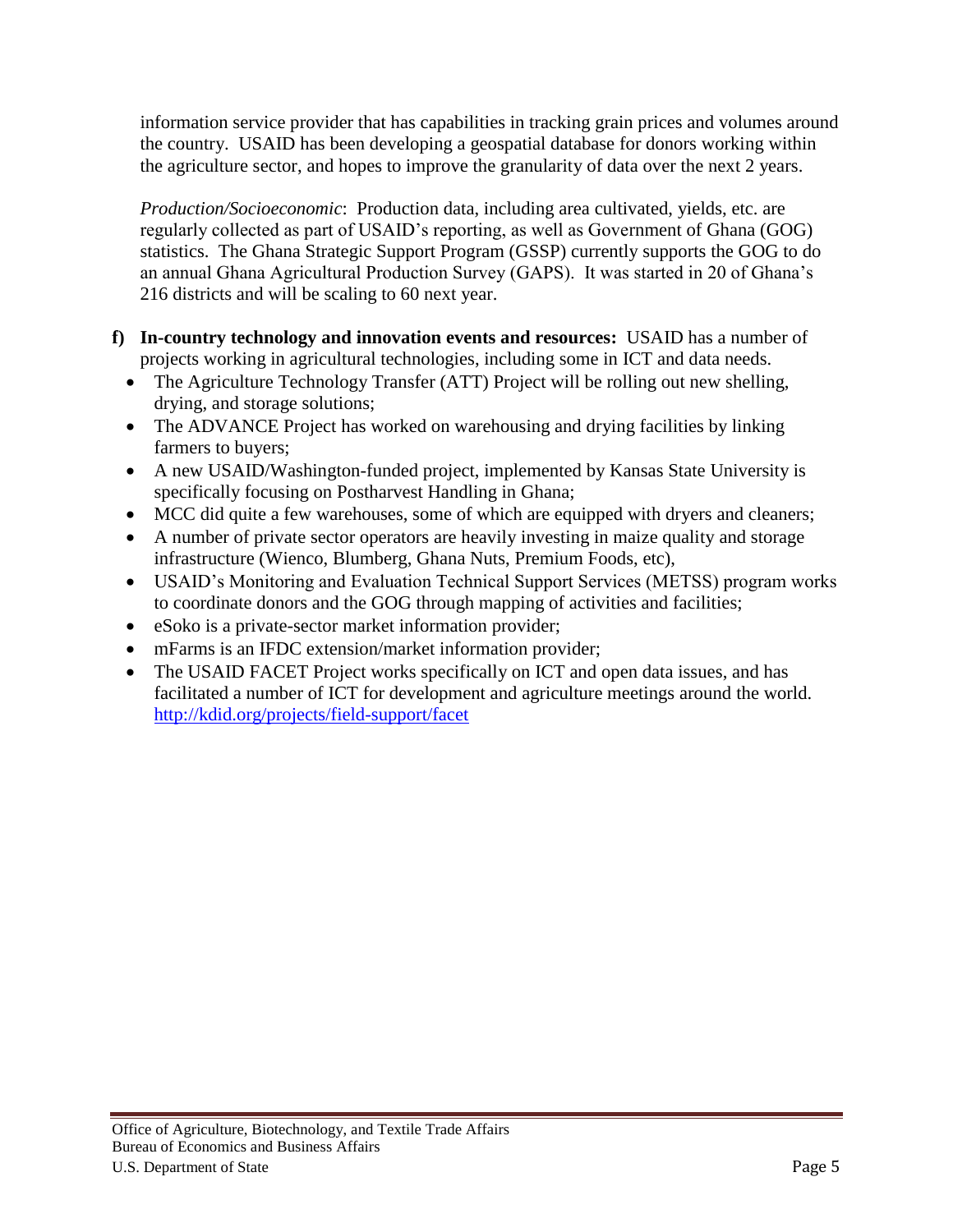## **West Africa (regional)**

- a) **Point of contact:** USDA Foreign Agricultural Service, Office of Capacity Building & Development
- **b) Country, region, crop:**
- Nigeria; Kano, Katsina, Kaduna, Kwara, Nassarawa, Taraba; corn, sorghum, millet, rice, soybean
- Ghana; Ashanti, Brong-Ahafo and Bolgatanga; corn, sorghum, millet, rice, soybean
- Other countries include Cameroon: Adamawa and North; corn, sorghum, millet, rice; Benin: whole country; corn, rice; Togo: whole country; corn, sorghum, millet; Liberia: whole country; rice, corn

### **c) People impacted by postharvest loss:**

Smallholder farmers, including women; grain commodity traders; grain merchants; federal and state government strategic grain reserve personnel; extension agents; university professors and technicians; consumers.

### **d) Description of Postharvest Loss Challenge:**

Findings from in-country assessments and training by Assessment/Training team from U.S. landgrant universities:

- Even when reliable modern storage technologies are available for use in some sectors (e.g., strategic grains reserve programs, processing industry, grain merchants) of the grain value chain, managers and their staff at these facilities lack proper training. Significant postharvest losses, up to 50% in some cases, are occurring due to the lack of adequate knowledge and implementation of sound stored-grain management.
- This finding is similar for storage at the on-farm level, where not only knowledge about proper grain storage is lacking, but reliable storage facilities and affordable postharvest handling technologies were unavailable.
- These findings are not limited to Ghana and Nigeria but are also seen in other countries where USDA provides trade capacity building and food security-security related training, such as other littoral West African and Sahelian countries.

#### **e) Available data and/or needed data:**

Available Data/Activities:

 Training courses on stored grain management to facility managers, technicians, researchers and university professors.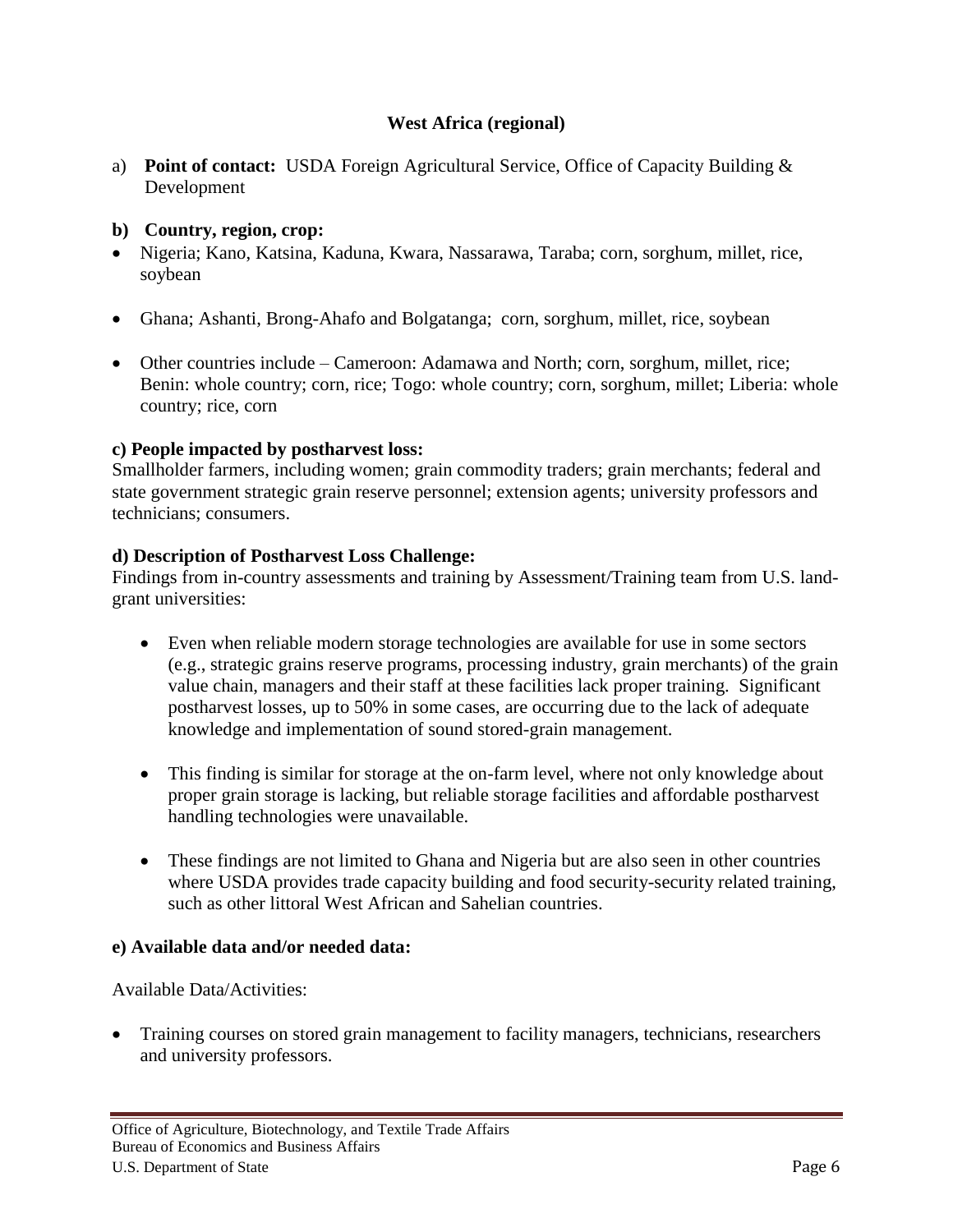- Training courses for field training of on-farm storage to train farmers and agricultural extension agents.
- Use knowledge gained by the USDA Assessment/Training Team in Ghana and Nigeria from previously conducted trainings for 190 and 210 personnel, respectively. Three-day curricula were developed for stored grain management in silo complexes for bulk stored commodities and stored grain management in warehouse structures for bagged commodities that are applicable to both countries. Among outcomes from participants at grain facilities were reduced losses and improved sanitation practices causing decreased use of pesticide use and worker exposure to chemical insecticides. Training was conducted in Ghana in 2010-2011 and is ongoing in Nigeria, 2010-2014.
- Agricultural productions systems are quite similar throughout West Africa, with amount of rainfall being major determiner of available crops, and knowledge gained in Ghana and Nigeria directly application in other countries.

# Data Needed:

- Availability of type, quality and level of training in grain postharvest technology/storedproducts protection at universities, polytechnics or technical colleges;
- Availability and/or development of short-courses for recurrent training of personnel in the industry that will help determine/scope the need in this area;
- Availability and accessibility of extension communications (publications, broadcasts, podcasts, etc.) in both the national (English/French) and local languages on stored commodity protection/grain postharvest technologies and practices;
- Needs assessment for specialty workshops on stored products protection, fumigation, workers safety, food safety, etc.
- Needs assessment on how training and extension can be scaled via online course offerings such as KS-GEAPS Distance Education Training, E-extension, Mobile Phone Data Feeds via Twitter and Texts, etc.

# **f) In-country technology and innovation events and resources:**

- Capacity is available in the U.S. land-grant university system but most grant programs are geared toward funding technology development rather than training.
- Feed the Future programs (U.S. AID et al.) have capacity to build in activities to support data gathering/sharing efforts. West African countries all possess National Agricultural Strategies as a result of CAADP that should be consulted as efforts progress. Critical constraint will be funding for such activities, as most West African National Agricultural Strategies remain underfunded and largely dependent upon international aid.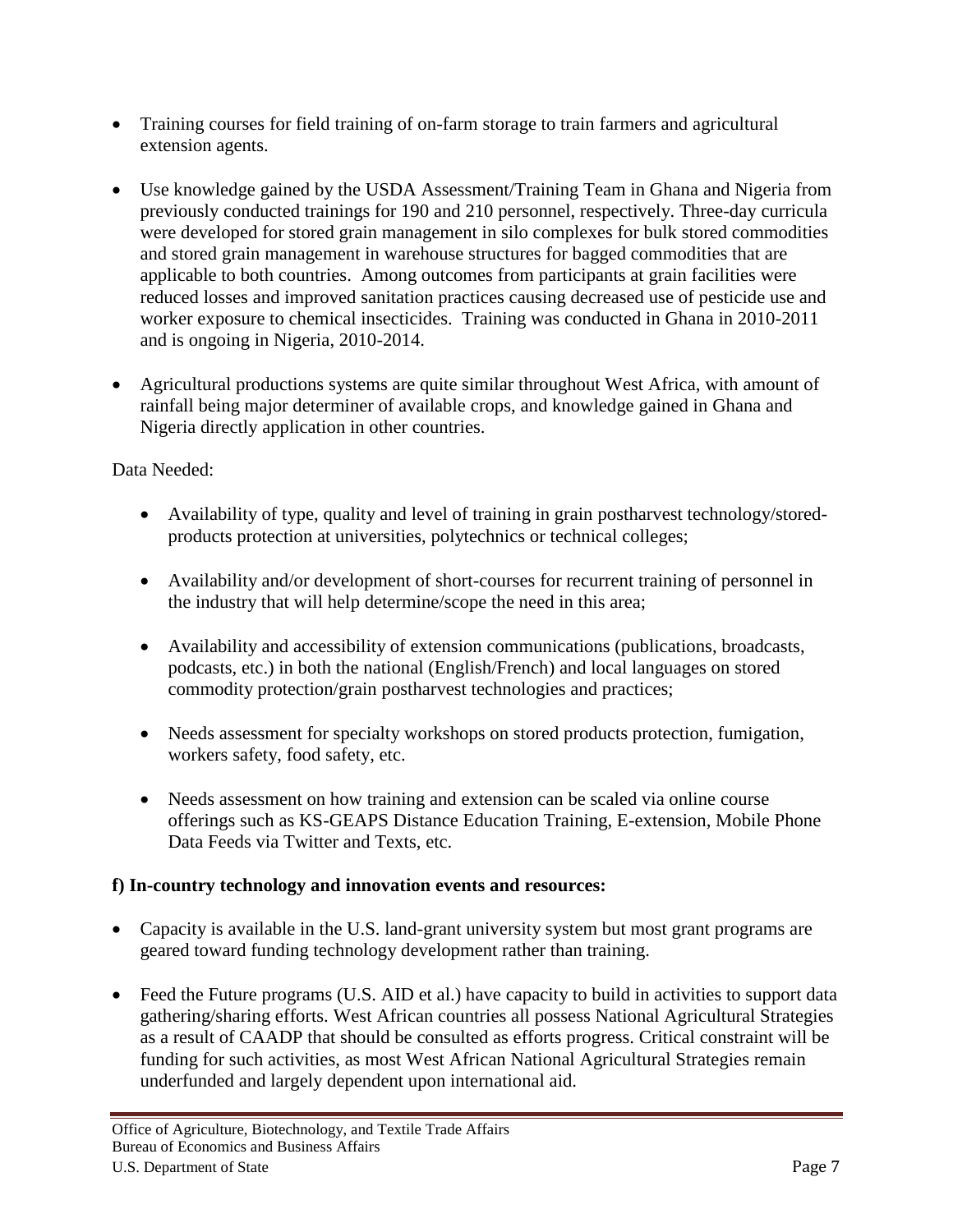e.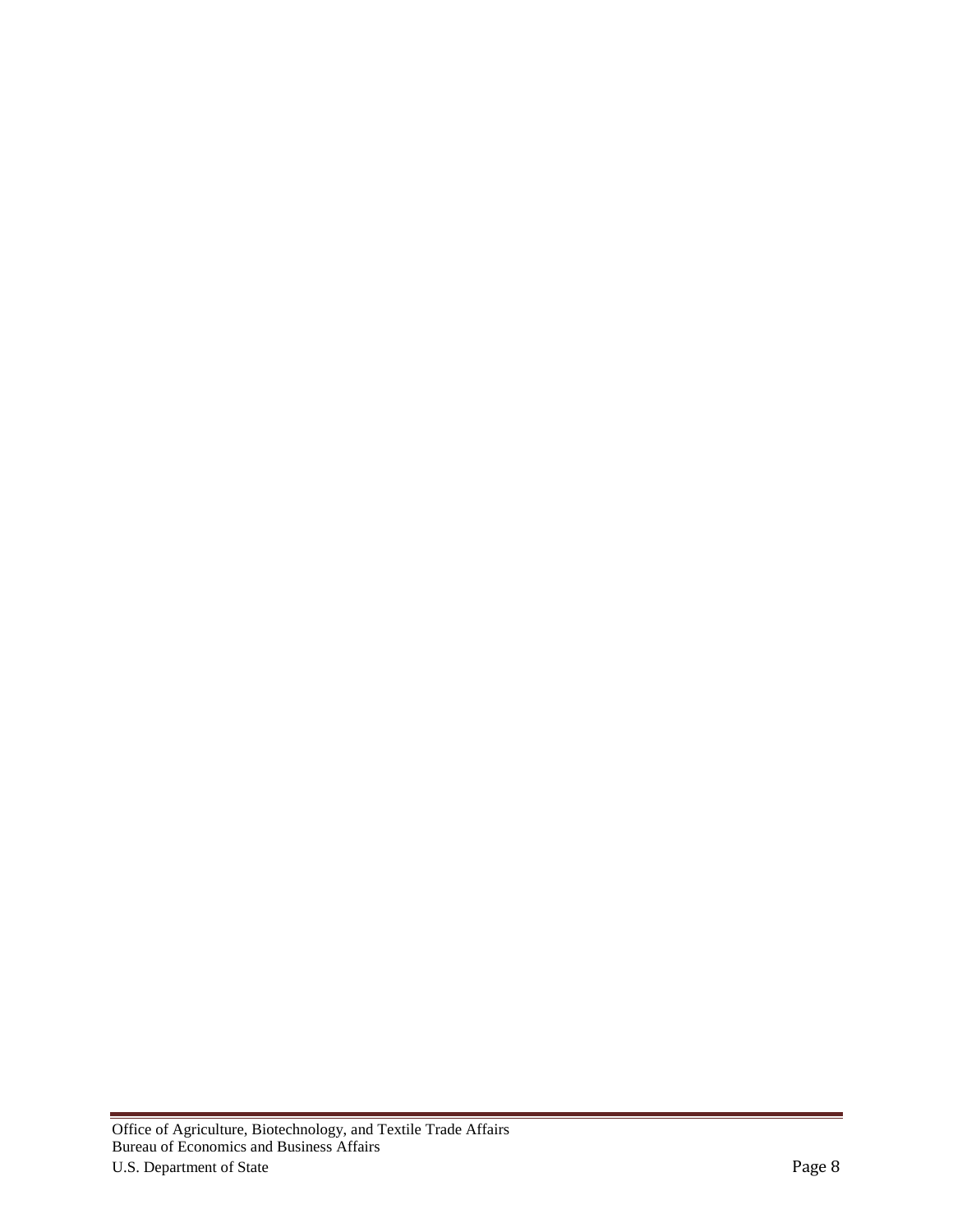## **Uganda**

- a) **Point of contact**: U.S. Embassy Kampala, Uganda
- b) **Country, region, crop**: Uganda, nationwide, maize
- c) **People impacted by postharvest loss**: Smallholder farmers (both men and women), processors, aggregators/traders, exporters and World Food Program (WFP). Of course, the final consumer is the one who pays for all the losses through the unnecessarily-inflated final retail price.
- d) **Description of postharvest loss challenge**: According to the Postharvest Losses Information System Network [\(http://www.aphlis.net/\)](http://www.aphlis.net/), postharvest maize losses in home storage in Uganda average 26.5% and 17.9% for the first and second cropping seasons, respectively – the difference being explained by the overlapping of the harvest of the first season crop with the July-August rainy season. However, it should be noted that there are almost no detailed, scientific accurate, objective estimates of postharvest losses (PHLs) in maize for Uganda (see below).
	- o The principal PHLs in maize in Uganda occur during harvesting and handling due to grain shattering and due to spillage during transport. They also arise from biodeterioration in all steps in the postharvest chain, including storage. Quality of maize is often low because maize is not dried properly and the resulting high moisture content can accelerate spoilage. The principal agents of biodeterioration are molds, insects, rodents and birds. A variety of insects pests, like the Larger Grain Borer, are common in the country; they start their attacks on the mature crop in the field which then carries over into storage, where the bulk of the damage/losses occur.
	- $\circ$  The cost of these losses is enormous for example, a recent USAID study (not in Uganda), estimated direct transport costs for maize to be \$81 per ton, while, product losses due to storage and handling problems between the farm and the end-market were \$79 per ton.
- e) **Available Data and/or Needed Data:** The lack of a representative survey of postharvest losses (on maize, but on all other crops as well) in Uganda, it is important that such a survey be undertaken to determine the actual scale of the problem and to provide planners with data on which interventions to address it, can be drawn up. For example, not one of the 80 studies undertaken on PHLs in Africa between 1977 and 2011 listed on the APHLIS web-site, relates specifically to Uganda.
- f) **In-country technology and innovation events and resources**: The Uganda National Agricultural Research Organization has a National Postharvest Research Unit, based at Kawanda Research Station, which is mandated to develop and promote technologies, methods and approaches that respond to postharvest needs through:
	- Reduction of postharvest food losses, Improving storage and utilization of the crops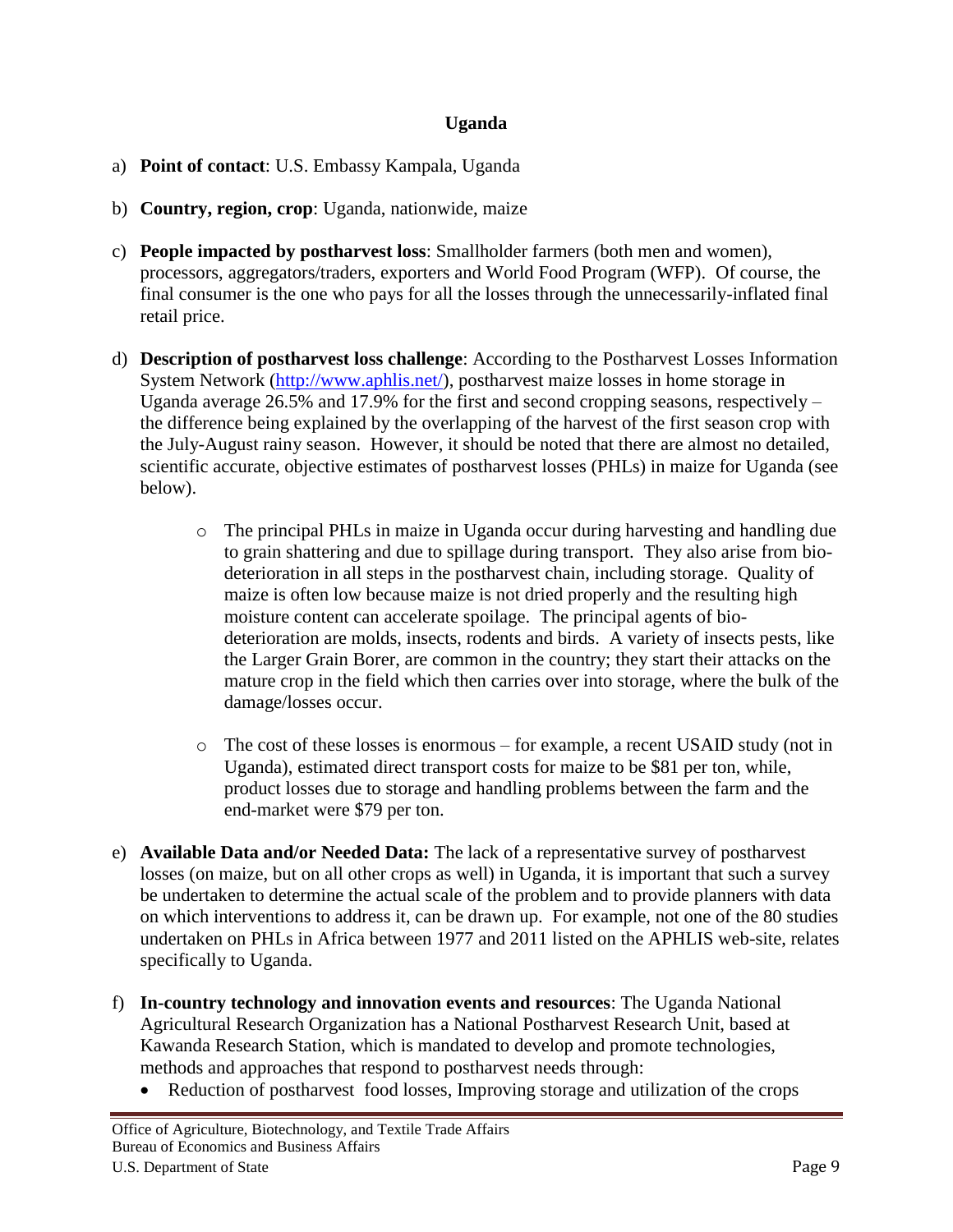- Improvement of the quality of products including food nutritional value and safety
- Product diversification and value addition
- Reduction of drudgery in processing and on-farm transport
- The Unit's mandate focusses on optimizing on food security, nutrition, safety and marketability of products through value addition, increased market competitiveness of farm produce and increased profitability.
- The National Agricultural Advisory Services also provides advice and some equipment to farmers to reduce postharvest losses, while WFP is currently engaged in some trials on different storage equipment in order to provide recommendations on reducing PHLs to the farmers and rural traders who they are supporting. It is also hoped that the adoption by smallholder farmers of the new postharvest technologies and infrastructure identified by this research will provide them with an opportunity for time arbitrage.
- Another approach to reducing postharvest losses is to encourage more efficient marketing channels such that surplus grain is moved off-farm quicker. When the maize is handled and conditioned by professional traders, quality can be retained and postharvest losses minimized.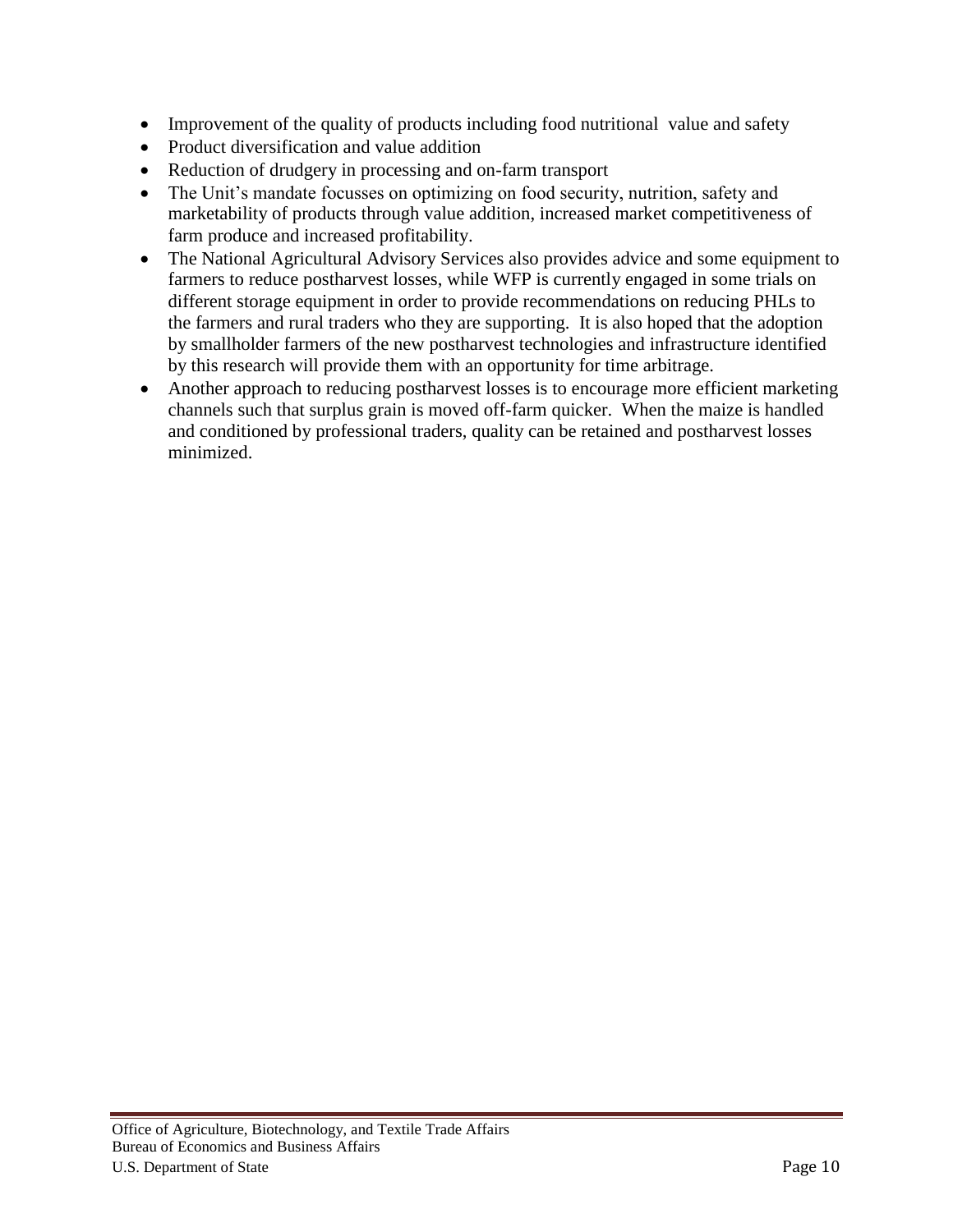## **West Africa (regional)**

## **a) Point of Contact:** USAID, West Africa

- **b) Country, Region, Crop**: Benin, Ghana, Liberia, Nigeria, Niger, Guinea, Senegal and Cameroon, *Rice, Sorghum/Millet, Cassava, Maize and Cowpea*
- **c) People Impacted by Postharvest Loss**: Smallholder farmers, traders, agro-processing businesses

USAID/WA's work in this area is not as extensive as USAID/Ghana's; nevertheless, we would like to showcase work done by our regional partner CORAF (West and Central African Council for Agricultural Research and Development):

- Under CORAF's Staple Crops Program, USAID/WA supported the project entitled, *"Improving Postharvest Quality and Packaging of Rice, Sorghum/Millet and Cassava Products",* coordinated by the Songhai Centre, in Benin, with the sorghum/millet component sublet to the Institute de Technologie Alimentaire (ITA) in Senegal. The project aims at putting efficient technological packages in the hands of producers and processors in improving marketability of farm produce in nine countries. Activities seek to strengthen capacities of the target groups, mainly women to enable them to adopt best practices of agro-processing, while their access to the acquisition of simple processing equipment is facilitated through cost-sharing and linkages to relevant institutions. This was a two-year project with a duration from June 2009 to May 2011, and commissioned under USAID's Global Food Security Response (GFSR). Benin, Ghana, Liberia, Nigeria and Senegal were the target countries.
- The Department for International Development (DFID) is also supporting CORAF in this area with a program entitled, *"Promotion of Postharvest Technologies and Processing of Maize and Cowpea to Reduce Losses and Improve Market Quality in West and Central Africa".* This is a three-year project ending this year, and is being implemented by the Institute de Technologie Alimentaire (ITA) in Senegal. Countries of focus, and partner organizations, are Cameroon (Institute for Agricultural Research and Development/IRAD), Guinea (Guinean Agricultural Research Institute/IRAG), Niger (National Agricultural Research Institute of Niger /INRAN), and Senegal (Institute de Technologie Alimentaire/ITA and Institute Senegalais de Recherche Agricole).

Further, USAID/WA will continue the good work done under the recently expired (ATP/EATP) program in areas of MIS and intra-regional trade collection data. It will be supported by our new Trade Hub and African Partners Program which should be up and running soon.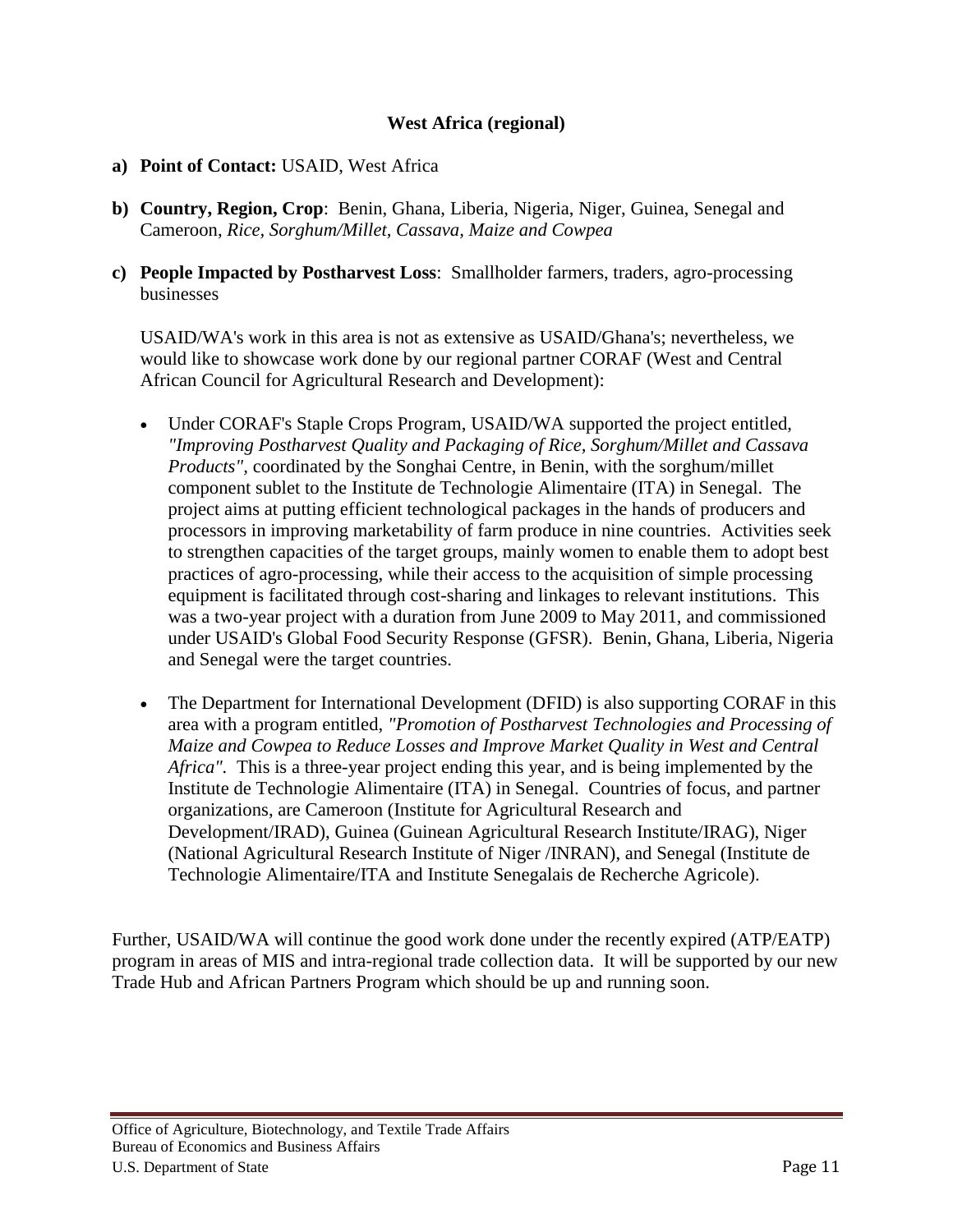# **ASIA**

# **Philippines**

# **Postharvest Loss Challenge #1**

**a) Point of contact:** Embassy Manila, Philippines, USDA Foreign Agricultural Service

**b) Country, region, crop**: Philippines, All Regions, Rice

# **c) People impacted by postharvest loss**: Smallholder Farmers

**d) Description of postharvest loss challenge**: After harvest, paddy rice is dried before it is milled. Absent appropriate drying facilities, most rice farmers sun-dry their harvested paddy rice (often along paved roads). This practice results in considerable wastage as a result of unnecessary exposure and extra handling (paddy rice has to be bagged, unbagged, spread evenly, sifted and dried, collected and then rebagged), but also due to quality deterioration and decreased recovery rates during the milling process.

# **e) Data available and/or needed that could help address the problem:**

Available – None. Reliable information unavailable.

Needed –

- Number and capacity of drying facilities and their locations
- Milled rice recovery rates vs. Paddy rice moisture content
- Volume of sun-dried paddy rice and paddy rice losses

**f) In-country technology and innovation events and resources:** Title I, Pl480 Program Funds in National Treasury

# **Postharvest Loss Challenge #2**

**a) Point of contact**: Embassy Manila, Philippines, USDA Foreign Agricultural Service

**b) Country, region, crop**: Philippines, All Regions, Meat and Poultry

**c) People impacted by postharvest loss**: Small backyard farmers

**d) Description of Postharvest Loss Challenge**: Lack of adequate cold chain for meat and poultry products. A vast majority (over 70%) of local meat and poultry products are sold warm and do not go through the cold chain process. The majority of meat and poultry sources are slaughtered and then immediately sold to consumers. Most products are delivered in unrefrigerated vehicles and displayed in wet markets without adequate cold chain equipment, which increases perishability and compromises the wholesomeness and safety of the products. The high cost of energy in the country makes it difficult for wholesalers and retailers to keep products at a proper temperature.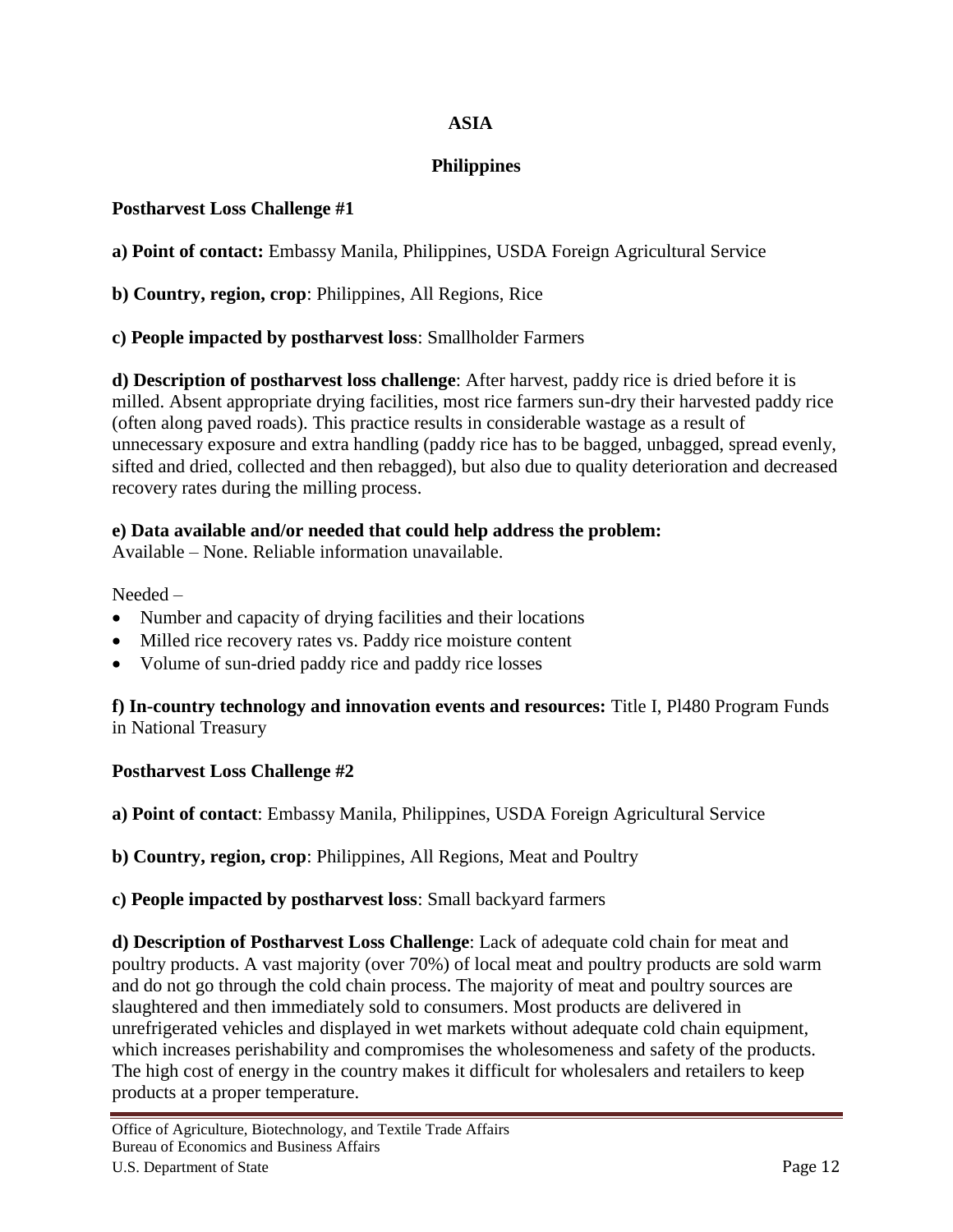## **e) Available data or data needed to address the problem:**

Available – None. Reliable information unavailable.

Needed -

- Number of cold chain storage facilities and capacity
- Number of triple A slaughterhouses and or dressing plants
- Number of modern supermarkets and meat shops and volume of meat and poultry produced

### **f) In country technology and innovation events and resources:** None.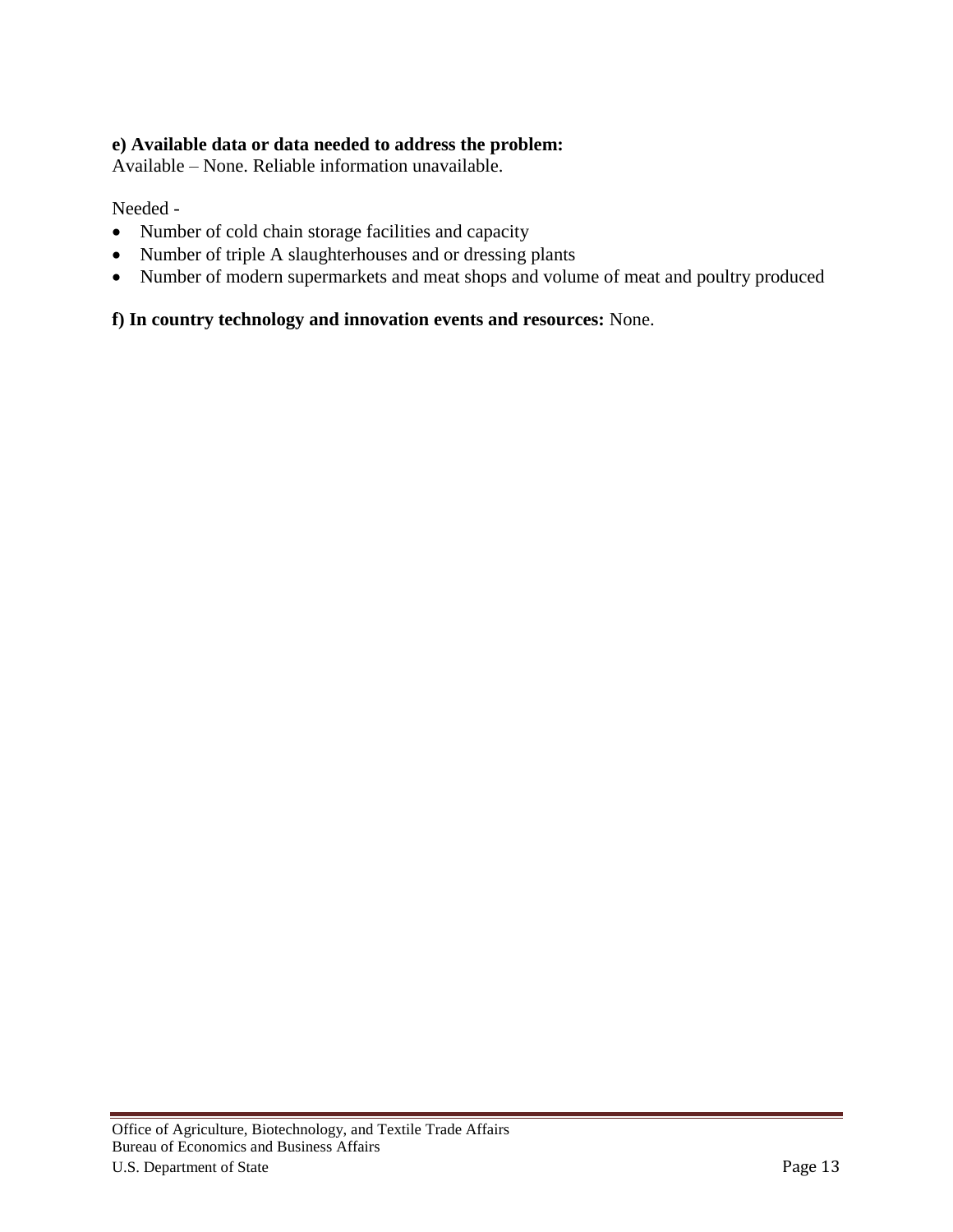### **Vietnam**

- **a) Point of contact:** U.S. Embassy, Hanoi, Vietnam
- **b) Country, region, crop:** Vietnam, Northwest and Central Highlands, Coffee
- **c) People impacted by Postharvest:** Small holder farmers, and mid-level processors
- **d) Description of Postharvest Loss Challenge:** Coffee beans, even when raw, carry a broad range of qualities depending on ripeness, degree of fermentation after picking, post- fermentation handling to prevent mold and deterioration. As the trading system depends on turnover, the better quality beans are mixed with lower quality in traders warehouses.

With the good-and-bad blended in the traders' warehouses, the entire available crop quality is reduced to a lower common denominator.

Well-intentioned traceability schemes administered by "Fair Trade" Fair Wild" and other doublebarreled third-partied organizations add great cost to the harvesting.

Current new regulations from Ministry of Trade (MOT) Prohibit Foreign invested companies from trading directly in local markets. Left with an obscure part of the supply chain, the management system breaks down, In spite of best efforts, and the overall crop value is lower than it might be.

- **e) Available data and/or needed data:** Out of my expertise, I just do Launch Pad over here.
- **f) In-country technology and innovation events and resources:** The MOT directive to keep us out of the market may have been intended to watch after Chinese companies and cross border trade, but it's being used by local tax offices to ensure their friends' business positions as traders.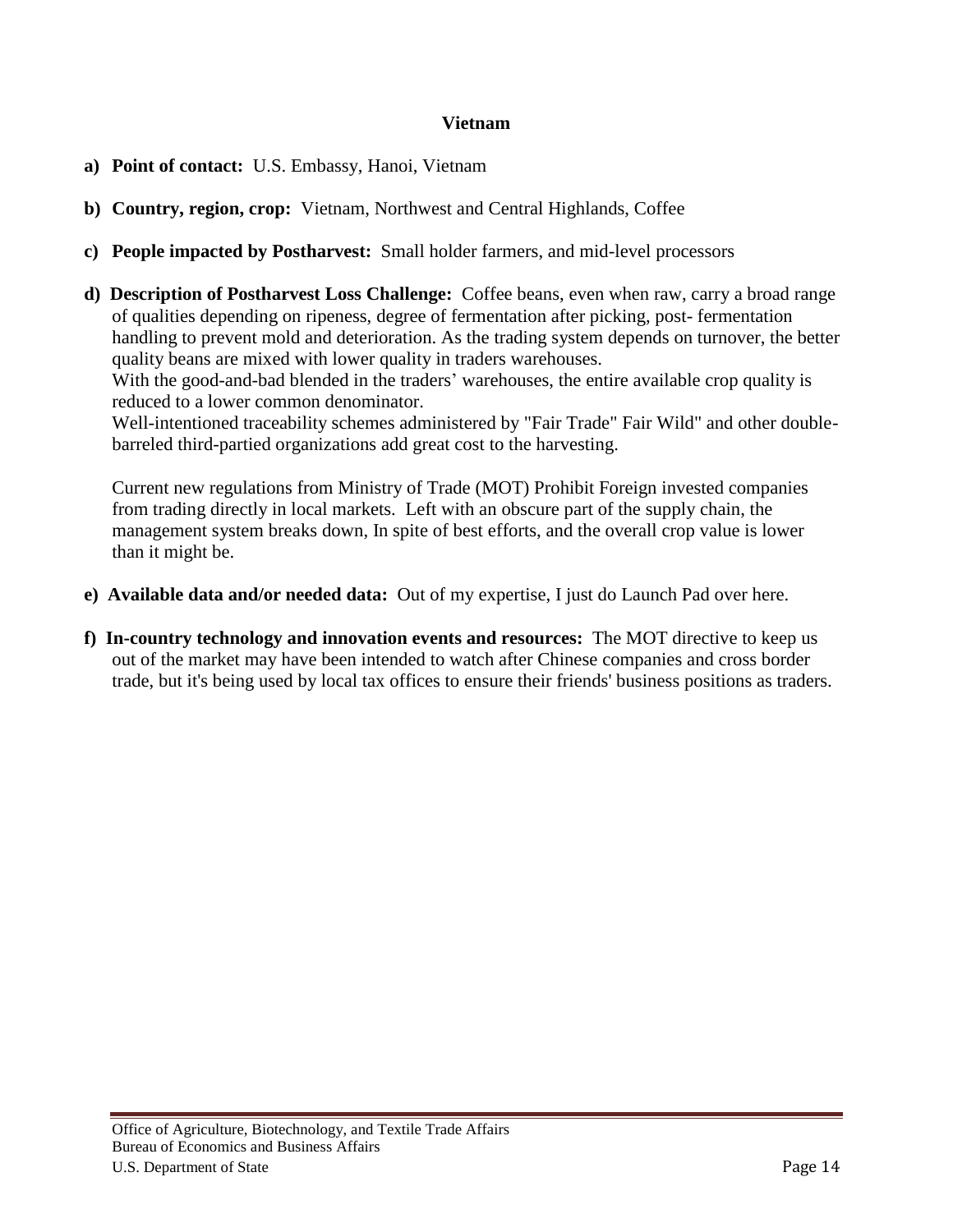## **SOUTH AND CENTRAL ASIA**

## **Afghanistan**

- **a) Point of Contact:** U.S. Embassy Kabul, Afghanistan
- **b) Country, Region, Crop:** Afghanistan, South (Kandahar), Fruits (Fresh pomegranates, grapes and figs)
- **c) People Impacted by Postharvest Loss:** Farmers, Buyers and Transporters
- **d) Description of Postharvest Loss Challenge:** Recent project implementer evaluations peg Kandahar's postharvest loss for pomegranates, grapes and figs at 60 percent. Primary reasons for the high postharvest loss include:
	- Trading arrangements: Buyers servicing an international market typically show at the contracted farm once at the height of the harvest season, when they are sure of a full load for their trucks. Fruit ripened at the start and end of seasons either are disposed of locally by the farmer or left to rot. *Solution floated by AID: Collection centers aggregate partial loads collected from farmers, making repeat visits from buyers worthwhile.*
	- Packaging and Handling: Farmers typically deliver their product in locally-produced bags and woven baskets, leaving the buyer to sort fruit by sizes or quality. As a result, only the top layers of a container are in suitable condition to command top prices. Fruit at the container bottom bruise and are crushed, receiving low prices. Furthermore, little care is taken to sort out split, damaged or rotting fruit, putting other packed fruits at risk. *Solutions floated by AID: Trellises can reduce spoilage; proper vine and tree trimming would improve quality before harvesting; properly proportioned shipping containers would reduce bruising; and proper sorting at harvest to divert fruits destined for the juicer or fee trough would reduce risk to better quality fruits.*
	- No Cold Chain to Prevent Damage from High Summer Temperatures: There is one privately-funded refrigerator storage facility each in Kandahar and Helmand provinces, and contacts have complained of product loss due to unsanitary conditions and mismanagement in the Kandahar facility. The cost of operating a cold chain in Southern Afghanistan requires a large volume of high-value commodities and exact management to be profitable*. Solutions floated by AID: Use of traditional cooling baths, when water is available; shaded collection centers to reduce spoilage; and a new privately-funded refrigeration center.*
	- Transportation problems: Transportation for produce is unreliable, and delay can affect fruit quality. Buyers are cautious about servicing outlying farms due to banditry and informal "tolls." Limited airlinks to Gulf States only partially compensate for the loss of access to overseas markets that result from fruit-unfriendly time-wasting customs procedures needed to ship fruit through Pakistan. *Solutions floated by AID: Identify reliable traders in the province to service collection points; encourage a more open trade*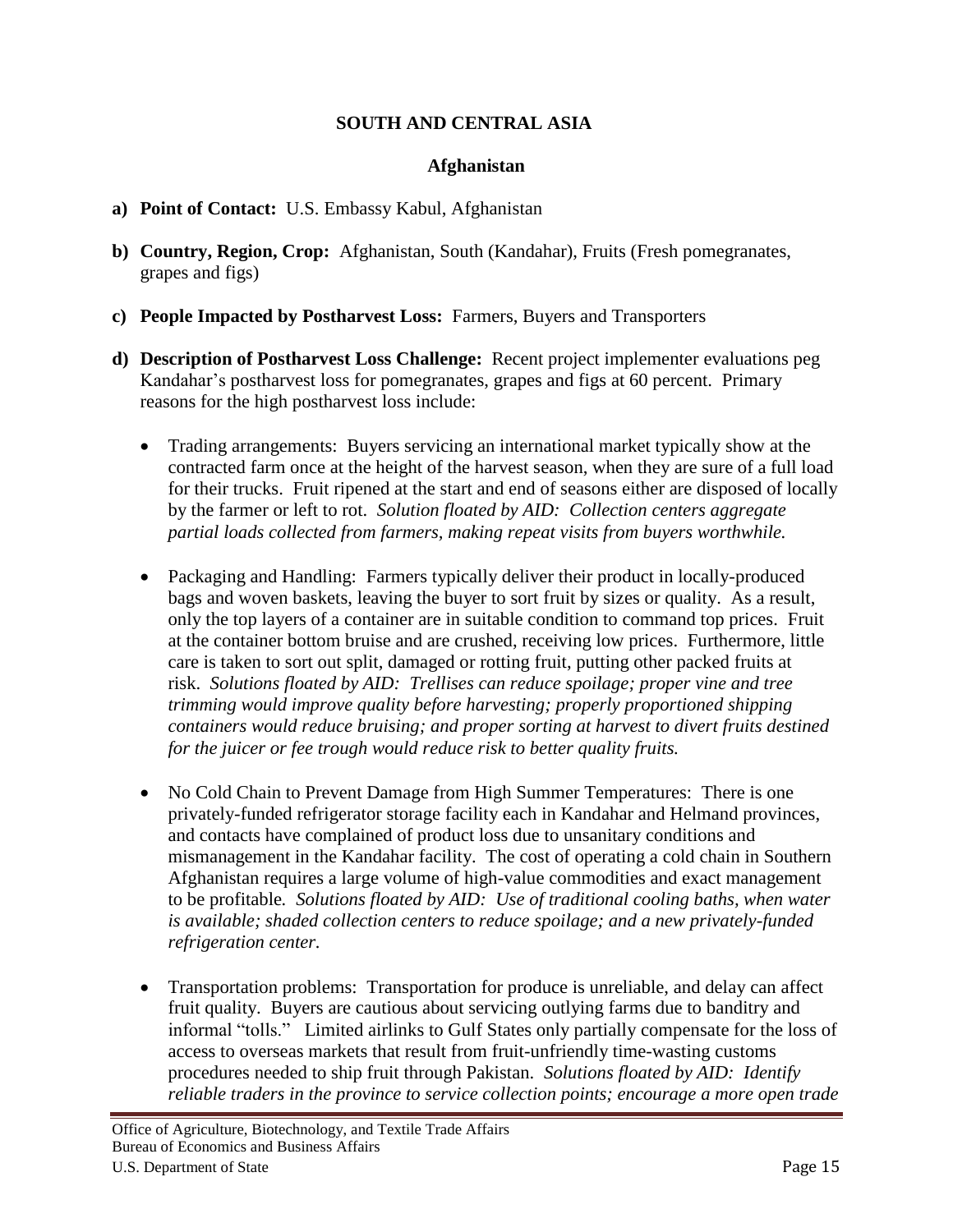*relationship between Afghanistan and its neighbors; encourage consideration of more cargo flights/destinations out of Kandahar airfield.*

| Commodity   | <b>Local Production</b> | Exports (MT) | Local Sales (MT) |  |  |
|-------------|-------------------------|--------------|------------------|--|--|
|             | (MT)                    |              |                  |  |  |
| Pomegranate | 75,000                  | 64,000       | 11,000           |  |  |
| Grape       | 50,000                  | 42,000       | 8,000            |  |  |
| Apricot     | 17,000                  | 2,000        | 15,000           |  |  |
| Fig         | 12,000                  | 2,000        | 10,000           |  |  |
| Melon       | 129,000                 | 102,000      | 27,000           |  |  |

## **e) Available Data/ Needed Data:**

Draft Table

\*Source- August, 2013 Draft Market Report on selected Fresh and Dried Fruit. FAIDA-ABS

**f) In-country technology and innovation and resources:** 

Kandahar benefits from USAID-funded agricultural programs (CHAMPS, AGRED, and Kandahar Food). Changes to basic production such as irrigation management, trellising, and pruning are Southern Afghanistan's starting point. USAID is still working to determine the best methodology (master farmer- lead training versus government-lead demonstration centers) to implement this training. Illiteracy and/or the lack of education is consistently mentioned as an obstacle to training farmers.

For the innovative traders, investments in the air cargo support system have been made at the Kandahar International Airport. A temporary holding cooler and a pallet security scanner have been installed.

Until the new technologies being advocated are adopted and implemented, there are no clear in-country resources beyond a favorable climate and production history for Afghanistan to regain some of its market share in fresh fruit.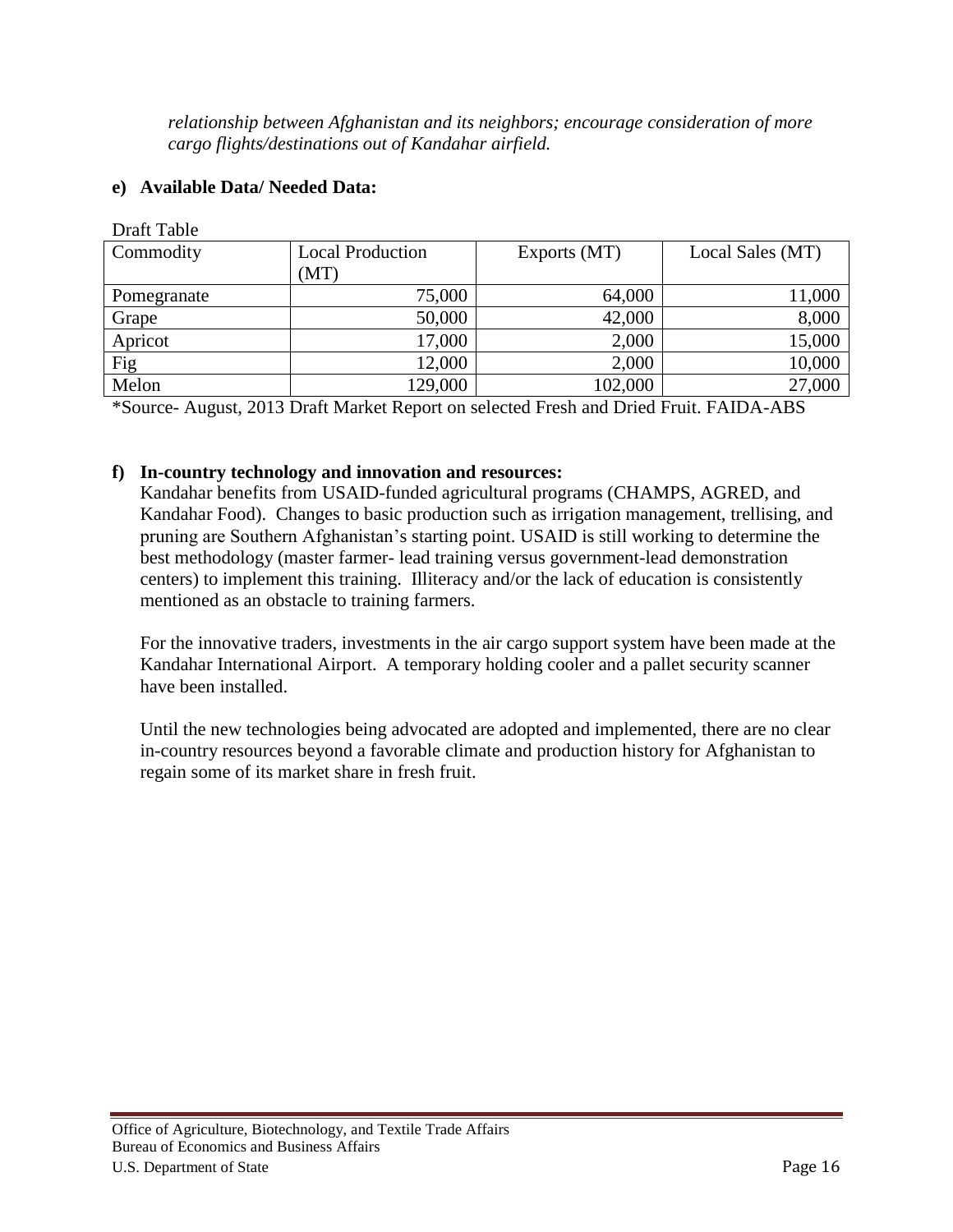## **India**

## **a) Point of contact:** U.S. Embassy New Delhi

**b) Country, region, crop:** India, All, Grains, Fruit and Vegetables, and Dairy

**c) People impacted by postharvest loss:** Smallholder farmers, middlemen, and consumers are affected by Postharvest loss. Because of infrastructure constraints and limited access to buyers, smallholders are often forced to sell their products cheaply and to local buyers who can set prices below market-clearing levels. Middlemen suffer product losses due to inadequacy of handling facilities that are often in the hands of government agencies. Consumers suffer higher prices for produce.

**d) Description of Postharvest Loss Challenge:** Loss occurs at every stage of the supply chain. Following harvest, about 60-70 percent of food grain is stored on farms for variable periods, normally in traditional structures and at dangerously high moisture levels. This makes them particularly vulnerable to infestations of pests and micro-organisms. Significant losses also occur during processing, where the number of mills is insufficient to meet demand, and most processing units are small and use outdated technologies. The highest rates of loss are in perishable fruits and vegetables, where there is a lack of proper storage facilities, absence of proper handling, transportation, pre- and postharvest treatment and processing.

Dairy has generally been a success; per capita availability of milk was 290 g per day in 2012, higher than the world's average. Most of the milk is produced by small, marginal farmers and landless laborers, but an estimated 18% of the product is lost due to inadequate cold chain storage and inefficient distribution. Fish and livestock produce face similar constraints, with relatively high levels of efficient production, and poor systems of cold storage and distribution.

Mr. Pawanexh Kohli, Chief Advisor of National Center for Cold-Chain Development, told Econoff that the data in studies done thus far are unreliable and underestimate postharvest loss. He estimated that about 30-40% postharvest loss in horticulture. The farmers lack market linkages and usually sell their produce to a single buyer creating a monopoly. Kohli thinks that linking farmers to market and optimizing logistics such as improvement in infrastructure including good roads and development of cold storage facilities are the key areas of improvement. India has about 30 million metric tons of cold storage capacity out of which 10 million metric tons was built in the last 8-10 years. He also envisioned that better coordination and cooperation amongst the states will go a long way in addressing this issue but noted that the challenge lies in infrastructure, availability of suitable transportation, as well lack of knowledge in handling, packing and shipping. Kohli stated that the Government of India has addressed postharvest losses as a key area of focus in the  $12<sup>th</sup>$  five year plan.

**e) Available data and/or needed data:** It was repeatedly noted that GOI lacks the necessary data to credibly estimate the extent of postharvest loss at any phase of its production/distribution. According to a World Bank study in 2011, postharvest loss occurs in 7- 10 percent of Indian food grains from farm to market, and 4-5 percent at distribution levels. This accounts for a loss of 11-15 million metric tons (mmt) of food grains annually – 3-4 mmt of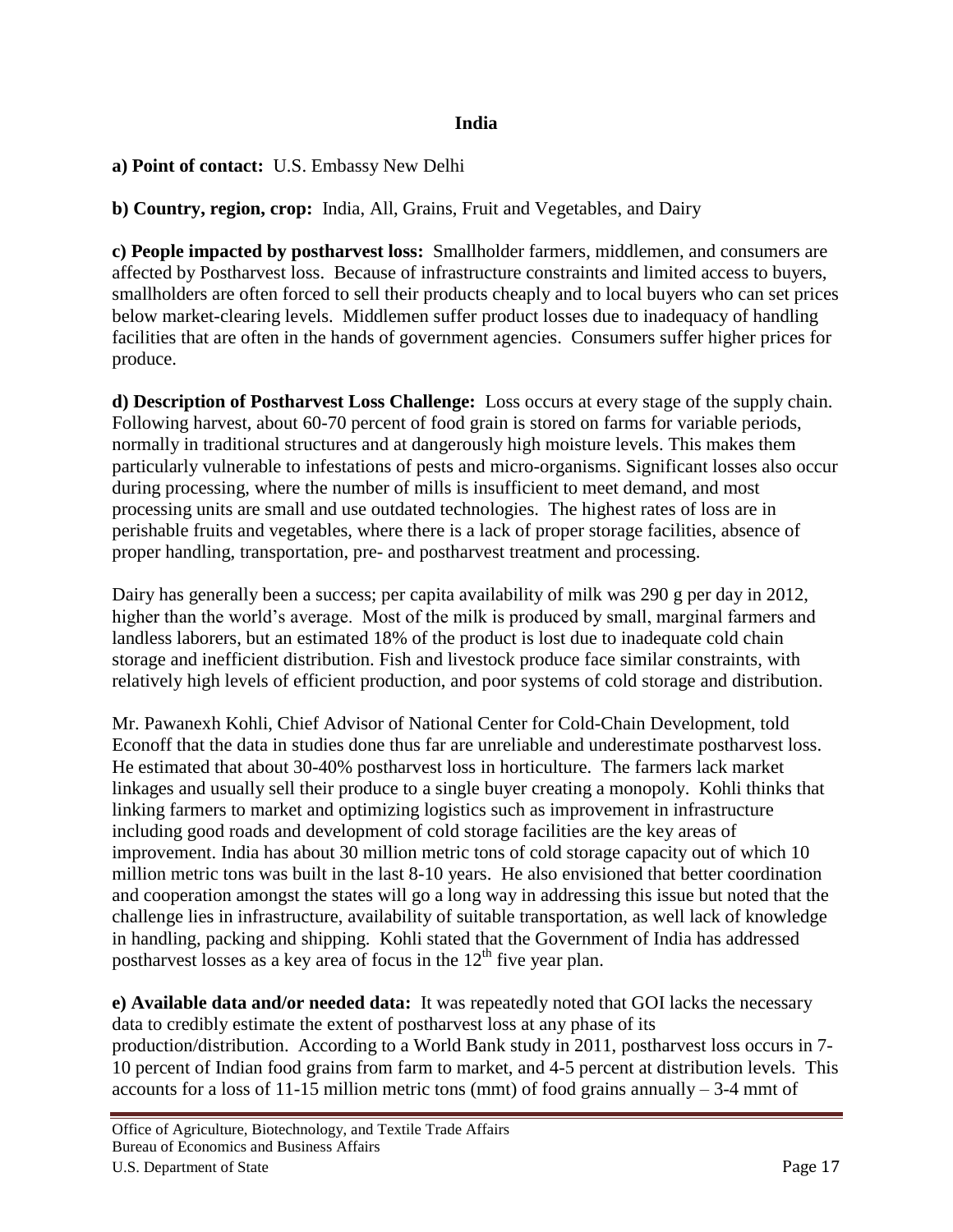wheat and 5-7 mmt of rice inter alia. For fruits and vegetables, postharvest loss is estimated to be about 30 percent. Other estimates vary from the official GOI figure of 0.87% grain loss to industry estimates as high as 50%. Having said that there are some sources of data on this subject and GOI continues to invest in further studies on the subject:

<http://www.assocham.org/prels/shownews.php?id=4132> <http://www.ciphet.in/siteMatter.asp?link=About> Ciphet <http://www.crosstree.info/Pages/Links.aspx>

**f) In-country technology and innovation events and resources:** An estimated two percent of food produced in India is further processed between harvest and retail sale, not counting rice and wheat milling. This indicates that food preservation technologies in addition to modernization of commodity and produce storage facilities could reduce losses significantly. Modern packaging systems are being increasingly adopted in India. These include corrugated fiber board and polypropylene boxes, plastic trays and crates, woven sacks, molded pulp trays, thermoformed trays, stretch films and shrink wrapping.

Embassy's Agricultural Affairs Office notes that technology is not a constraint on resolving the problem of postharvest loss in India as off-the-shelf technologies are already available (India's modernized and export-oriented basmati rice sector exemplifies what could be possible). The real issue is economic, primarily consisting of systemic disincentives to investment built into agricultural and food policy. The current state-dominated system of commodity marketing does not provide the necessary incentives for preserving food from farm to market. The Essential Commodities Act in particular has created a substantial disincentive to investment in bulk grain storage and processing, as it requires that grain be transported in jute bags (a habitat and vector for grain storage pests) and permits government at all levels to confiscate foodstuffs unpredictably and at will to avert "hoarding". The Agricultural Produce Marketing Committee (APMC) Acts at the state level force farmers in many states to sell their produce exclusively to municipal APMCs, and the APMCs do not typically invest in proper infrastructure for handling perishables. In addition, the GOI's Food Corporation of India (FCI) procures roughly one third of the wheat harvest annually, then stores much of that wheat outdoors on concrete plinths, and covered only with plastic tarpaulins. Official spoilage and loss statistics of 0.87% are not credible; private sector grain traders peg spoilage and loss of FCI-owned wheat at about 20 percent. These losses could all be easily averted by privatization of the marketing chains and abolition of the jute bag requirement, which would encourage private investment in infrastructure using existing, proven technologies.

The new National Food Security Act (2013) in Chapter 8, section 22, obliges the central government to create and maintain modern "scientific" storage facilities throughout the country. Various state officials have already commented to Econoff that they have been provided incentives from the center to improve their own grain storage and distribution facilities. The U.S. Trade and Development Agency (USTDA) is exploring the options of supporting India better in its grain storage and handling either through proposing a Reverse Trade Mission or a Feasibility Study to help overcome the challenges. Officials of the GOI Ministry of Finance made this request to USTDA in March 2013 and the concept is under discussion with the Foreign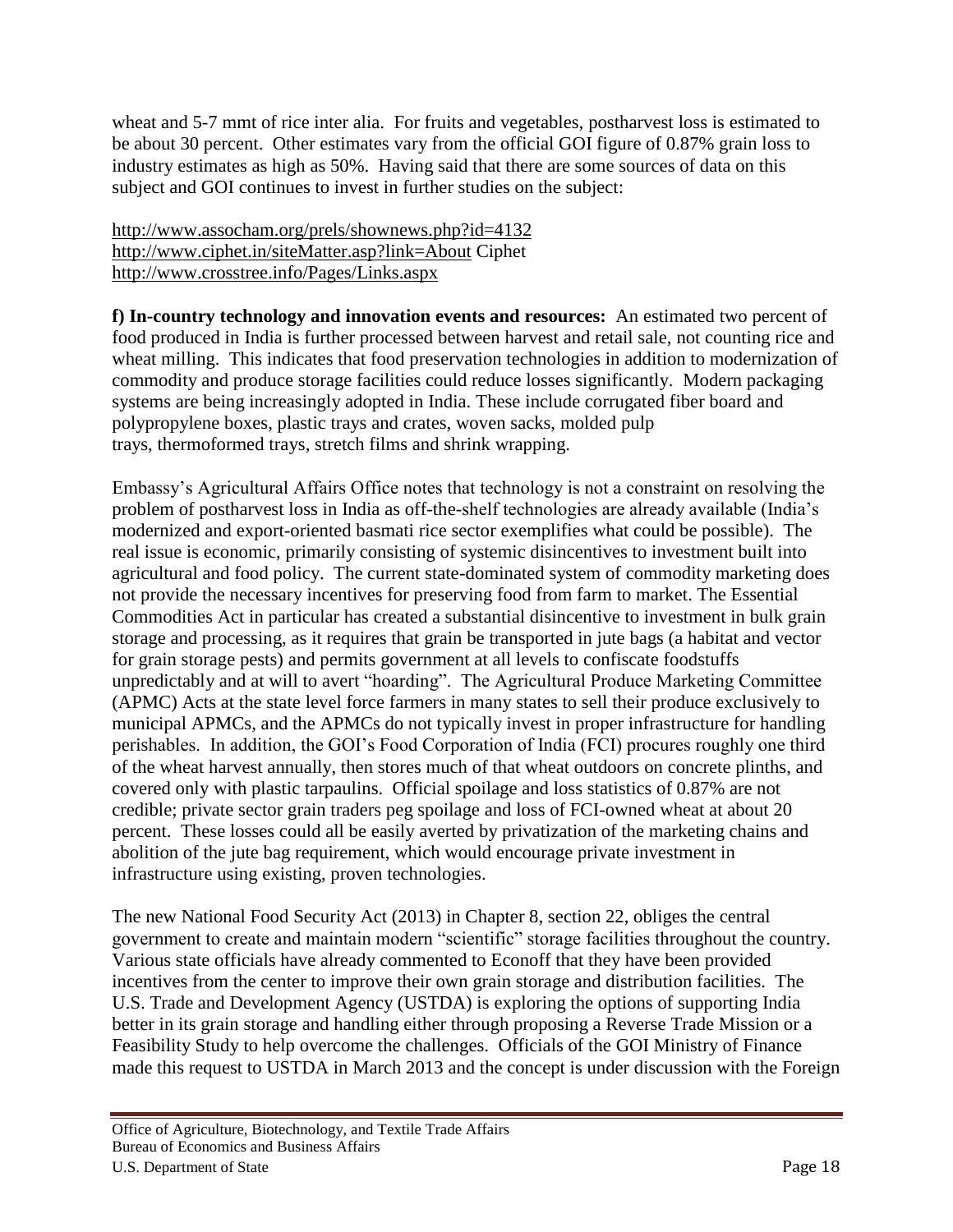Agricultural Service, the Foreign Commercial Service and the Federation of Indian Chambers of Commerce and Industry (FICCI) as well as a few other Chambers of Commerce.

With reference to fruit and vegetables in particular, adoption of small-scale technologies could produce major benefits. Low temperature drying coupled with other preservation techniques could enhance storage capacity, while higher-grade containers and packaging materials could lengthen shelf-life. Most postharvest technologies are capital-intensive, but India pioneers in development of low-cost postharvest handling methodologies, which include the CoolBot cold storages, low cost Controlled Atmosphere storage, insulated trucks for 'cool transport' and other no-cost methods for handling product. One of these technologies, the "CoolBot" was developed by a collaborative program between USAID's Horticulture Collaborative Research Support Program (CRSP) led by UC Davis, and Indian institutions. CoolBot technology uses a standard window-unit air conditioner to create a cold chamber with the aid of a CoolBot controller device that overrides the temperature control, allowing the room to reach temperatures as low as 7º C. Following initial pilots, Bayer is now working with local technology providers to develop improved insulation materials that can help adapt this device to local conditions to achieve low temperatures with minimum electricity requirements.

In the state of Bihar, approximately half of the vegetables produced are wasted due to spoilage. While increasing yields is important in agricultural production, average farmers in India can dramatically increase their income if more of what they produce is not lost but instead available for sale to the market. To help farmers acquire the right resources to improve their productivity, USAID is partnering with the Confederation of Indian Industry-Food and Agriculture Center of Excellence (CII-FACE) to create two rural business hubs in eastern India focused on banana and vegetable production. In Bihar, this hub will work with small and marginal vegetable producers to develop the necessary postharvest infrastructure to reduce spoilage, provide training and link the producers directly to buyers. These rural business hubs will also bring together private and public sector entities to help organize local farmers, bring innovative solutions in farm input and postharvest management to the informal fruit and vegetable supply chains to increase incomes and create jobs.

As noted above however, the state-dominated system of food distribution does not currently incentivize adoption of even such small-scale innovations. While there is a separate Ministry of Food Processing Industry and a National Mission on Food Processing, the program is focused on expanding capacity via "MegaFood Parks" and incentives for processors, but does not address issues of getting produce more effectively to the processors.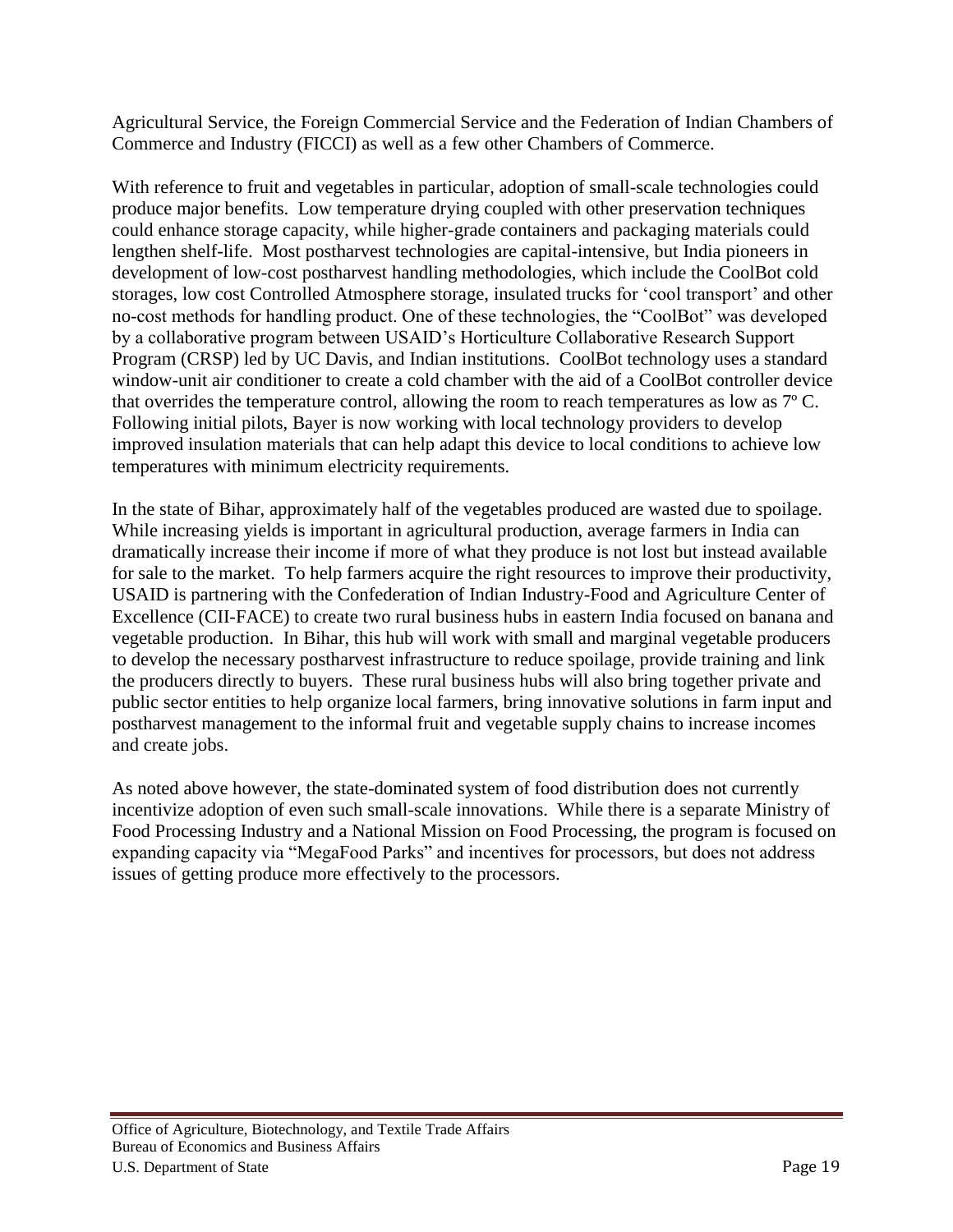## **EUROPE AND EURASIA**

### **Bosnia and Herzegovina**

- **a) Point of contact:** U.S. Embassy Sarajevo
- **b) Country, region, crop:** Bosnia and Herzegovina (BiH), fruit and vegetable products
- **c) People impacted by Postharvest Loss:** Postharvest losses of fresh fruit and vegetables are experienced not only by small and large individual/commercial producers/farmers and others engaged in the production of fruit and vegetables, but also market intermediaries that organize the purchase and sale of these products in the domestic and the foreign market.
- **d) Description of Postharvest Loss Challenge:** Main reasons for postharvest losses in BiH are: inadequate harvest time for fruit and vegetables (early or late harvest), improper harvesting (damage during harvesting), poor handling, lack of hygiene in packaging (wooden pallets are not disinfected) and inadequate storage after harvesting. An additional problem is that BiH doesn't have classic packing centers that collect large amounts of fresh fruit and vegetables, store, calibrate, process and package the produce for the local or export markets. Also, the producers need to be adequately trained and equipped to avoid postharvest losses. Most of the primary producers of fruit and vegetables are mainly focused on the production of fruit and vegetables, with limited attention given to harvesting, which results in bruises, damage and sometimes bacterial infection of products. Also, limited attention is given on the temperature of the product during and after harvest and this has significant consequences during the later stages of processing, packaging, storage, distribution and sale of fruit and vegetables.

An estimate shows that losses in fresh fruit and vegetable sector have been approximately 40 percent (Source: Assistant Professor Boris Pasalic, Banja Luka University). An additional investment in needed in refrigeration, automatic sorters, calibrators, packaging plants, etc. as well as in technical capacity building of producers and processors. Existing facilities are still insufficient in some cases (e.g. fresh plum, although there is high production quality and customer demand, there is insufficient capacity to meet the demanding requirements of the market, particularly quality standards). Exports of fresh cherries are also expanding but the existing capacities for storage and handling of fresh cherries will soon reach their full capacity. While some capacity in BiH already exists, there is a need for strengthening and modernizing production facilities. It is necessary to introduce modern technology and equipment to improve the quality and long term packaging and storage of fruit and vegetables to include cooling, processing, packaging and adequate storage. It is necessary to provide the so-called integrated chain of production that will establish the cold chain, introduce new technologies in the production, transportation, processing and storage of sensitive categories of products such as fruit and vegetables. Modern warehouse, equipment and supplies used in the production and processing of fruit and vegetables are key components to improve the quality, safety and efficacy of the system cold chain.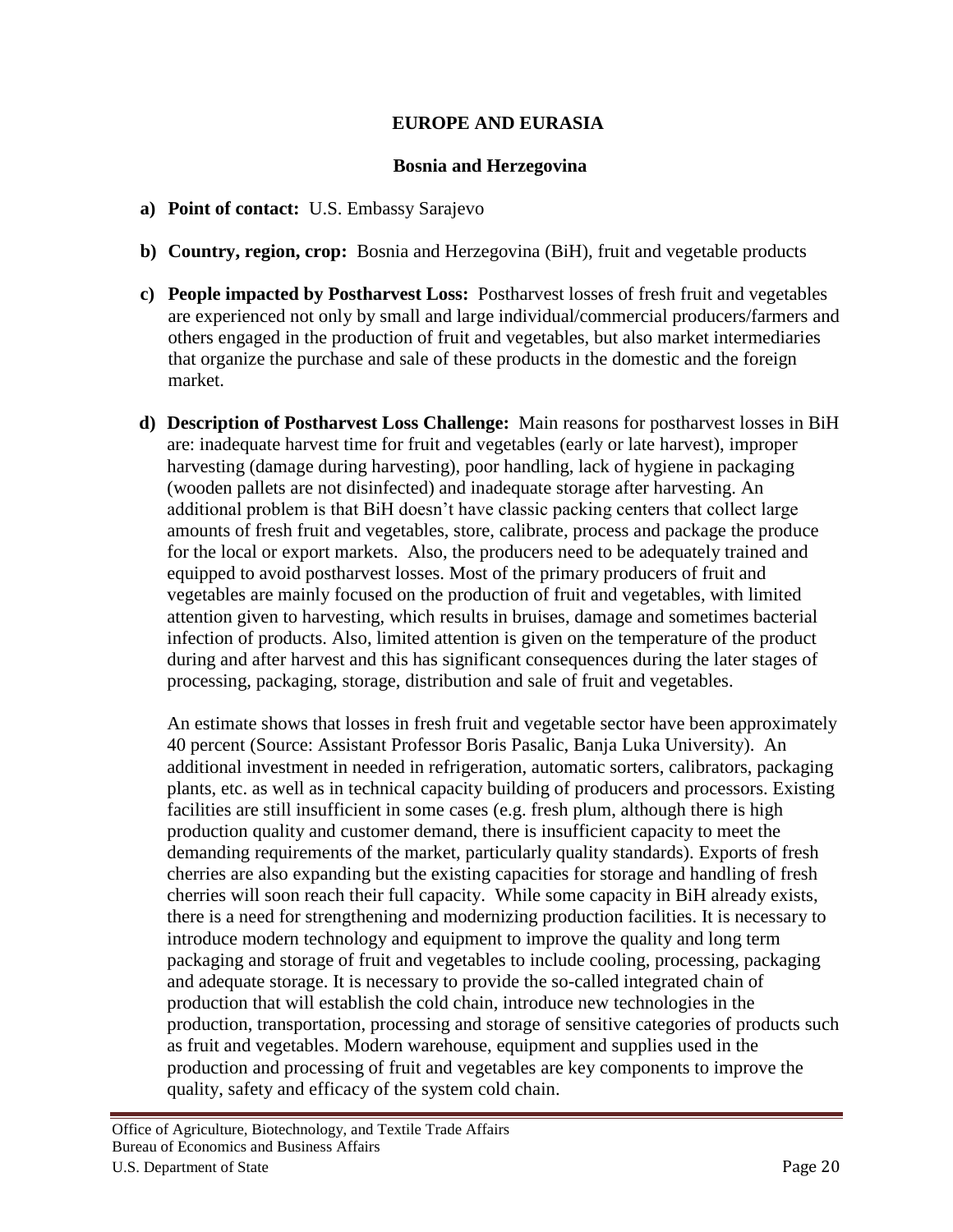Regarding technical support to farmers, BiH has agricultural extension services working in agricultural institutions and institutes but these are mainly engaged in the administration of subsidies. There is a lack of specialist support in postharvest technology. Agricultural colleges/universities in BiH give very little attention to this issue due to lack of adequate staff and other reasons.

In conclusion, further additional investment in capacity (refrigeration, automatic sorters, calibrators, packaging plants, etc.) are required, as well as in technical capacity building of producers and processors. Existing facilities are still insufficient in some Exports of fresh cherries are also expanding but the existing capacity for storage and handling of fresh cherries will soon reach their full capacity. USAID has assisted local producers with this problem through agricultural assistance projects (LAMP and FARMA) but additional efforts (training, educations, equipment's etc.) are required, which also requires a significant financial investment.

- **e) Available data and/or needed data:** Entity Agricultural Ministries don't keep track of postharvest losses but general agricultural data is kept at Entity Agricultural Ministries and Universities and is available upon request.
- **f) In-country technology and innovation events and resources:** University of Sarajevo, Agriculture and Food Science Faculty, Sarajevo University of Banja Luka, Faculty of Agriculture, Banja Luka Ministry of Agriculture of the Federation Ministry of Agriculture of the Republika Srpska Agricultural Faculty Banja Luka Agricultural Faculty Sarajevo USAID Fostering Agricultural Market Activities (FARMA) project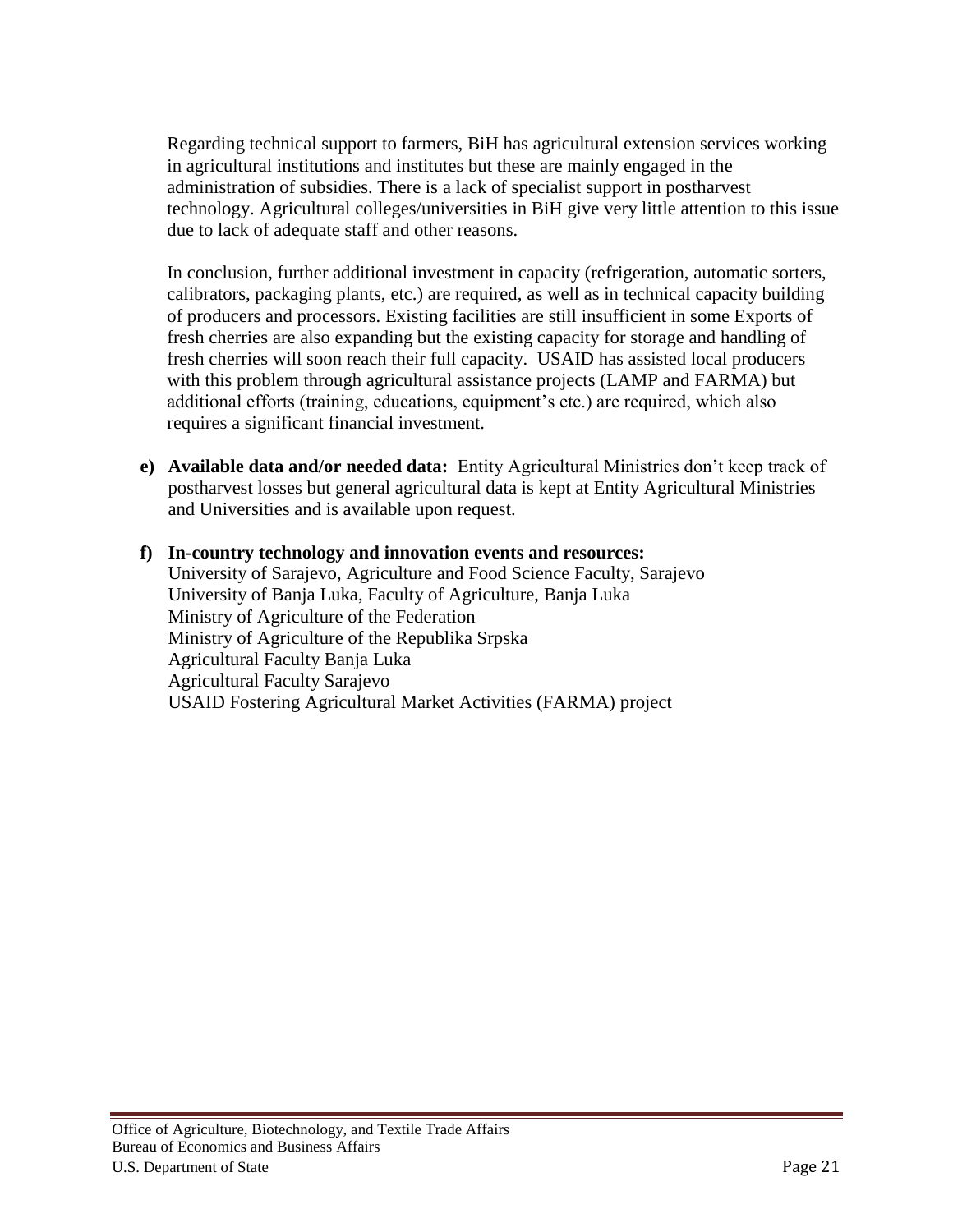### **Serbia**

## **a) Point of contact:** U.S. Embassy Belgrade, Serbia

## **b) Country, region, crop:**

| <b>Country</b> | Crop            | <b>Ttl. Production '000 MT</b> | Losses est. |
|----------------|-----------------|--------------------------------|-------------|
| Serbia         | Wheat           | 2,000                          | $1 - 1.5%$  |
| Serbia         | Corn            | 6,000                          | $1.5 - 4%$  |
| Serbia         | Soybean         | 400                            | 2%          |
| Serbia         | Sunflower seeds | 400                            | 3%          |
| Serbia         | Potatoes        | 800                            | 20%         |
| Serbia         | Apples          | 250                            | $7 - 10%$   |
| Serbia         | Raspberries     | 80                             | 4%          |
| Serbia         | Tart cherries   | 80                             | 3.5%        |

Source: Serbian Ministry of Agriculture, Department for Agricultural Analytics and Agrarian Policy,<http://www.mpt.gov.rs/articles/view/310/1349/Bilansi.html>

### **c) People impacted by postharvest loss:** Small-scale farmers and agribusinesses

**d) Description of postharvest loss challenge:** Main factors responsible for postharvest loss of fresh fruits and vegetables are mechanical damage; spoilage by fungi, bacteria, insects, and other organisms; and physiological deterioration. The main constraints causing postharvest losses in Serbia's fruit and vegetable sector are: lack of adequate storage capacity; lack of knowledge in the commercial sector; weaknesses in cooperation between stakeholders in the cold chain (R&D institutions, wholesalers, producers and other partners); and slow implementation of EU/UNECE quality standards.

## **e) Available data and/or needed data that could help address the problem:**

The Serbian Ministry of Agriculture does not currently systematically collect data about postharvest losses. In 2006, the Ministry of Agriculture expressed an interest in formally quantifying postharvest losses by collecting data specifically relating to the Serbian fruit industry, but the initiative was never formally launched. However, the Serbian Ministry of Agriculture regularly estimates these losses in their Production, Supply and Distribution reports for Serbia's leading agricultural commodities (available on-line at [http://www.mpt.gov.rs/articles/view/310/1349/Bilansi.html\)](http://www.mpt.gov.rs/articles/view/310/1349/Bilansi.html). It is important to note, though, that the methodology does not distinguish in the commodity balances between postharvest losses and other losses due to the gray market economy still present in the West Balkan region. Thus while losses for wheat are reported as 1.5% and for corn up to 4%, the Serbian Grain Association estimates Postharvest loss on a country-wide level to only be  $0.5 - 1\%$  for wheat and  $0.5\%$  for corn in elevators and 1-2% for corn that is stored on farm. In Serbia, half the corn is stored in elevators and half is stored on farm.

Similarly, the Serbian Fruits and Vegetables Association estimates that absolute losses are no higher than 10%, but the sector does suffer commercial losses from fruit that deteriorates in storage that has to be sold to the processing sector as it is no longer suitable for the fresh market.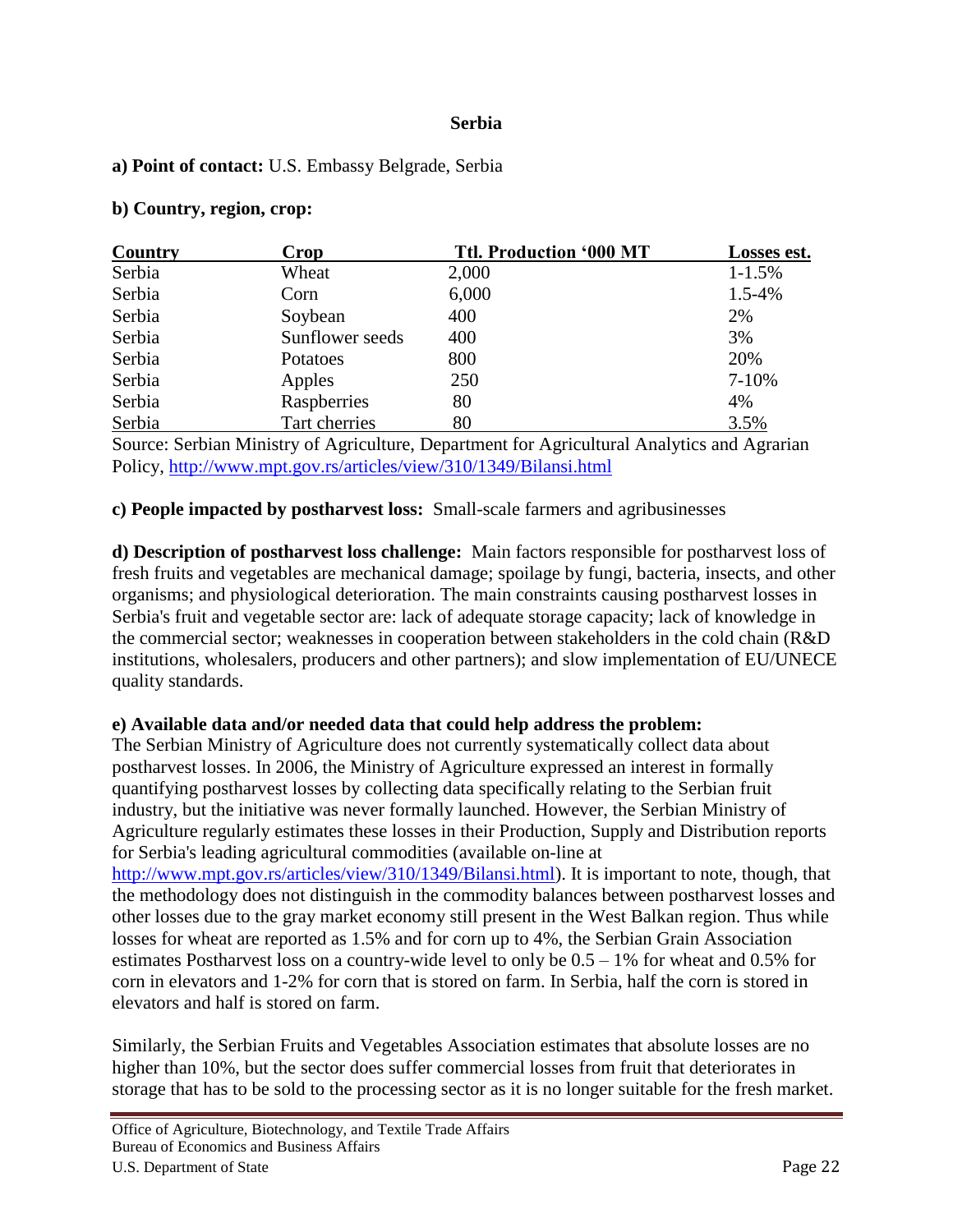This type of postharvest loss in the Serbian fruit industry could be as high as 30%. However, no detailed studies have been performed.

The Serbian Ministry of Agriculture recognizes postharvest loss as a serious issue, especially for fruits and vegetables. It has been supporting Serbian farmers and agribusinesses through various mechanisms since 2004. For example, the Ministry has provided subsidies (30-50% of the cost) for building cold storage facilities, controlled atmosphere warehouses and grain silos, as well as providing subsidies for HACCP certification for the facilities to monitor critical points in the food chain to increase food safety/quality and cut down on loss. Currently, Serbia's total refrigerated/frozen storage capacity is estimated to be 500,000-600,000 MT, of which 29 controlled atmosphere (CA) storage facilities account for 50,000- 60,000 MT.

During the last 5 years, Serbia's universities and extension service have begun to address some of the postharvest issues relating to diseases and pests that impact fruits and vegetables postharvest; the proper timing for harvesting fruit; the proper handling of fruits to diminish mechanical injuries to the fruit; the best hygiene practices and favorable storage conditions to decrease postharvest loss. However serious and knowledge transfer to farmers/agribusinesses still need improvement.

From 2004-2013, USAID and USDA provided extensive training, including creating postharvest management manuals to build local capacity and reduce loss, particularly in the fruit sector. U.S. and other international donor organizations in Serbia also have been working to improve the knowledge base of Serbia's agribusinesses, academia and extension service in the areas of integrated pest management for fruits and vegetables, food safety and HACCP standards, Good Agricultural Practice (GAP) for harvest and postharvest management. Still more attention is needed to increase the knowledge transfer from Serbia's universities to its county extension services and smallholder farmers. The biggest losses are registered by small family households, since they lack the resources to invest in cold/CA storage facilities. Also, the extension service faces significant challenges reaching such a large number of small producers to offer the GAP harvest/postharvest training and other tools to address this critical issue. Significant postharvest losses can also be attributed to poor logistics and marketing. Stronger, market oriented fruit and vegetable producers associations are needed to overcome these obstacles.

## **f) In-country technology and innovation events and resources:**

- University of Belgrade, Faculty of Agriculture, Belgrade
- University of Novi Sad, Faculty of Agriculture, Novi Sad
- Institute for Science Application in Agriculture, Belgrade and Serbian State Ag Extension Service
- Fruit Research Institute, Cacak
- National Association Fruits of Serbia
- Serbian Grains Association
- USAID Mission in Serbia (former Community Revitalization through Democratic Action Project (CRDA) and Agribusiness Project)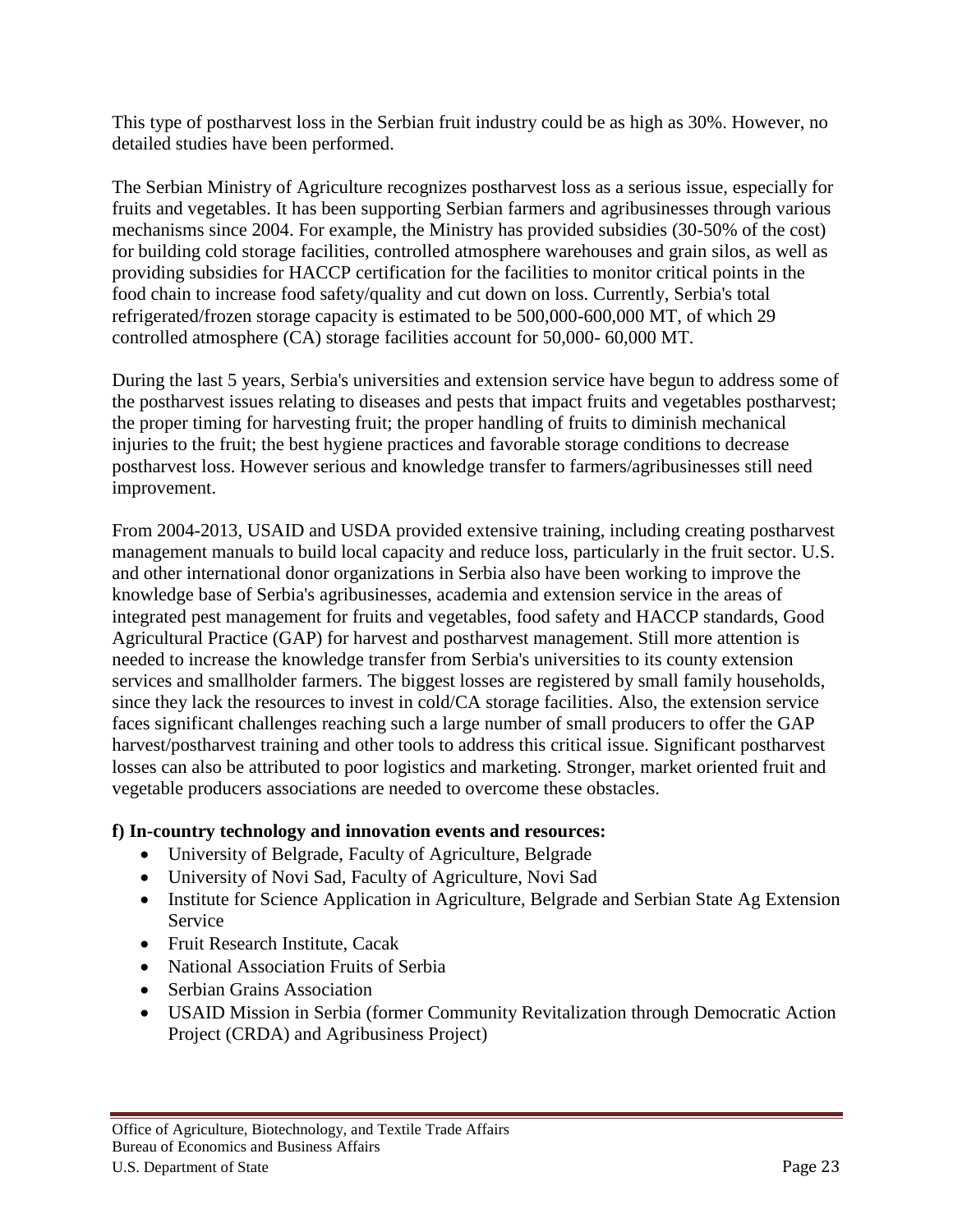## **Tajikistan**

- **a) Point of contact:** U.S. Embassy Dushanbe, Tajikistan
- **b) Country, region, crop:** Tajikistan, entire country, potatoes, vegetables, melons; northern provinces, apricots, pears, plums, apples, cherries, pomegranates, figs, nuts; Khatlon Province, wheat, barley, horticultural crops; Sughd Province/Khatlon Province/Gissar Valley, rice
- **c) People impacted by postharvest loss**: The people primarily impacted by postharvest loss are the "dehkan" farms (small and medium-sized peasant farms) which lose revenue on product spoiled during pre-market transit, processing and storage, as well as consumers, who find the supply of local produce significantly reduced in winter months due to lack of proper long-term storage facilities. Reduced supply can lead to higher food prices.
- **d) Description of postharvest loss challenge**: Postharvest losses can be seen through the entire value chain; from harvesting to processing. Losses are highest for vegetables and fruits, though cereals report a 15% loss rate as well. Outdated technology, lack of resources, and poor practices are the main causal factors for postharvest losses. Soviet-era harvesting mechanisms are outdated and in disrepair. Poor road conditions, inappropriate packaging and sub-standard transit equipment and facilities leads to additional spoilage during transportation. Rough handling, outdated equipment, and inappropriate packaging (using glass jars instead of plastic packages, for example) cause losses during processing. Lack of air conditioning equipment, ventilation, or warehouses capable of climate controlled storage leads to heat/frost-related spoilage. In many cases, farmers lack any sort of warehousing capacity, leaving produce exposed to losses from rodents, birds, insects and fungus. Most small and medium agricultural producers lack the equipment and skills to properly grade, sort, package, transport or market their products before they spoil. This is particularly true for oil crops, vegetables, and fruits.

The United Nations Food and Agricultural Organization (UNFAO) in Tajikistan recommends that farmers pool resources to construct communal climate-controlled storage facilities. The ability to store perishable produce for longer periods would smooth out the supply/demand curve and have significant benefits - at present farmers take all their produce directly to market at harvest time, resulting in a supply glut and price crash, followed by winter months with local produce in short supply. Cold-storage facilities would allow farmers to sell later in the season, keeping prices higher and extending the availability period in local markets. UNFAO recommends that producer groups pool resources, because the agricultural sector's access to external financing is extremely limited.

**e) Available data and/or needed data**: Lack of reliable government-collected and maintained data remains a significant challenge. The first step to addressing any deficit is to analyze data and make recommendations to policy makers and private sector players. In Tajikistan, a USG Feed the Future focus country, basic, reliable postharvest loss data is not available.

Most data on postharvest losses is gathered by governmental entities, private industry or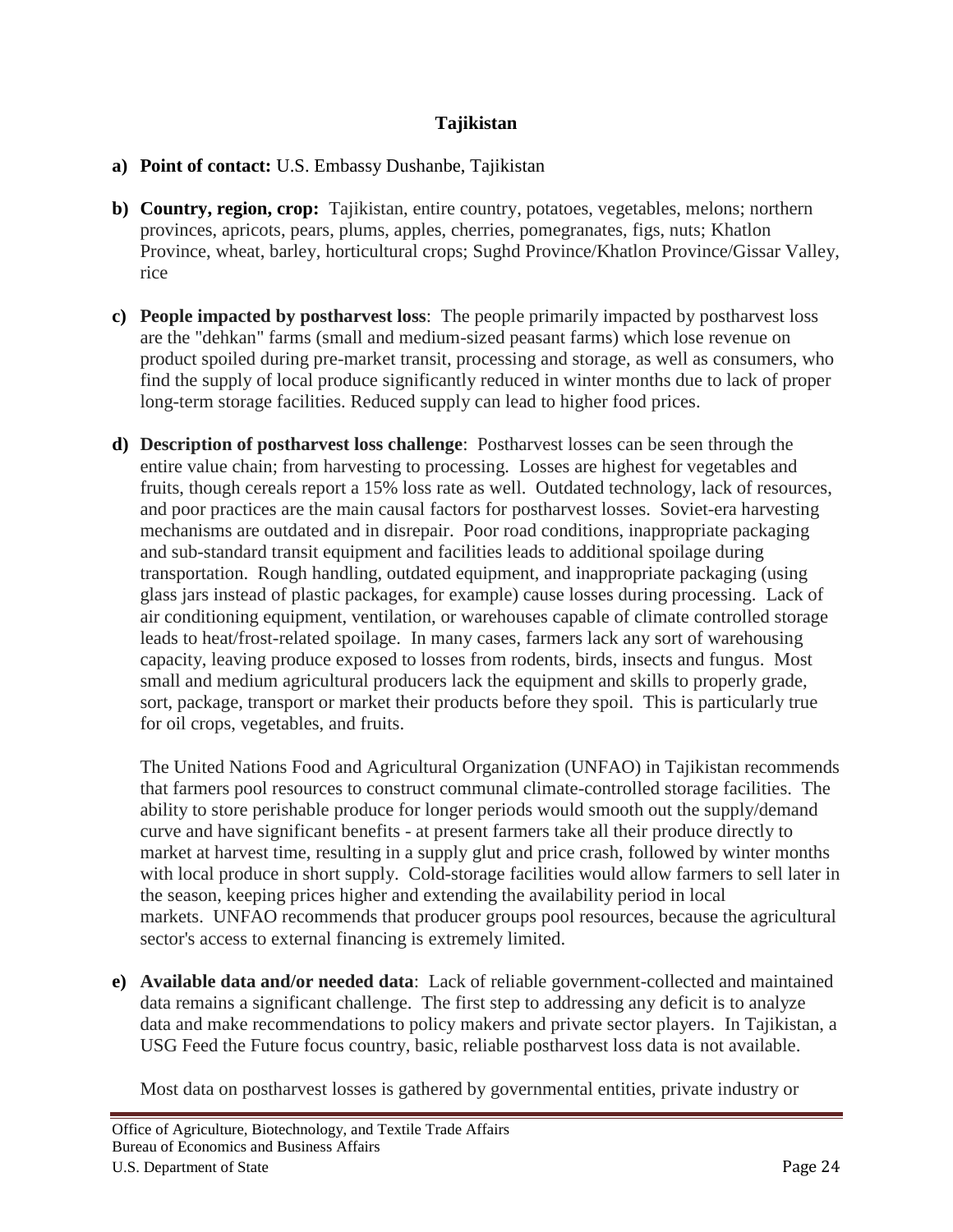international/local NGOs, but it is insufficient to properly quantify the problem. The only direct research found was completed by the Foreign Agricultural Office (FAO), which reported a postharvest loss rate for cereals equal to 15%. The State Statistics Agency has requested that "dehkan" farms (small and medium-sized peasant farms) submit information regarding their productivity using the FARMER-1 form. However, this form does not include a column for reporting losses. Data on postharvest loss of vegetables, fruits and milk, where significant spoilage occurs in long value chains, would be necessary to establish a baseline for addressing the structural problems. Surveys breaking down the key challenges by geographic region and climate belt, as well as cataloguing capacities of suppliers and processors would also be necessary. UNFAO believes that if data on losses were collected, it could spur the GOTI to invest in modernization of processing plants and warehouse facilities.

**f) In-country technology and innovation events and resources**: Tajikistan is a USG Feed the Future focus country. USAID is piloting an extension system targeting impoverished, smallholder farmers in the target area of implementation. USAID will work with the Government of Tajikistan to establish an Agriculture Implementation Support Unit within the Presidential Office to support policy analysis and evidenced-based decision making. This Unit would benefit from postharvest loss data and analyses. The Tajik State Agrarian University could also play a role as a technology and innovation resource.

**Sources:** United States Agency for International Development (USAID), the International Finance Corporation (IFC), Development Alternatives, Inc. (DAI), and the United Nations Food and Agricultural Organization (UNFAO).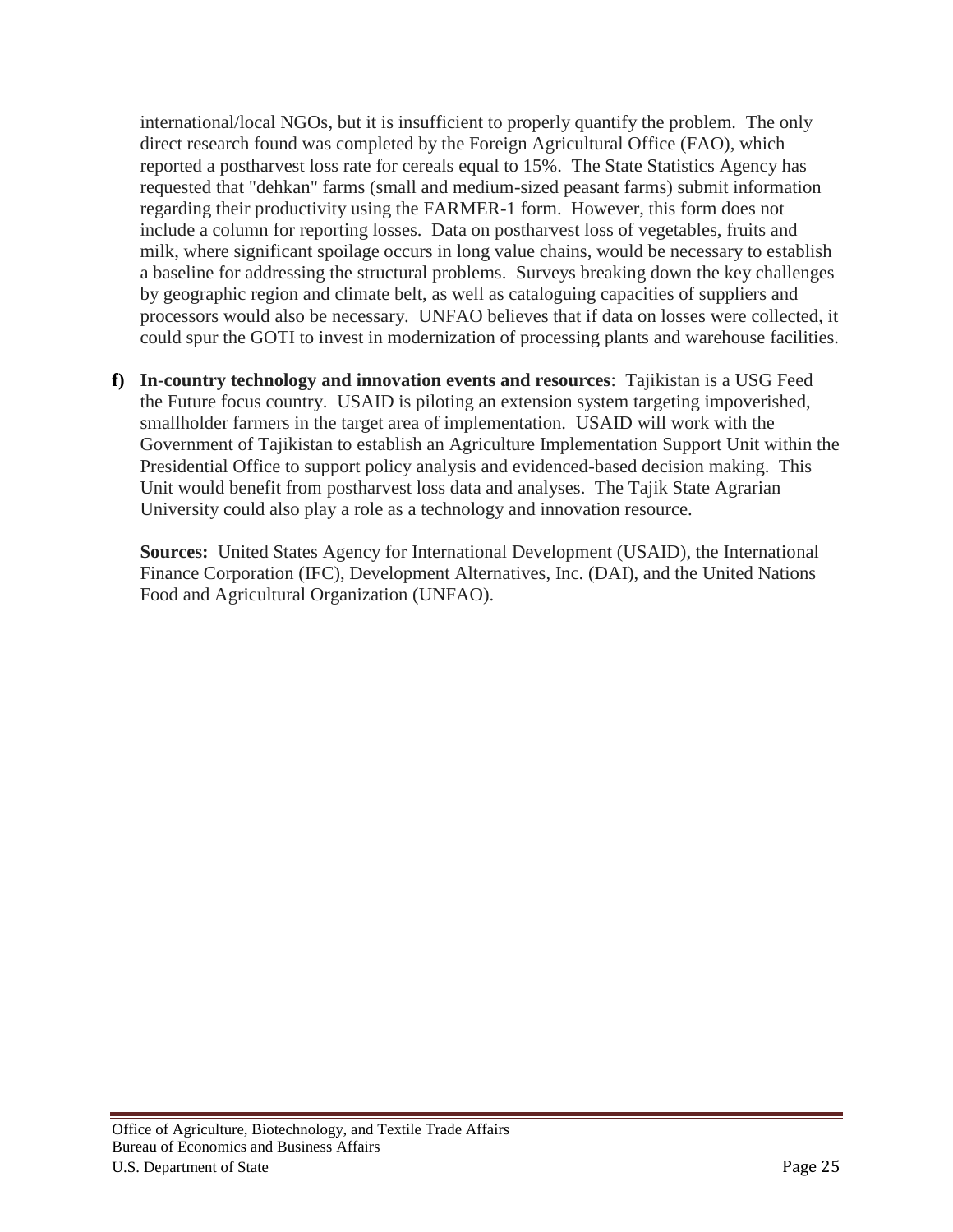### **Uzbekistan**

- **a) Point of Contact**: U.S. Tashkent, Uzbekistan
- **b) Country, Region, Crop:** Uzbekistan, fresh fruits, vegetables, meats, seafood
- **c) People Impacted by Postharvest Loss:** Producers, processors
- **d) Description of Postharvest Loss Challenge:** "Cold chain" refers to the supply and distribution of perishable agricultural commodities (such as fresh fruits, vegetables, meats, seafood, etc.) that must be kept within a defined temperature range throughout the post-production, transit, storage, wholesale, retail and home consumer cycle and the management of that cycle. If, at any time in the chain, a sensitive commodity is exposed to temperature and humidity outside the defined ranges, irreversible damage and spoilage can occur resulting in loss of product and profit, or rejection of an entire shipment. Assuring the integrity of perishable, temperature and humidity sensitive products along the critical control points of a cold chain requires comprehensive information management to protect financial interests and public health through better data documenting and auditing of the processes involved.
- **e) Available Data and/or Needed Data**: Governments generally do not collect this sort of data. Private enterprises involved in the cold chain for perishable commodities collect data but only on their own operations. Minimal sharing is practiced unless a dispute arises on the origin of damage.

Time series and cross-section data (i.e. panel data) on temperatures and relative humidity for produce and products by control point could be collected, trends analyzed, weak links identified and corrected, and results shared to reduce spoilage and loss all along the cold chain.

Only a handful of packers, cold store operators, transporters, wholesalers and retailers are presently monitoring their individual cold chains. Inexpensive "In-Transit Data Loggers" (ITDL) can monitor and record data to register how goods are treated, where lapses in the system are located and objectively determine failures at critical control points.

**f) In-country technology and innovation events and resources**: Both single-use and reusable ITDLs record produce and product data from picking, packing, sorting, grading, transit, truck delivery routes, distribution centers, retail facilities, coolers and storage rooms. Loggers are easily cloud-enabled for retrieving, analyzing, storing and sharing on a central and secure web server with information accessible 24/7. Trip data and graphs could be produced immediately after the loggers are downloaded at the receiving facilities allowing receivers to take immediate action with a carrier if evidence of out-ofrange conditions occur and take steps to reduce losses. Search, multi-graph views and other analyses will identify frequent temperature abuse patterns and improve the decision making process at the operational level.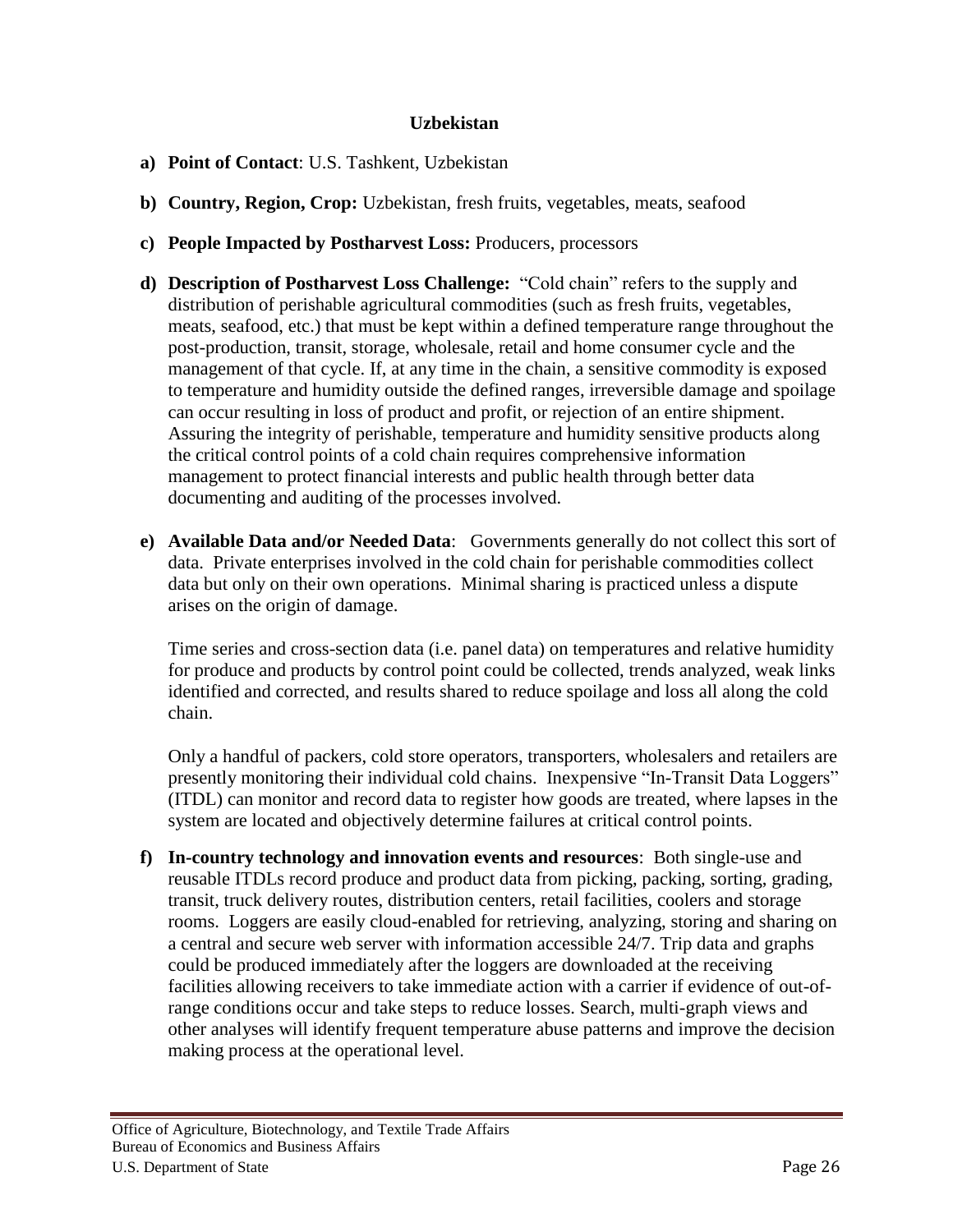### **Latin America and the Caribbean**

*Prepared by the Inter-American Institute for Cooperation on Agriculture (IICA) for the US Department of State (September 2013)*

### *Understanding the Problem*

Postharvest losses cause severe reductions in the quality and quantity of foods, affecting incomes and impacting the livelihoods of the rural poor in Latin America and the Caribbean (LAC). IICA conducted a screening survey during November 2012 and a follow-up on August 2013 to gather preliminary information from a sample of countries about the current situation regarding postharvest losses in LAC. The results indicate a diversity of commodities affected by postharvest losses from several causes. At the end of the report, a summary of the mayor challenges that LAC countries face to reducing postharvest losses is presented.

#### *Central American Region*

In Central America, IICA is implementing and administering the Red SICTA Project, an initiative financed by the Swiss Agency for Development and Cooperation (COSUDE).

The project carries out actions aimed at promoting the adoption of technological innovations by small-scale corn and bean growers, and at strengthening the Central American System for the Integration of Agricultural Technology (SICTA), which means that the project works closely with the national agricultural research institutes and the ministries of agriculture of each country in Central America.

The Red SICTA Project, together with its counterparts, conducts studies of the corn and bean production chains and encourages the evaluation, promotion and adaptation of technologies intended to reduce postharvest losses. These technologies include the mechanical threshing and shelling of beans and corn; the production of certified hybrid seeds; hermetically sealed bags for storing seeds; plastic covering to dry beans; the use of improved bins for storing corn; micro drying tunnels; plastic covering for beans; early harvesting for corn; and metal silos for grain.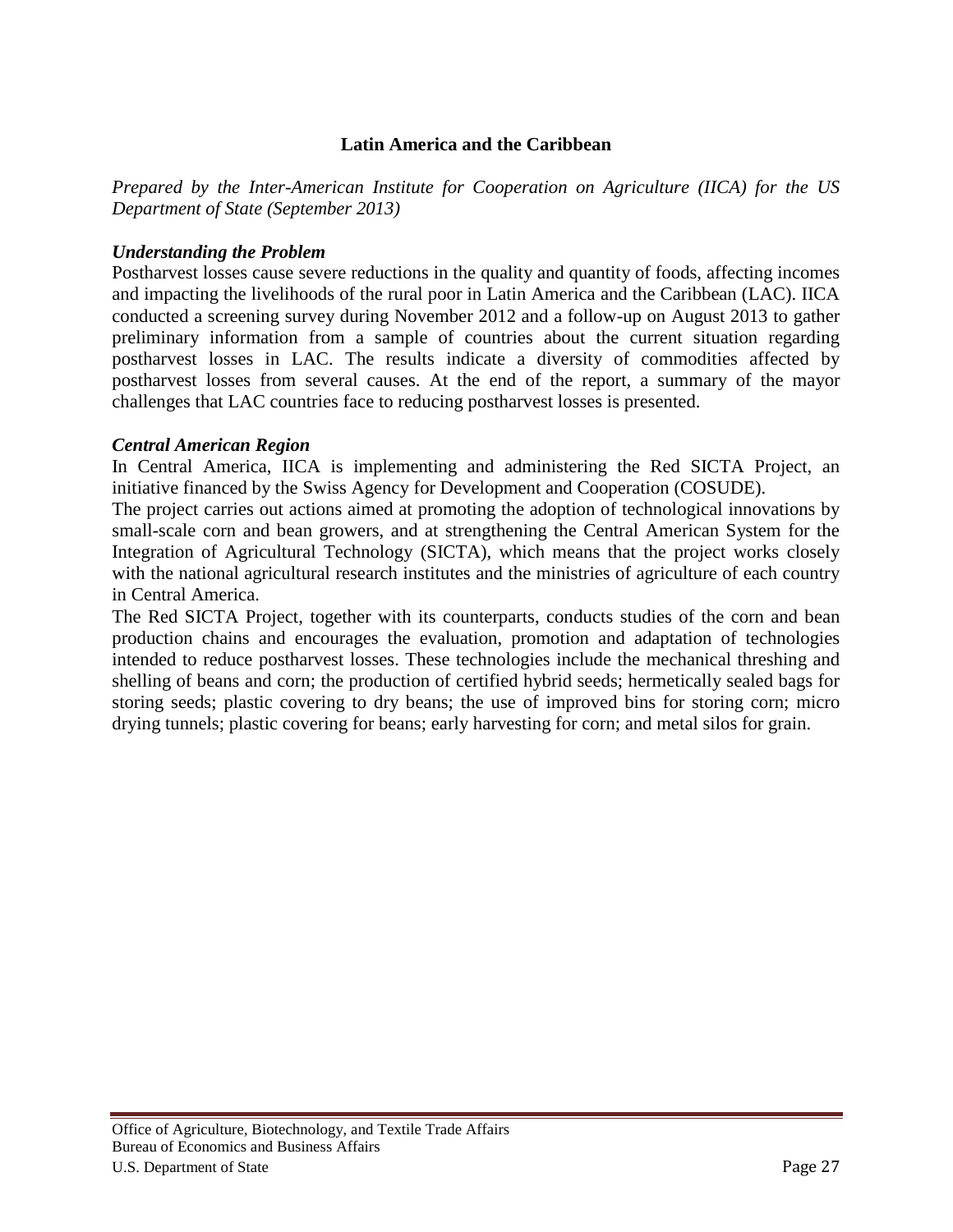### **Guatemala**

*Prepared by the Inter-American Institute for Cooperation on Agriculture (IICA) for the US Department of State (September 2013)*

In Guatemala, postharvest losses have been reported in the fruit, vegetable and staple food crop sectors. However, except in the case of staple food crops, where some data is available, not enough information is available to quantify losses nationwide and their impact on the economy.

The greatest losses in staple food crops, mostly corn, occur in the northern region of the country (Ixcan, Polochic and El Peten) due to heavy rainfall and high temperatures throughout most of the year. This region is very important because it accounts for approximately 36% and 25% of domestic corn and bean production, respectively. However, postharvest losses in both crops can be as high as 50% at the farm level.

According to data obtained from the Purchase for Progress Program (P4P), being implemented under the IICA-WFP partnership, losses in corn in this region can be attributed to high humidity levels (19-21%) and the traditional practice of storing harvested corn in a structure known as a *troja comun* (a type of grain storage bin), where it is exposed to the elements, insects, diseases and animals. After four or six months in storage, losses range between 40 and 45%. In the case of beans, harvests are sold at once because growers lack the necessary storage facilities and because they require money immediately to support their families and continue farming.

The Red SICTA project mapped the corn and bean production chains and found that the bottlenecks identified at the postharvest stage in the four regions of the country (northern, southern, eastern and western) are similar and can be summed up as follows: the limited dissemination of information on good practices for grain storage, a lack of storage facilities and insufficient economic resources. Furthermore, it is necessary to define the problem and determine its scope, provide technical assistance, disseminate information on good practices and promote research and technological innovation aimed at reducing postharvest losses.

For more than 20 years, the Ministry of Agriculture, Livestock Farming and Food (MAGA), through its Postharvest Program, has been distributing metal silos, promoting their use and providing training on their construction. Initially, the program received economic support from the Swiss Agency for Cooperation and Development (COSUDE), but is now funded from the national budget.

The MAGA, in the section of its 2011-2015 Agriculture Policy that deals with the subject of food and nutritional security, tasks the Food Storage Department of the Office of the Deputy Minister for Food and Nutritional Security (VISAN) with undertaking strategic actions aimed at promoting the storage of staple food crops in order to ensure the food security of families. The policy does not contain specific proposals for other crops. For example, fruit farming generates 41,000 permanent jobs in rural areas, which contributes to the economy of the country and reduces poverty. Even though fruit growers report postharvest losses, such losses are neither quantified nor addressed.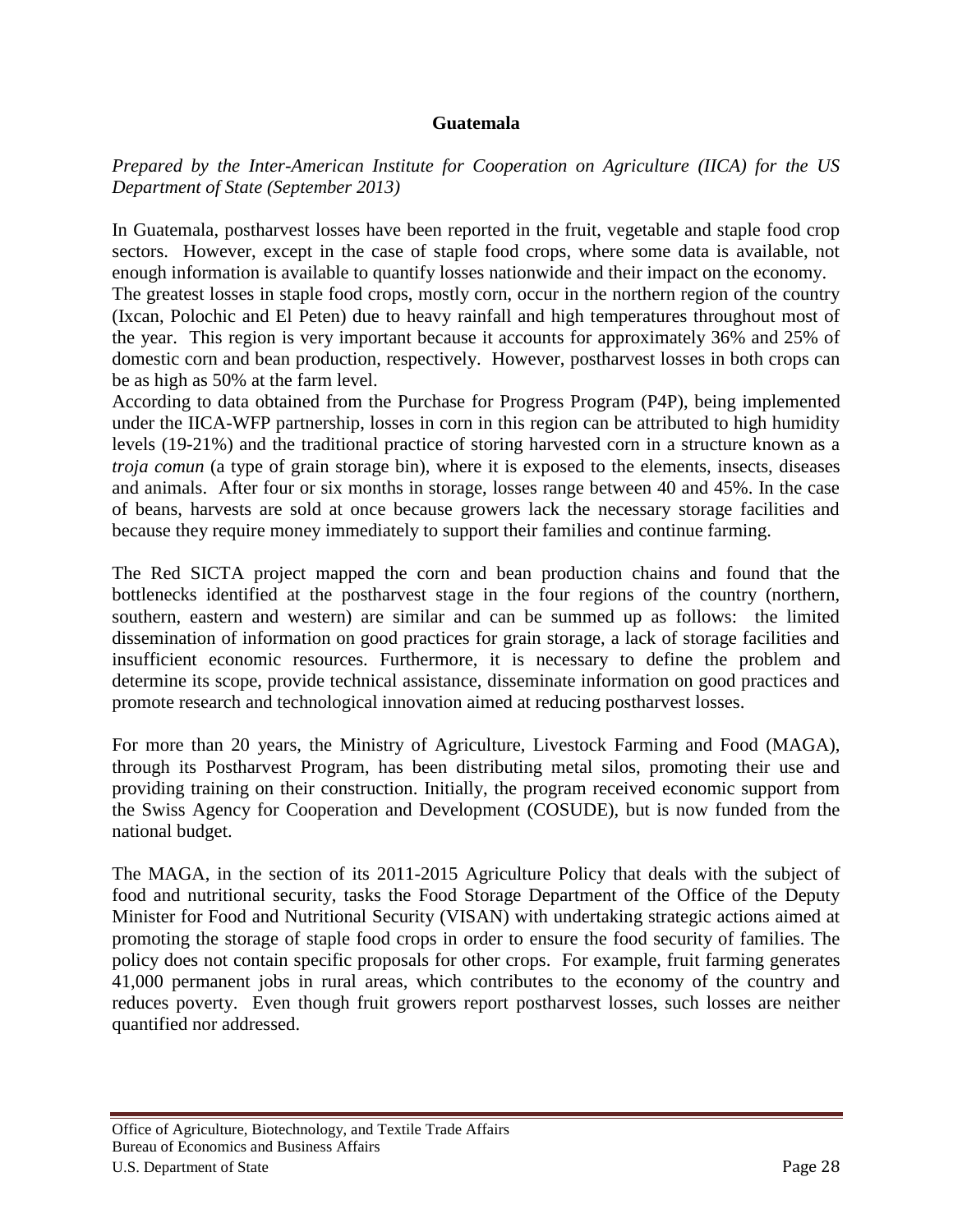## **El Salvador**

*Prepared by the Inter-American Institute for Cooperation on Agriculture (IICA) for the US Department of State (September 2013)*

In El Salvador, the most significant postharvest losses occur in white corn and red beans (8%), with losses also being reported in rice and sorghum (6%). Postharvest losses in these four products, which are considered staple food crops in El Salvador, occur throughout the country because all farmers and ranchers grow at least corn and beans for their own use.

At present, small-scale corn and bean farmers account for most of the domestic production. They continue to apply certain postharvest practices which, in most cases, tend to increase postharvest losses. These include spreading grain on the ground, plastic or pavement to dry by exposure to direct sunlight, which adds to contamination and holds in moisture, and storing grain in places where humidity, insects and fungi cannot be controlled.

The Swiss Agency for Cooperation and Development (COSUDE) has been financing the Postharvest Program in El Salvador for 21 years. The program has provided small- and mediumscale farmers with access to storage systems which ensure that products will not be damaged and that there will be no loss of quality. According to COSUDE, one of the tangible results of this cooperation has been the distribution of 133,000 metal silos, which has reduced losses by some 11% and improved the food situation of 16% the rural population.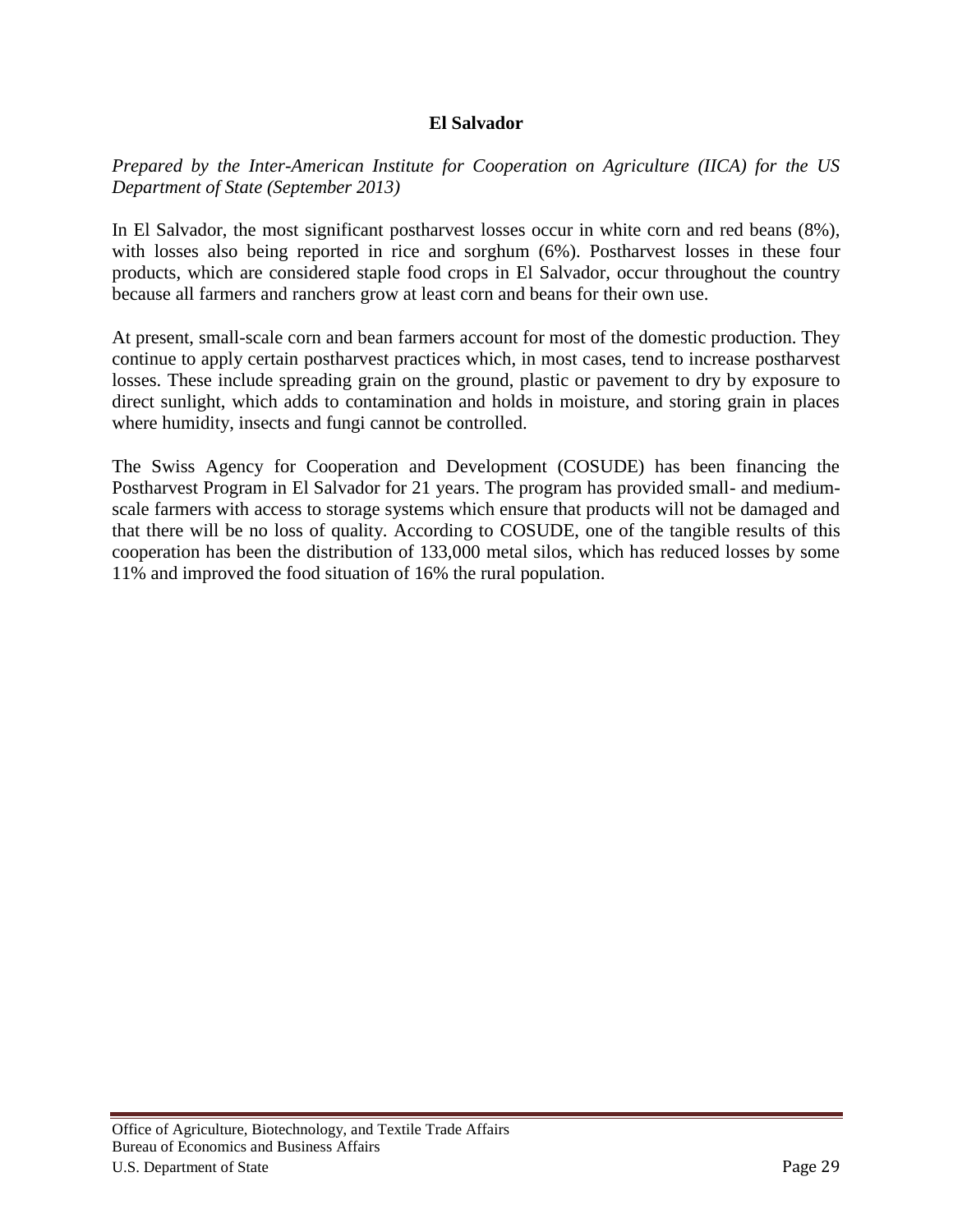### **Nicaragua**

*Prepared by the Inter-American Institute for Cooperation on Agriculture (IICA) for the US Department of State (September 2013)*

In Nicaragua, postharvest losses in staple food crops (corn, beans and rice) total at least 15%, and an even higher percentage in humid areas such as the Caribbean coast of the country. Added to problems related to climate is the poor quality of existing storage infrastructure, which does little to prevent contact with pests that damage stored crops.

Those most affected by postharvest losses are small- and medium-scale growers, who grow mostly beans and corn in the rural areas of the country. Because growers have limited resources and can invest little in their farms, one of the challenges they face is to find low-cost technologies that will solve the problem.

For corn and beans, most damage occurs immediately following the harvest, in the pre-drying and drying stages, so it is important for growers to have a place to store the harvest on the farm or even in their dwelling. Losses during storage (12-18%) are caused by insects, rats, fungi and humidity. When the products are not consumed by pests, they can be contaminated with excrement, which affects their quality and causes diseases such as leptospirosis in humans.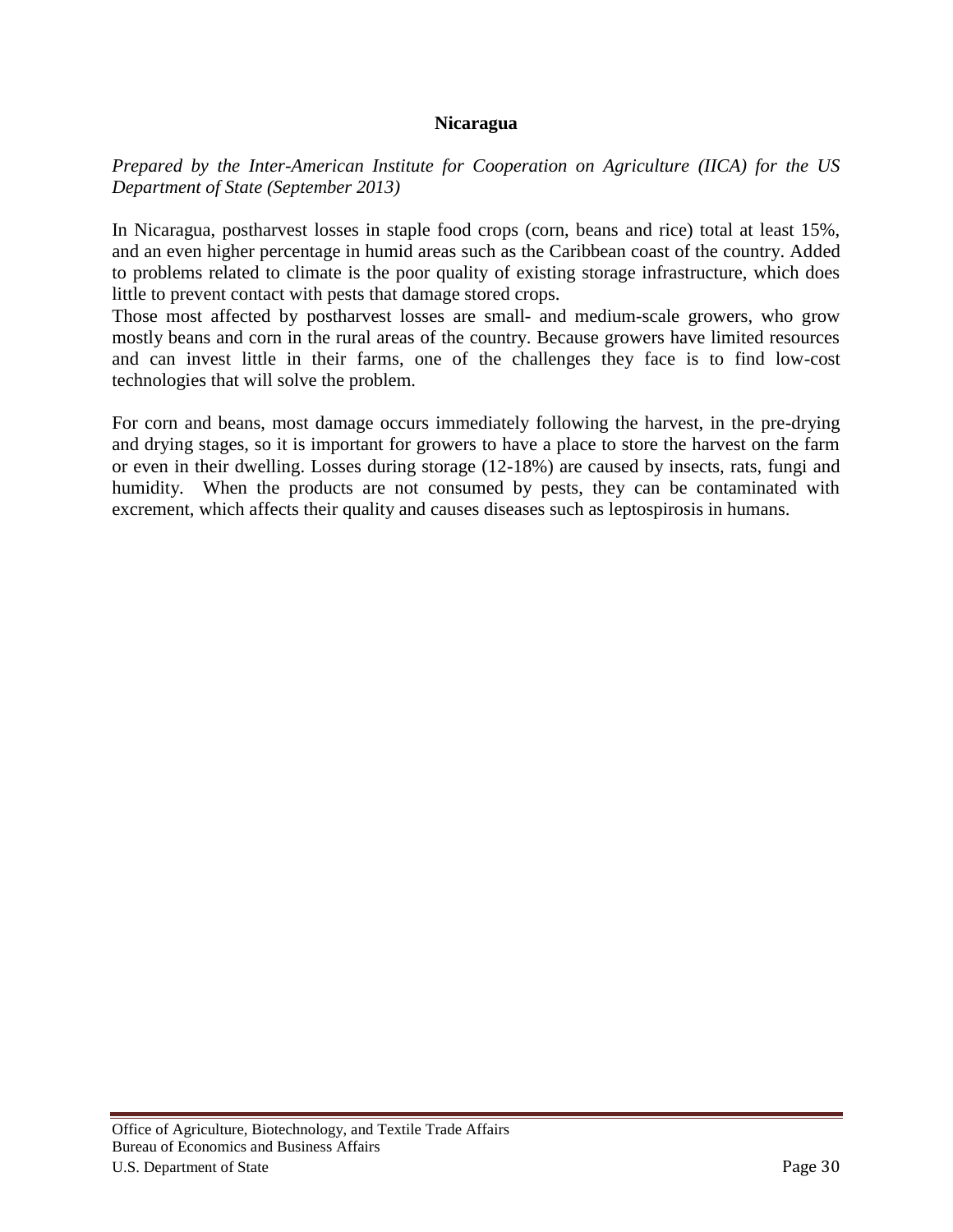### **Panama**

*Prepared by the Inter-American Institute for Cooperation on Agriculture (IICA) for the US Department of State (September 2013)*

The most significant postharvest losses in Panama, as high as 20% in corn and beans and 12- 26% in tubers such as cassava, tiquisque (*Xanthosoma* spp.) and taro, are reported in the provinces of Chiriqui and Veraguas and the Azuero region. In the province of Chiriqui, losses of from 18 to 33% are reported for vegetables such as tomatoes, potatoes, onions, cabbage and lettuce.

Most vegetables and fruit in Panama are sold as fresh produce. Some statistics indicate that losses due to postharvest mishandling of products reach as high as 30% of total production, depending on the crop. If the amount of fruit and vegetables that are rejected because they do not meet market requirements is taken into consideration, losses rise considerably and can be as high as 60%.

Individual small- and medium-scale farmers account for most postharvest losses because they lack appropriate technologies for postharvest handling and treatment of products: the most serious problems are related to packaging, packing, transportation, the management of cold storage chains, etc.

In the case of mechanized rice production, when demand is highest during harvest time, mills face limitations in terms of receiving, pre-cleaning and, especially, drying the rice. Due to this lack of drying capacity, rice can remain on trucks for several hours or days, which has a significant impact on the quality of the grain as reflected by an increase in the number of stained and split grains.

Statistics unconfirmed by government agencies indicate that the non-mechanized production of rice, mostly on family farms, supplies 10% of national demand. All of this rice is consumed by those living in poverty and extreme poverty, who do not have the wherewithal to buy rice in traditional markets. There is little infrastructure and equipment in the country for handling and storing such rice.

One of the problems found in the postharvest handling of corn is that of ensuring the timely and proper use of drying and storage facilities in the country. In the case of beans, one of the challenges is to improve the efficiency of drying and threshing activities.

The government of Panama is working to establish a cold storage chain that will ensure the quality of products, via an integrated system, thereby reducing losses and maintaining safety and traceability.

The "Cold Storage Chain" project in Panama has two main components:

 **Integrated logistics system**: This involves the design, construction, equipping and implementation of the system, which includes the reception of products in collection centers, their preparation and storage under optimum conditions and the design of routes for the distribution of produce to marketing centers.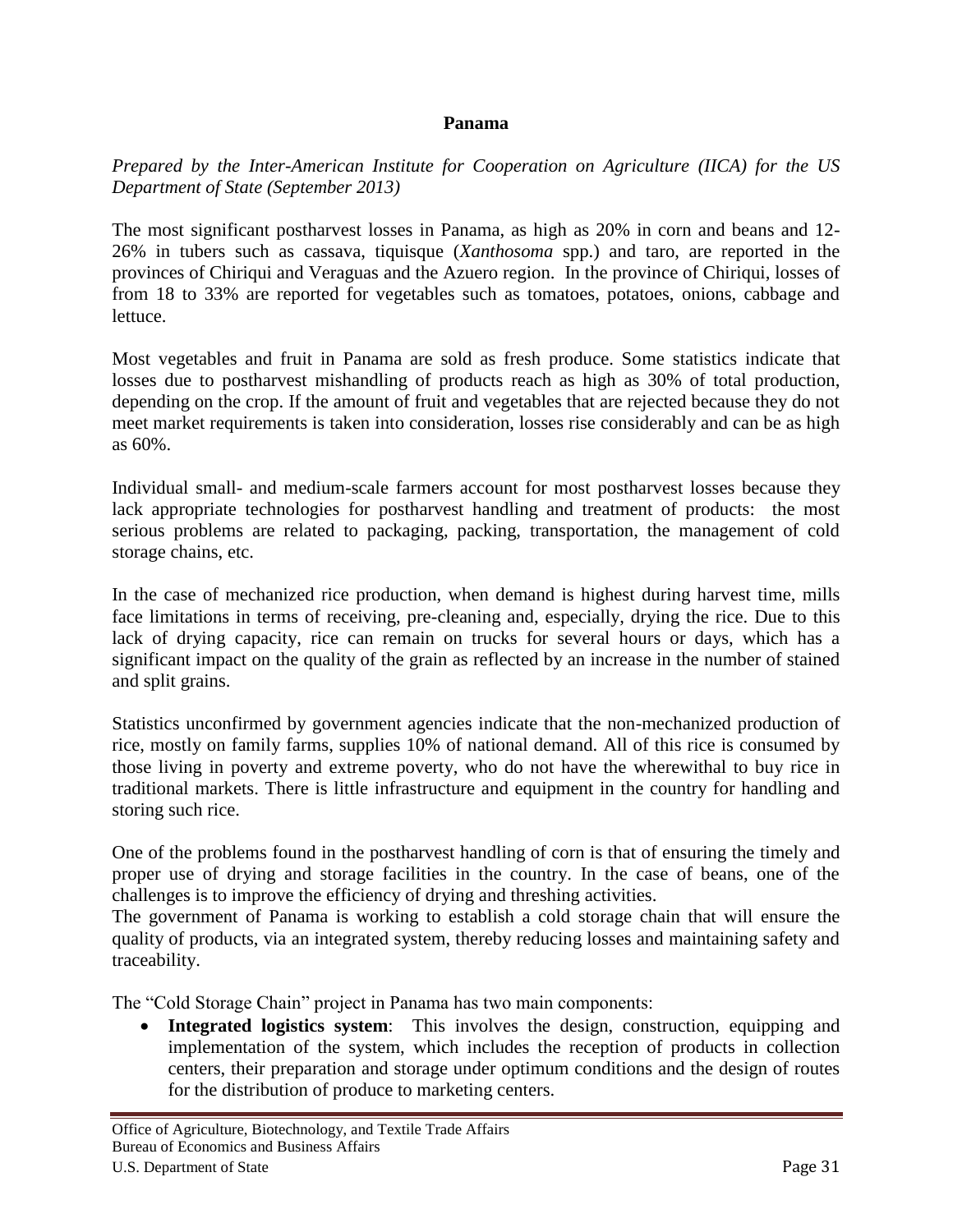**National network of markets:** Plans call for the construction of eight centrally located markets throughout the country that will have the infrastructure required to assure producers and consumers that the products they sell are safe.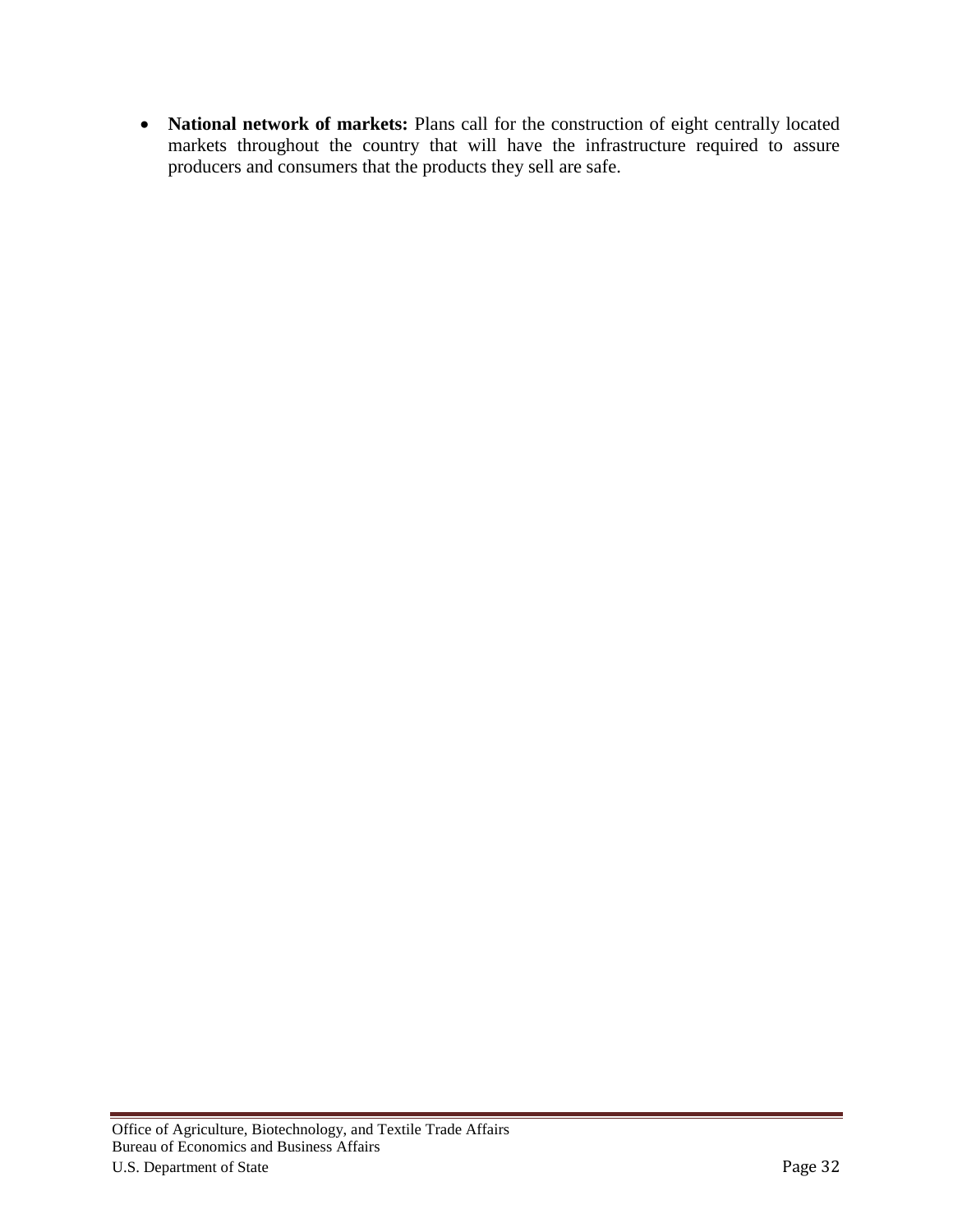### *Andean Region* **Peru**

*Prepared by the Inter-American Institute for Cooperation on Agriculture (IICA) for the US Department of State (September 2013)*

Postharvest losses in root crops, including potatoes, which are a staple for the rural poor, reach 40% in some areas of the Andean Region. Postharvest losses in grains such as quinoa, amaranth and barley range from 10 to 15%, while losses in corn, beans and wheat reach 15-25% on the lower slopes of the Andes. In the *Selva* and Coast Region, losses in yellow corn intended for human consumption and as feed for livestock range from 15 to 25%. In addition, losses in coffee held in storage are a problem in Peru, totaling up to US\$80 million in 2011.

Small- and medium-scale farmers and those in the family agriculture sector account for most postharvest losses because they generally do not have effective systems for storing their harvests. Damage to and deterioration of agricultural products during the pre-harvest and postharvest periods have an accumulative effect and occur successively at two levels, in the field and throughout the postharvest process: sorting, packing, transportation, storage, marketing, processing and packaging.

In Peru, there is no official detailed quantitative study or evaluation of postharvest losses in the principal agricultural products that would make it possible to determine the weaknesses of the producer-consumer chain, and the losses that occur in each link, and introduce necessary changes.

It is important to promote sound postharvest practices among producers and merchants, and to adopt technical criteria and standards related to the handling, packing, packaging and storage of products in order to minimize damage. It is also important for professionals responsible for establishing standards and regulations to train other professionals in basic postharvest principles; to provide technical assistance to producers; and to improve transportation, marketing and storage infrastructure.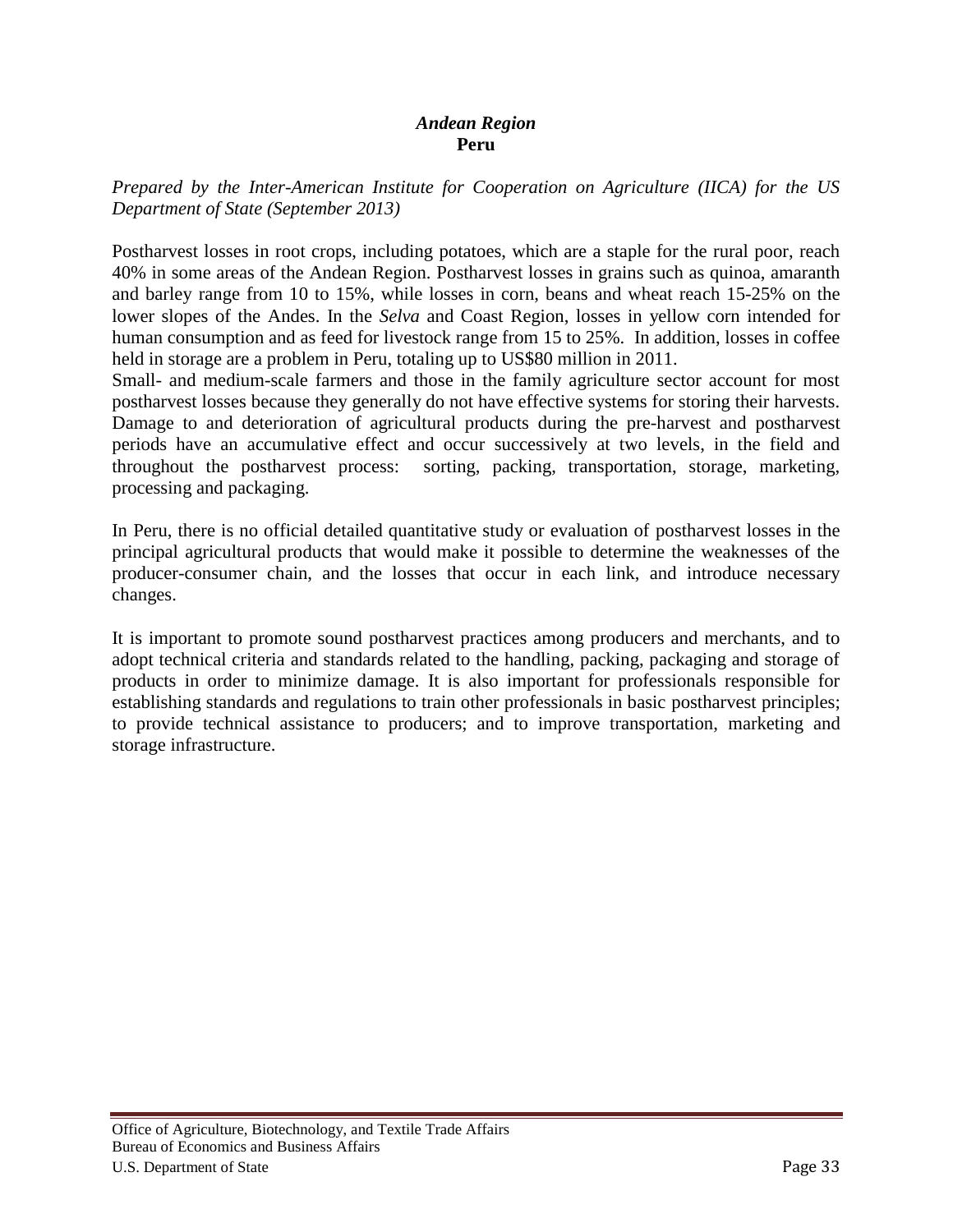### **Ecuador**

*Prepared by the Inter-American Institute for Cooperation on Agriculture (IICA) for the US Department of State (September 2013)*

Ecuador reported losses of 25-50% for fruits and vegetables.

In the case of corn, a principal source of income and nutrition, postharvest losses range from 10 to 30%, for an average of 20%. The percentage of loss depends on how harvests are stored. In general, losses occur when the corn is stored unprotected in the producer's dwelling, which exposes it to rodents and insects.

In Ecuador, beans are one of the short-cycle crops that are viewed as strategically important for rural and social development, represent a long-standing production tradition and fulfill a role both as a source of nutrition and a contributor to socioeconomic development. Postharvest losses can reach 20%; 10% during the threshing process and 10% caused by insects and rodents.

In general, losses in quinoa occur at the level of the plant. When it is not harvested in time, there is a risk that the grain, when rain is present, will germinate on the stalk. This phenomenon is on the rise due to climate change, as evidenced by the fact that in recent years rain during the summer months has caused losses to be as high as 5%.

The National Storage Unit has been operating in Ecuador since 2008. Its functions include: to provide producers of staple food crops with comprehensive storage services, to lower the cost of marketing products for mass consumption, to increase the incomes of direct producers, with a view to encouraging more production of staple food crops and ensuring an uninterrupted domestic supply at favorable prices for both producers and consumers, and to provide at its facilities services related to receiving, storing, treating, conserving, safeguarding and sorting short-cycle agricultural products.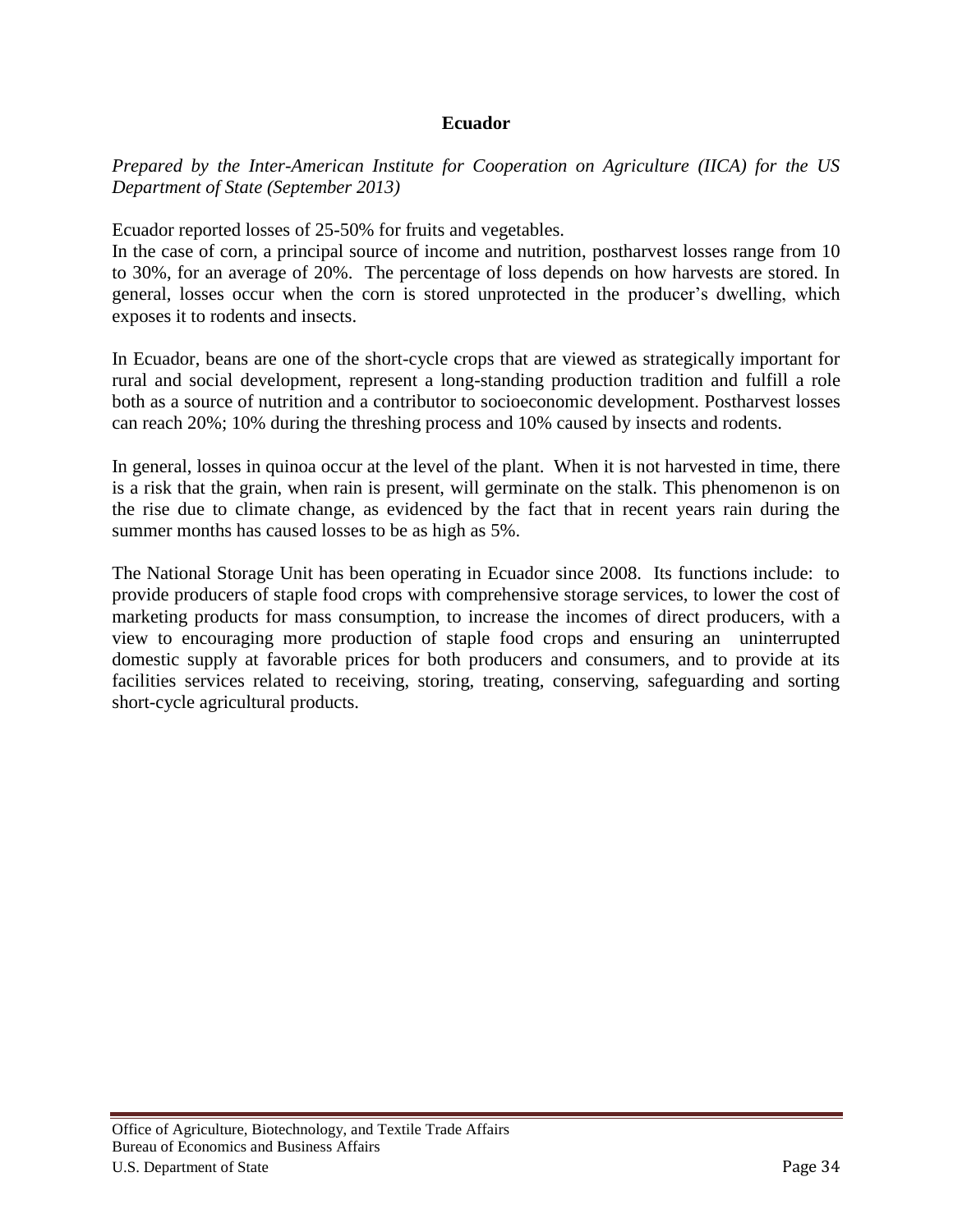## *South Region* **Paraguay**

*Prepared by the Inter-American Institute for Cooperation on Agriculture (IICA) for the US Department of State (September 2013)*

In the Central Department and the urban areas of Paraguay, the principal crops grown are vegetables, sugar cane and fruit such as tomatoes, pimento, onion, strawberries and bananas. In the rural areas of the other 16 departments, these crops include roots and tubers (cassava, sweet potato, potato), fruit (banana, watermelon, cantaloupe, orange, pineapple, tangerine, grapefruit), legumes (peanut, beans, peas, broad beans), oilseed crops (soy, sunflower, canola, tung, sesame, spurge) cereals (wheat, corn, rice, sorghum) vegetables (carrot, garlic, onion), sugar cane, yerba mate and stevia.

Paraguay has no studies or official data on postharvest losses for its principal crops. However, unofficial data indicate that the crops most affected are horticultural products, with losses ranging from 8 to 15%, strawberries (12%), and cereals and oilseeds (approximately 5%).

Small- and medium-scale farmers, and those in the family agriculture sector, account for most postharvest losses because they do not have access to the infrastructure and technology needed to prevent losses caused by pests and diseases, to information and support networks or to different types of insurance available today.

Small-scale producers can lose up to 50% of a harvest, while medium- and large-scale producers can lose between 5 and 20%, a difference that can be attributed to the fact that the latter have the infrastructure, technology and information they need during the harvest and postharvest periods. For example, large companies that produce soybeans, cotton, wheat, rice and corn have specific studies on losses that occur in different links within the chain.

The MERCAAGUAZU is implemented in the Department of Caaguazu. This market has a system for classifying products for packaging, cold storage chains and good practices, to reduce postharvest losses, and is based on market studies of some twenty agricultural products which evaluate the number and characteristics of farms per district, the main agricultural crops, the distribution of farms by size of crop, the distribution of producers by crop, the area under cultivation by district; land tenure issues, and the characteristics of producers, etc.

Paraguay must first conduct a preliminary assessment of the problem, which will involve a study of the entire production chain of each crop to identify the most important points in need of improvement. One of the first steps will be to link governmental institutions, trade associations and production cooperatives, which, once the problem has been defined, can formulate strategies, monitor activities and propose standards for postharvest handling based on good agricultural practices (GAP). It will also be necessary to ensure that producers receive instruments and tools for postharvest handling (as part of good practices); to facilitate access to infrastructure, training and market information; and to encourage the establishment of efficient production chains that involve as few intermediaries as possible.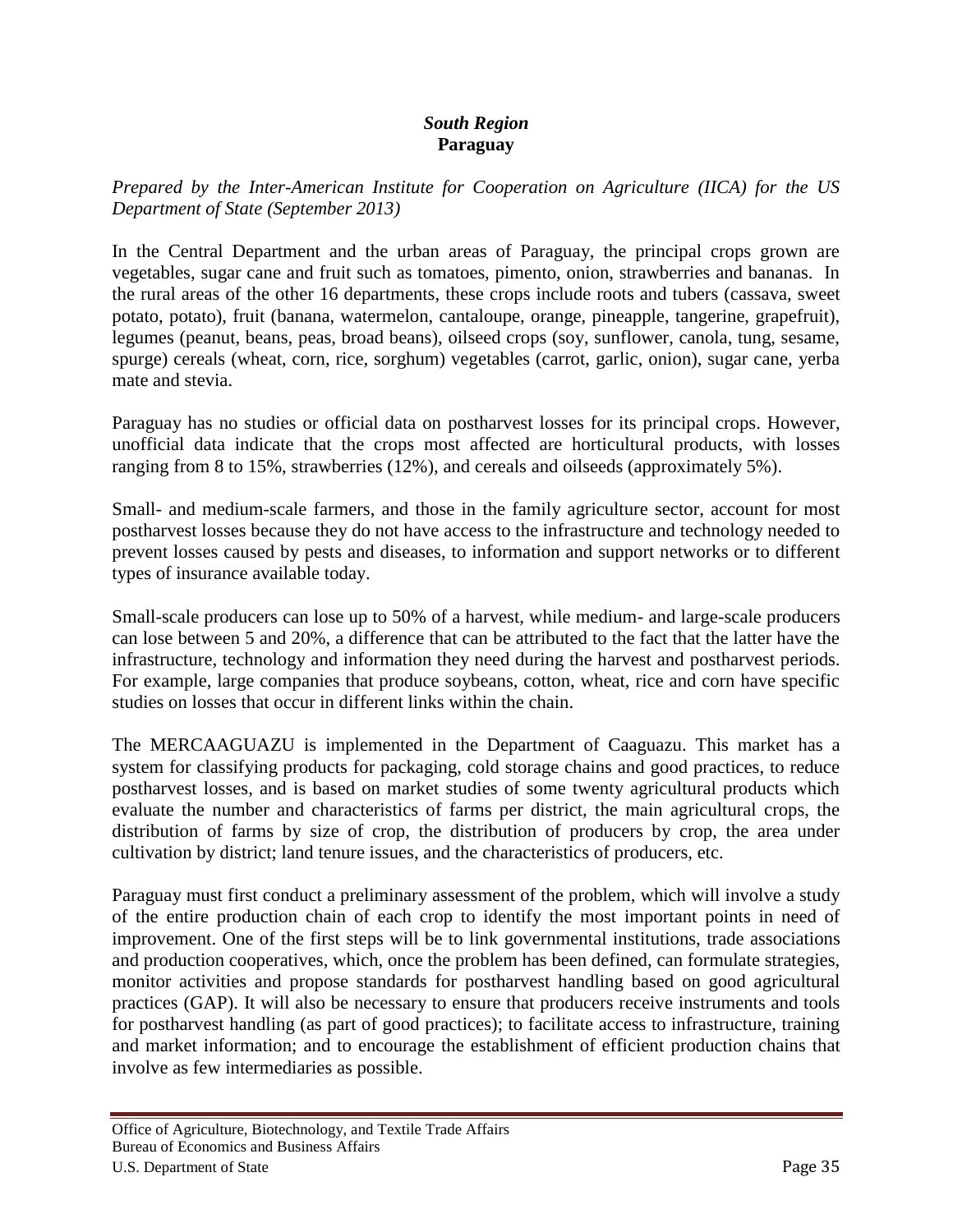Other challenges to be overcome are: the need for producers to have access to long- and shortterm weather forecasts, in order to mitigate its effects and adapt postharvest management to prevailing conditions; the creation of a line of insurance policies to cover postharvest losses for family agriculture as well as small-, medium- and large-scale producers; the dissemination, via information networks, of early warnings on sanitary issues and extreme weather events to all participants in the production chain; and research aimed at reducing postharvest losses.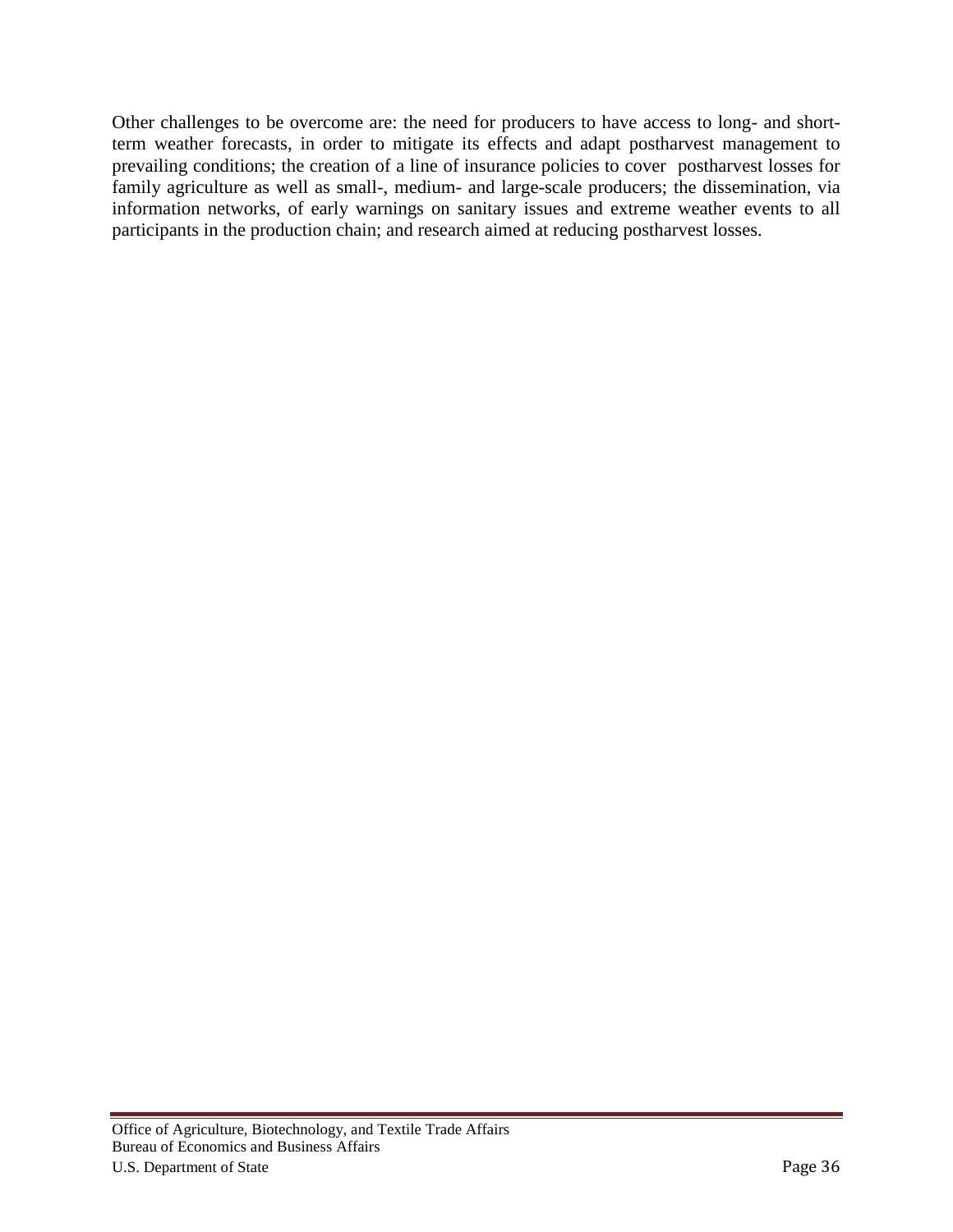## *Caribbean Region* **Trinidad and Tobago**

*Prepared by the Inter-American Institute for Cooperation on Agriculture (IICA) for the US Department of State (September 2013)*

In Trinidad and Tobago the products presenting the greatest postharvest losses, according to production regions are:

- Victoria: tomato, hot pepper, papaya, pumpkin, pineapple, cassava.
- St. George: cassava, sweet potato.
- Caroni: tomato, hot pepper, papaya, pumpkin, cassava, sweet potato.
- St. Andrew and St. David: tomato, hot pepper, papaya, pumpkin, watermelon.
- St. Patrick: hot pepper, watermelon.

Postharvest losses for tomatoes are estimated to be 24% to 35% in the wet season and dry seasons respectively. The losses have been attributed to the cultivar, the market type and the seasonality of production.

Similarly, peppers destined for export faced losses of 39% to 52%. Losses during marine shipments of pumpkins to North America were reported to be as high as 55% and on numerous occasions, as much as 100%.

The people most impacted by postharvest losses are smallholder, small-scale farmers, consumers, wholesalers, produce managers, supermarkets, roadside vendors, exporters, and mobile vendors; in short, postharvest loss impacts from the small-holders, roadside vendors, supermarkets to the final consumer.

Generally, due to labor shortages during periods of harvest, produce is sometimes harvested in the latter parts of the day when field temperatures reach as high as  $30 - 33^{\circ}$ C. In most instances, once harvested these commodities are not protected properly from direct sunlight which overheats the produce, causing transpiration and evaporation. Mechanical injury during transportation, often invisible, further shortens the shelf life. There is often a lack of affordable harvesting crates that are suitably designed to minimize damage to harvested produce. With little or no precooling, shelf life is reduced. It is particularly important to maintain the cold chain for fruits and vegetables destined for export markets but this is often a major challenge.

Postharvest losses in pumpkin are commonly due to:

- The application of excessive levels of poultry manure during growth and development;
- The failure to recognize and implement appropriate maturity indexes, resulting in mixed batches of immature and mature fruits;
- Fruits being overloaded in trailers or pick-up trucks in heap piles which are transported over poor quality roads;
- The failure to implement fruit curing protocols;
- Rough handling during the loading and unloading operations;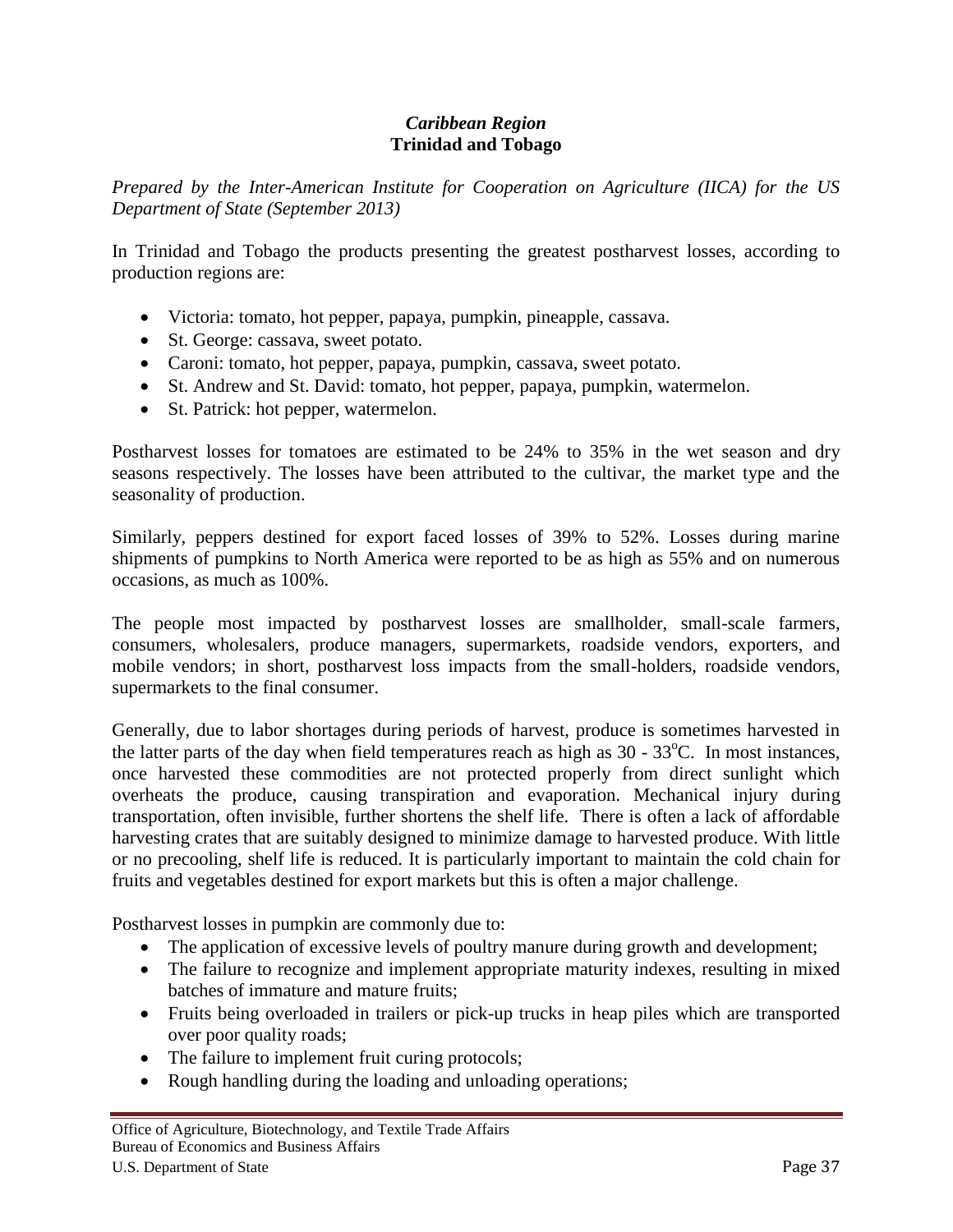- Packaging of fruits in poorly ventilated polypropylene "feed bags" which thereby promote heat build-up and condensation that leads to softening and decay;
- Inadequate sanitizing of the fruit surface with chlorinated water; and,
- Frequent inclusion of known culled fruits with physical and pathological infections to meet shipment quota.

In many instances some or all of the following are factors contributing to the postharvest losses of fruit:

- Fruit maturity and the absence of harvesting guidelines associated with maturity indexes;
- Rough handling during harvesting, resulting in physical injuries and secondary infections;
- Fruits being thrown at field collection points;
- Collection of fruits in heaps at row ends and placing fruits directly on soil surfaces;
- Over packing of fruits in field containers;
- Limited protection of fruits prior to and after harvest operations;
- Poor sanitary conditions at packinghouse;
- No precooling of fruits;
- No application of sanitizing agents on fruits;
- Poor stacking methods in packinghouses and retail and wholesale markets;
- Limited use of refrigerated storage facilities;
- Storage of fruits at low relative humidity and absence of wax application;
- Susceptibility to chilling injury particularly for fruits marketed by supermarkets; and,
- Limited protection of fruits at roadside markets against climatic conditions and environmental pollutants.

Cassava suffers from significant postharvest problems as well, due to the fact that small farmers are still harvesting it manually using low technology (machete or more often, a fork) and human force to pull plants, which breaks the roots and reduces its commercial value. In the last 10 years midsize and large-scale farmers have adopted semi-mechanical harvesting techniques to facilitate harvesting. However, its impact on postharvest losses has not been quantified.

Sometimes cassava roots are harvested when they have passed their maximum maturity and they begin to lose starch. They are often left in the sun while completing the harvesting process. Moreover, cassava has a short shelf life of 3 - 5 days before they undergo internal oxidation and begin to blacken. Some waxing is practiced at NAMDEVCO but not on a continuous basis. Harvested roots are transported in bags and are typically handled with minimum care. In most instances, the overfilling of jute bags (over 200lbs) results in compression damage. Mishandling or injuries during harvesting are two of the major causes of physical damage to cassava roots. Similar conditions exist for sweet potatoes.

Other challenges that Trinidad and Tobago face in reducing postharvest losses include identifying the critical points and assessing the seasonality of production, the socioeconomic factors, and the reliability of data.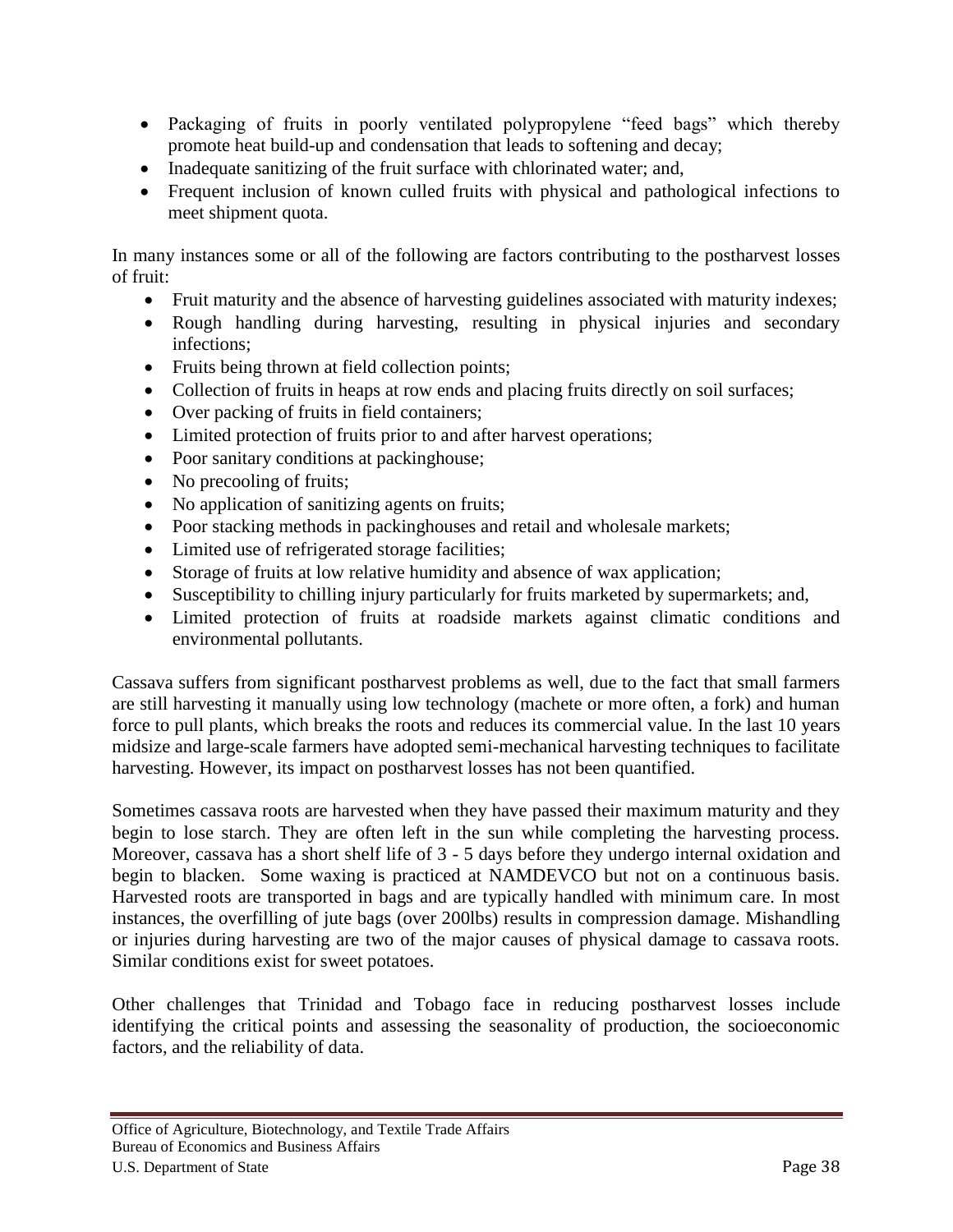## **Haiti**

*Prepared by the Inter-American Institute for Cooperation on Agriculture (IICA) for the US Department of State (September 2013)*

In Haiti, loss of basic food crops such vegetables, fruits, roots and tubers, cereals, and legumes are reported to be as high as 35%. The main crops impacted by postharvest losses according to their corresponding production region are the following:

- Salagnac: lettuce, cabbage, carrot, citrus, guava, yam, sweet potato, potato, beans, maize, coffee.
- Leogane: spinach, mango, citrus, sweet potato, cassava, beans, maize, banana
- Arcahaie: watermelon, mango, sweet potato, cassava, beans, rice, banana
- Camp-Perrin: spinach, eggplant, citrus, mango, pineapple, cherry, sweet potato, cassava, beans, maize, peanuts.
- Beaumont: cabbage, lettuce, carrot, guava, citrus, mango, yam, sweet potato, beans, maize, coffee.
- Kenscoff: carrots, cabbage, lettuce, spinach, tomato, broccoli, citrus, guava, soursop, potato, yam, dasheen, sweet potato, beans, peanuts, coffee, bananas.
- Artibonite: lalo (Corchorus olitorius), tomato, eggplant, onion, mango, sweet potato, cassava, beans, rice.
- Dondon: yam, potato, coffee, cocoa.

All stakeholders are impacted by postharvest losses. Urban populations are particularly impacted by losses due to the incapacity to send products to the market.

Farmers, usually smallholder farmers, have to overcome the lack of transportation and of rural roads. Sometimes they have to carry their products to the market using animals, such as donkeys or even horses. When there is transportation, the bags or baskets they use to package the crops are inappropriate or unsuitable, especially when transporting vegetables and fruits. The postharvest period continues even once products reach the market. Those crops that have been affected during transportation are rejected by retailers and the price of the others is considerably reduced. This lack of infrastructure is a major challenge.

Inappropriate technology in management and manipulation of the harvesting is also an important constraint. For roots and tubers, postharvest losses are mainly a matter of inappropriate storage systems which promote the reproduction or multiplication of parasites, such as insects, nematodes, and fungi.

In Haiti there is a need for surveys and data to sufficiently document the issue of postharvest losses, market data and socio-economic measurements, as well as technology that provides adequate knowledge about the seeds and other planting materials.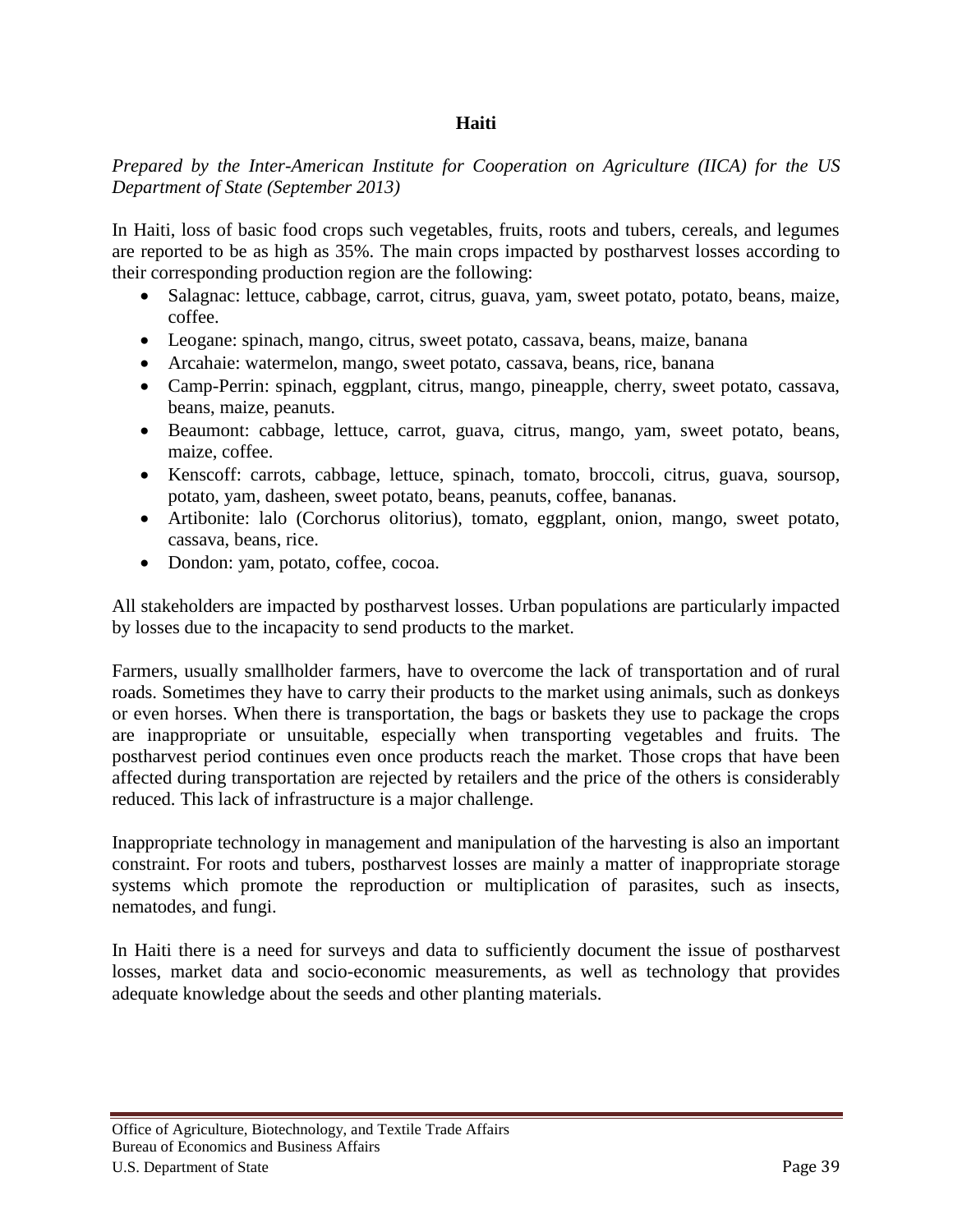### **Saint Lucia**

*Prepared by the Inter-American Institute for Cooperation on Agriculture (IICA) for the US Department of State (September 2013)*

Throughout the island of St. Lucia, the bulk of postharvest losses occur around the production of vegetables, pineapples, cocoa, cassava, and bananas. The problem is considered severe with unofficial estimates indicating that approximately 30% of total production is lost after harvesting.

Postharvest losses in the above-mentioned crops impact the various demographic groups within the country in varying ways. Smallholder and large-scale farmers are affected directly by the loss of income as a result of crops which cannot be sold. In the case of vegetables and pineapples, the country is negatively impacted by the loss of foreign exchange, due to the large volumes of imports to compensate for lower supply volumes. In some cases, rural and urban populations are affected by higher prices paid for imported vegetables and pineapples, or for produce during acute shortages. In the case of cocoa, cut flowers, cassava, and bananas, there are also indirect negative impacts such as reduced employment, especially in rural communities, due to the inability of farmers to maintain the profitability of their farms.

While the postharvest challenge has many facets which vary from crop to crop, some critical aspects in Saint Lucia are consistent across all crops. One of the main limitations is the lack of adequate storage facilities, refrigerated or otherwise, for agricultural crops after harvest. Most crops go directly from the field to the market and due to their perishable nature, losses increase for the crops with shorter shelf lives. This problem negatively impacts export crops which must await the arrival of transport carriers (by air or ship). Many losses are incurred when there are delays in arrival, since the crops are not in storage facilities while they wait. The majority of produce comes from smallholders who rely heavily on seasonality for their production scheduling. This means that most years are characterized by periods of scarcity and gluts, especially for vegetable crops. During periods of gluts, postharvest losses are particularly heavily due to the lack of adequate storage facilities. In the case of cocoa, where demand far outstrips supply and most of the cocoa is sold in its wet form, postharvest loss mainly results from poor knowledge among producers of the management of the maturity indexes for the various varieties. Some varieties are often left on the trees for too long.

Postharvest losses of cassava are particularly severe when the onset of early rains coincides with harvesting. In recent years, erratic rainfall has created enormous problems for cassava farmers and their communities. These problems are compounded by poor road networks in most rural areas, which cause bruising of harvested crops, and poor knowledge among farmers of the postharvest treatment of crops (packaging, control of temperature, humidity, etc.)

The lack of any systematic gathering, analysis, and use of data complicates the implementation of immediate solutions to some of the postharvest problems. Limited data on the market demand makes production scheduling by farmers difficult. Most farmers look for unscientific signals to determine when to produce any particular crop. IICA has begun assisting Saint Lucia in the establishment of an Agricultural Marketing Information System (AMIS), but this remains a work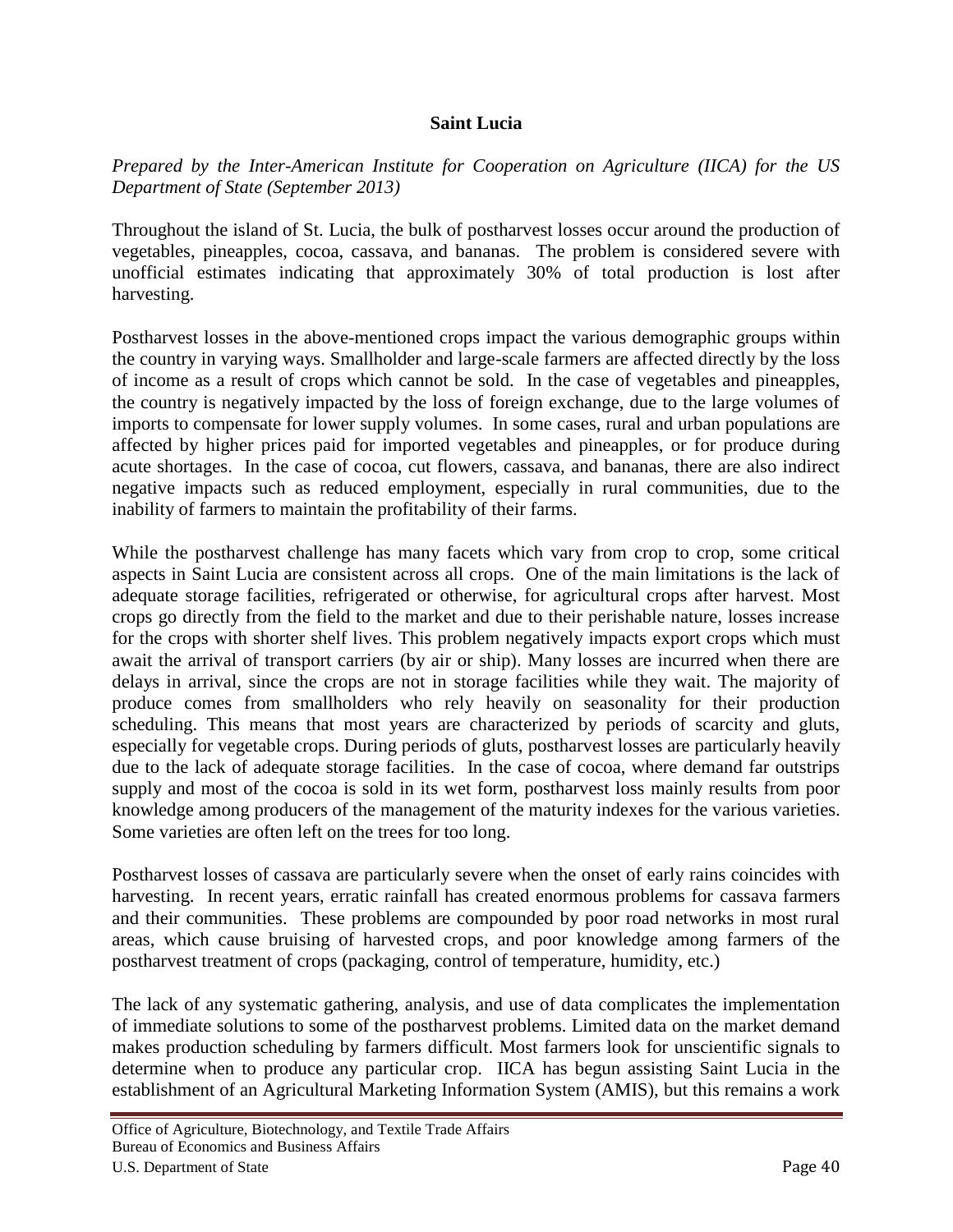in progress and funding for all its components has yet to be identified. Data is required for all aspects but primarily for production and marketing data. There is also a need to establish an effective market surveillance system. Policy information and socio-economic measurements are readily available from the National Statistics Department.

The human resources are readily available as there is a Ministry for Agriculture with research, propagation, and extension departments. There is also a statistics department and other support agencies for the agricultural sector, as well as a vibrant private sector for trade in agricultural produce. The use of modern technologies is still lagging in many aspects, especially as it relates to information and communication technologies, which can simplify and enable more efficient services from agricultural and rural service provider agencies to reach producers and rural and urban communities. There has been some training of farmers, agro-processors, and agricultural technicians. There is a continuous need for more, although financial resources are lacking. Plans already exist for the construction of a national clearing house for agricultural produce but funding has not yet been identified for this activity and it is not clear when it will happen.

## **Challenges to LAC countries to reducing postharvest losses**

*Prepared by the Inter-American Institute for Cooperation on Agriculture (IICA) for the US Department of State (September 2013)*

From the information provided we are able to identify a series of common situations and challenges confronting the agricultural sector when seeking to reduce postharvest losses in the Americas. We present these here with suggested options for addressing them.

- **1.** The lack of scientific and consistent information on postharvest losses needs to be addressed in general in the region. There is a need to conduct national surveys and studies to provide a better understanding of the problem along the different value chains to be able to value the economic costs and to identify potential solutions.
- **2.** The consistent lack of access to cold storage facilities across the region by producers is a major contributor to postharvest loss of fruits and vegetables. Establishment of an effective "cold chain" to preserve fruits and vegetables, especially those destined to export markets would contribute significantly to reducing associated losses.
- **3.** The means of drying and storage of basic grains is essential to ensuring quality and reducing losses due to high humidity, plant pests, and general deterioration. Most small and medium producers, the principal producers of basic grains in the region, do not have ready access to low-cost, drying or storage facilities. This lack of local drying and storage facilities contribute significantly to postharvest losses. Many potential solutions are being tried in different regions, including small metal storage facilities, plastic based storage products, among others. Many of these are being made available by the private sector. Also, many low- technology low-cost processes have been developed by farmers themselves which are being identified and shared among producers.
- **4.** Appropriate infrastructure for ready access to markets also contributes to postharvest loss in the region. Low quality roads, high costs of transporting products to markets, and lack of access to ports and information increases losses when sending product to export markets.